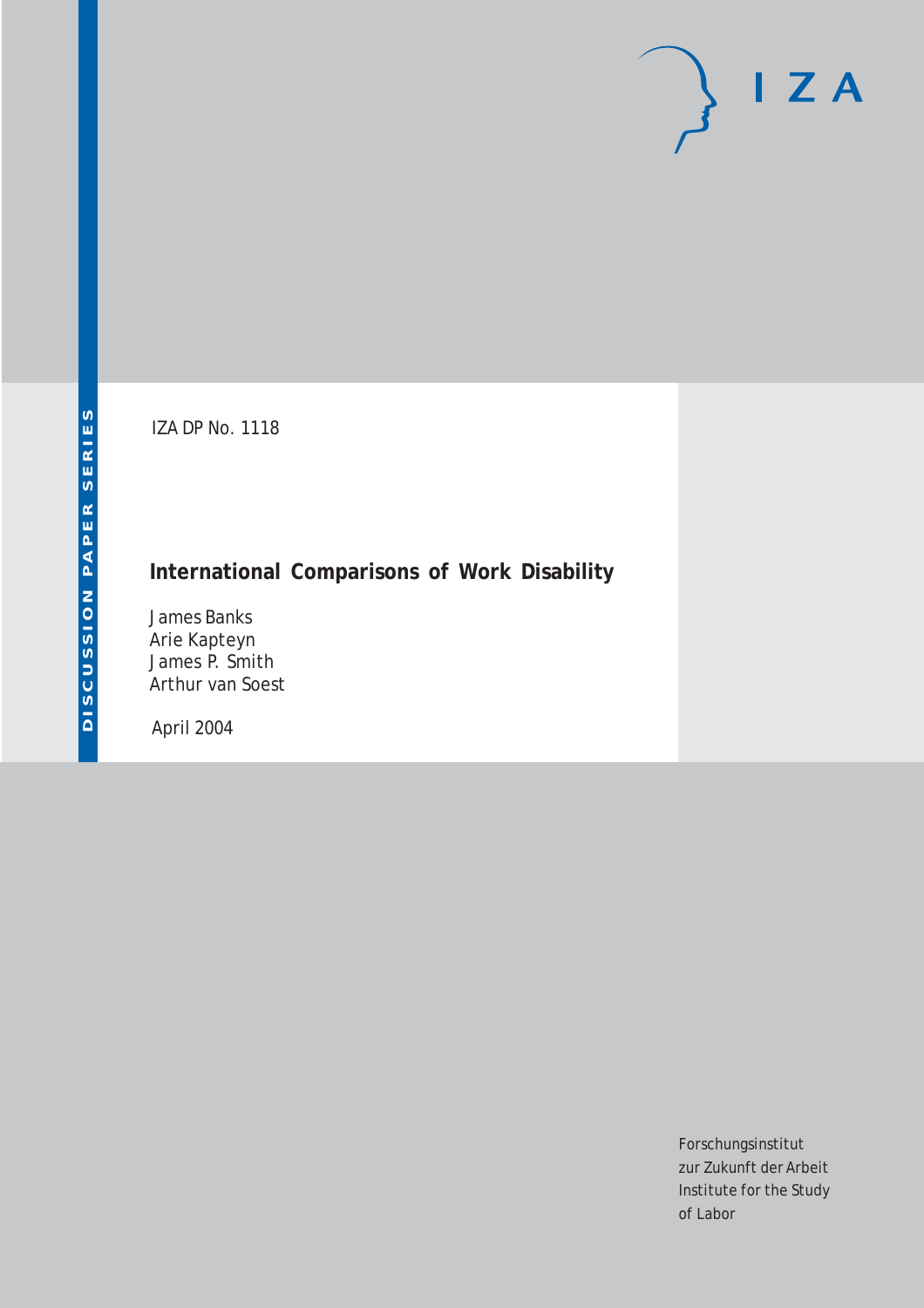# **International Comparisons of Work Disability**

## **James Banks**

*Institute of Fiscal Studies and University College London* 

# **Arie Kapteyn**

*RAND and IZA Bonn* 

# **James P. Smith**

*RAND and IZA Bonn* 

## **Arthur van Soest**

*RAND and IZA Bonn* 

Discussion Paper No. 1118 April 2004

IZA

P.O. Box 7240 53072 Bonn Germany

Phone: +49-228-3894-0 Fax: +49-228-3894-180 Email: [iza@iza.org](mailto:iza@iza.org)

Any opinions expressed here are those of the author(s) and not those of the institute. Research disseminated by IZA may include views on policy, but the institute itself takes no institutional policy positions.

The Institute for the Study of Labor (IZA) in Bonn is a local and virtual international research center and a place of communication between science, politics and business. IZA is an independent nonprofit company supported by Deutsche Post World Net. The center is associated with the University of Bonn and offers a stimulating research environment through its research networks, research support, and visitors and doctoral programs. IZA engages in (i) original and internationally competitive research in all fields of labor economics, (ii) development of policy concepts, and (iii) dissemination of research results and concepts to the interested public.

IZA Discussion Papers often represent preliminary work and are circulated to encourage discussion. Citation of such a paper should account for its provisional character. A revised version may be available on the IZA website ([www.iza.org](http://www.iza.org/)) or directly from the author.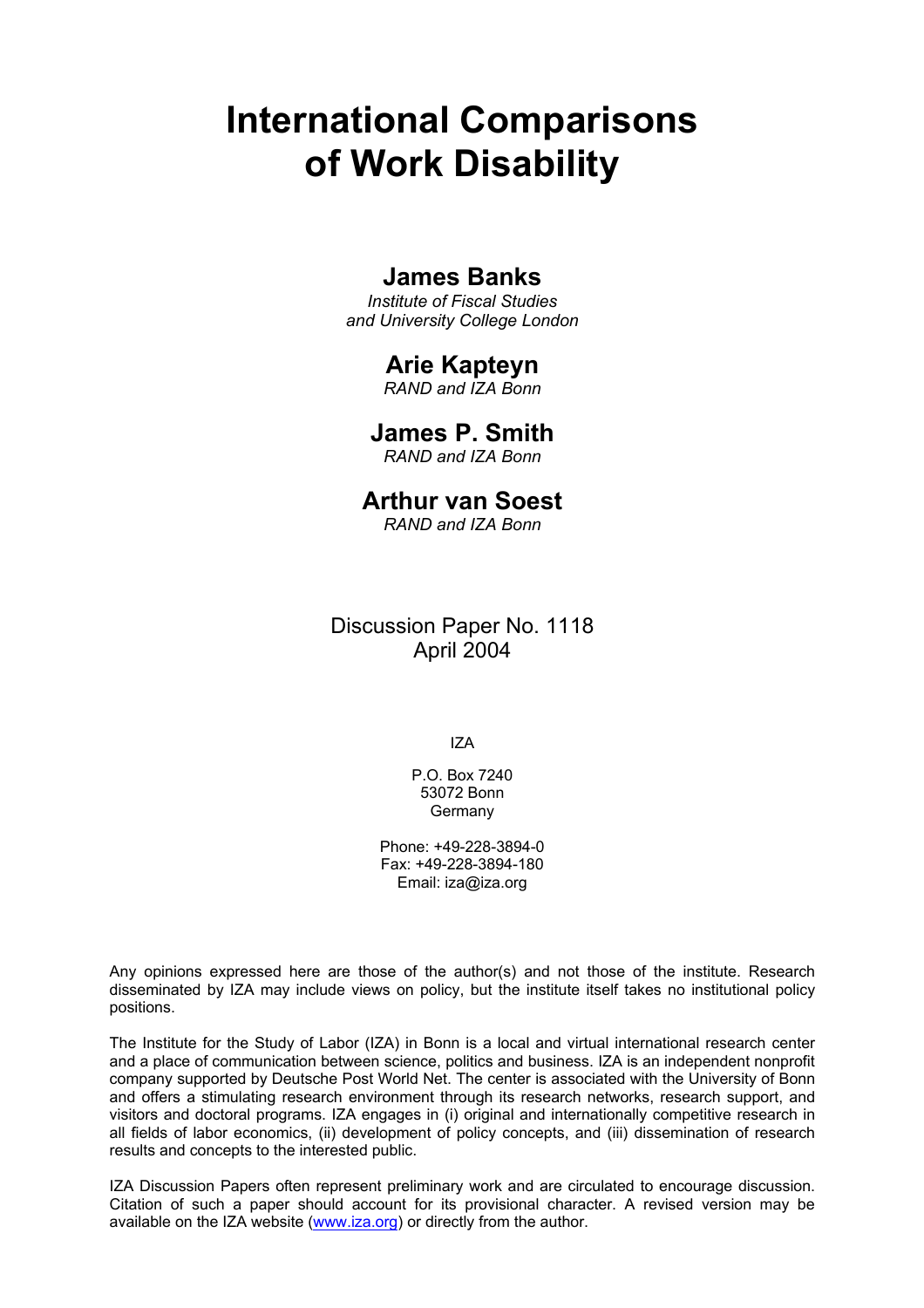IZA Discussion Paper No. 1118 April 2004

# **ABSTRACT**

# **International Comparisons of Work Disability**[∗](#page-2-0)

Self-reported work disability is analyzed in the US, the UK and the Netherlands. Different wordings of the questions lead to different work disability rates. But even if identical questions are asked, cross-country differences remain substantial. Respondent evaluations of work limitations of hypothetical persons described in vignettes are used to identify the extent to which differences in self-reports between countries or socio-economic groups are due to systematic variation in the response scales. Results suggest that more than half of the difference between the rates of self-reported work disability in the US and the Netherlands can be explained by response scale differences. A similar methodology is used to analyze the reporting bias that arises if respondents justify being on disability benefits by overstating their work limiting disabilities.

JEL Classification: J28, I12, C81

Keywords: work limiting disability, vignettes, reporting bias, justification bias

Corresponding author:

 $\overline{a}$ 

Arthur van Soest RAND 1700 Main Street P.O. Box 2138 Santa Monica, CA 90407-2138 USA Email: [VanSoest@rand.org](mailto:VanSoest@rand.org)

<span id="page-2-0"></span><sup>∗</sup> This research was supported by grants from the National Institute on Aging and the Lasker Foundation to the National Bureau for Economic Research, by a grant from the National Institute on Aging to RAND.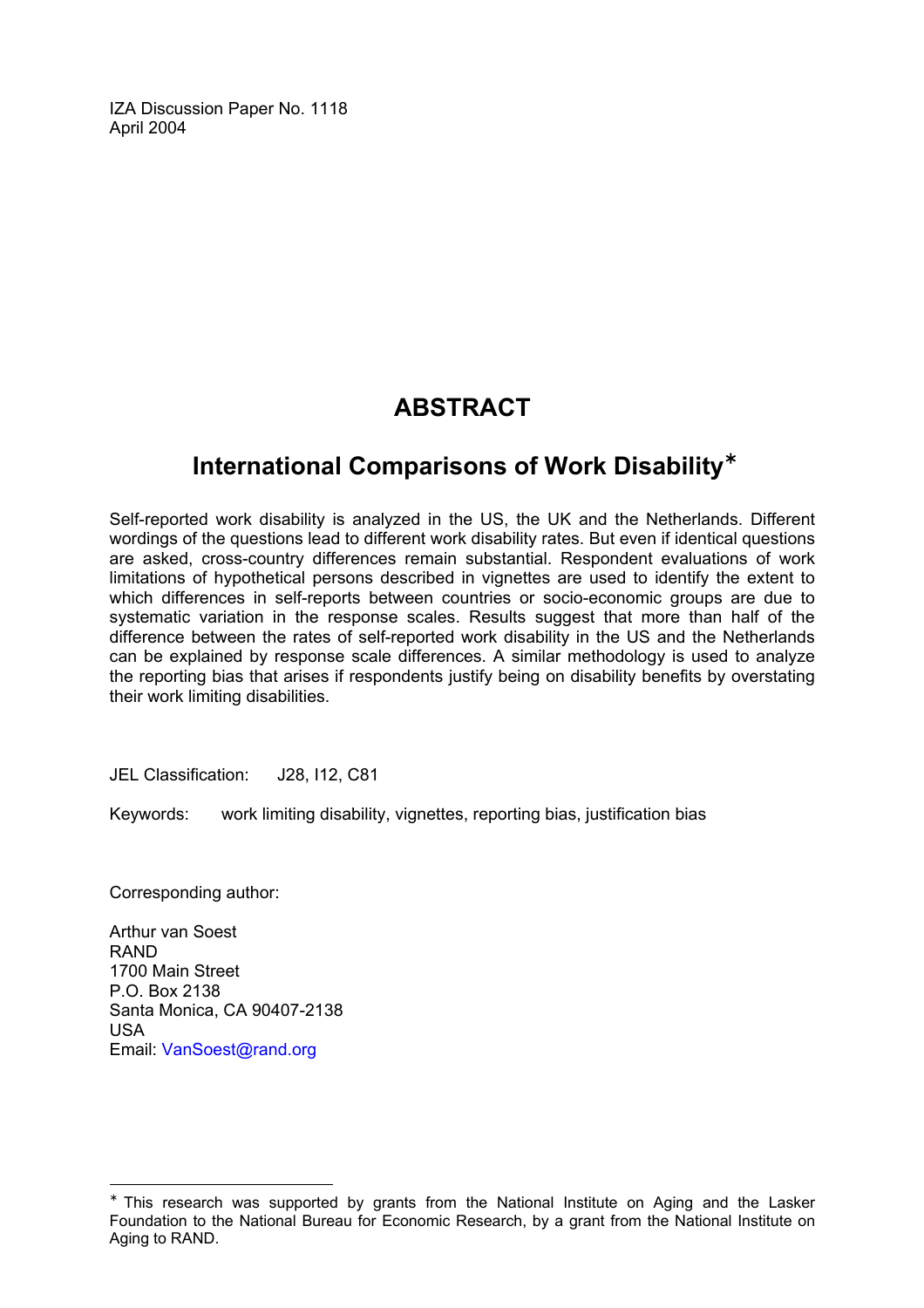#### **1. Introduction**

Reducing work disability among the working population and particularly among older workers is an important issue on the scientific and policy agenda in many industrialized countries. The fraction of workers on disability insurance (DI) is vastly different across countries with similar levels of economic development and comparable access to modern medical technology and treatment. Institutional differences in eligibility rules or generosity of benefits no doubt contribute to explaining the differences in disability rolls. Recent survey data show that significant differences between countries are found in self-reports of work limiting disabilities and in general health. In comparing such self-reports, account should be taken of measurement issues such as differences in question wordings, justification bias and other reporting biases, as well as differences between and within countries that may exist in the scales that are used in answering questions about work disability.

The paper is a progress report on our project that evaluates and compares different approaches to the measurement of work disability. A unique aspect of the project is that it has a distinct multi-national component by using data from three countries: US, U.K., and the Netherlands. These three countries differ in several relevant dimensions—observed rates of self-reported work disability, the generosity and eligibility for government programs that provide income support for people with disability issues, and perhaps national norms about the appropriateness of not working when one is or one claims one is work disabled. However, given their similar levels of economic development and access to modern medical technology and treatment, we suspect that these countries differ less in the 'objectively' measured health status of the population. For this reason, we believe that international comparisons may be particularly useful in understanding some of the most salient research issues that have dominated the scientific literature on work disability.

A second quite unique aspect of this project is that we have been able to address several salient issues in a classic random experimental form. This is because we have had access to two reasonably large Internet samples in two of our countries allowing us to experiment along several dimensions. These samples are the Dutch CentERpanel for the Netherlands and the RAND HRS Internet panel for the United States. For example, we randomly placed experimental disability modules (with alternative forms of disability questions, etc.) into these panels. Since these are recurring panels, we also conducted test-retest reliability of several key measures. This allows us to test in a random experimental form whether the different forms of these questions in prominent US and non-US surveys lead to very different measures of disability using the same population of respondents. Moreover, the reasons for these differences can be explored using the rich information available from the core HRS interviews and the past CentERpanel interviews.

The third unique aspect of this project is the eventual use of the recently fielded English Longitudinal Survey of Aging (ELSA) panel in the U.K. ELSA will expand our work by allowing us to compare objective performance tests with the more standard subjective types of disability questions that are traditionally asked. We will be able to do this is in a large data set of over 10,000 people, many of whom lie in a relevant age range in terms of vulnerability to work disability.

A fourth unique aspect of this project is that we have utilized the vignette methodology to evaluate—once again in an experimental setting—how people within the same country as well as across different countries set thresholds that result in labeling some people work disabled while other people are not so described. Vignette questions have been applied successfully in recent work on international comparisons of health and political efficacy (King et al., 2004). In this project, we will use vignettes to identify systematic errors in self-reported work disability and to correct for justification bias. Our project proposes to apply their method to work related health limitations and extends their model in several directions, with the goal of developing a model that simultaneously explains labor market state, the actual degree of work limiting disabilities, and the bias in reported work limiting disabilities in several domains. We suspect that there may be large and possibly systematic differences in how these work disability thresholds are set.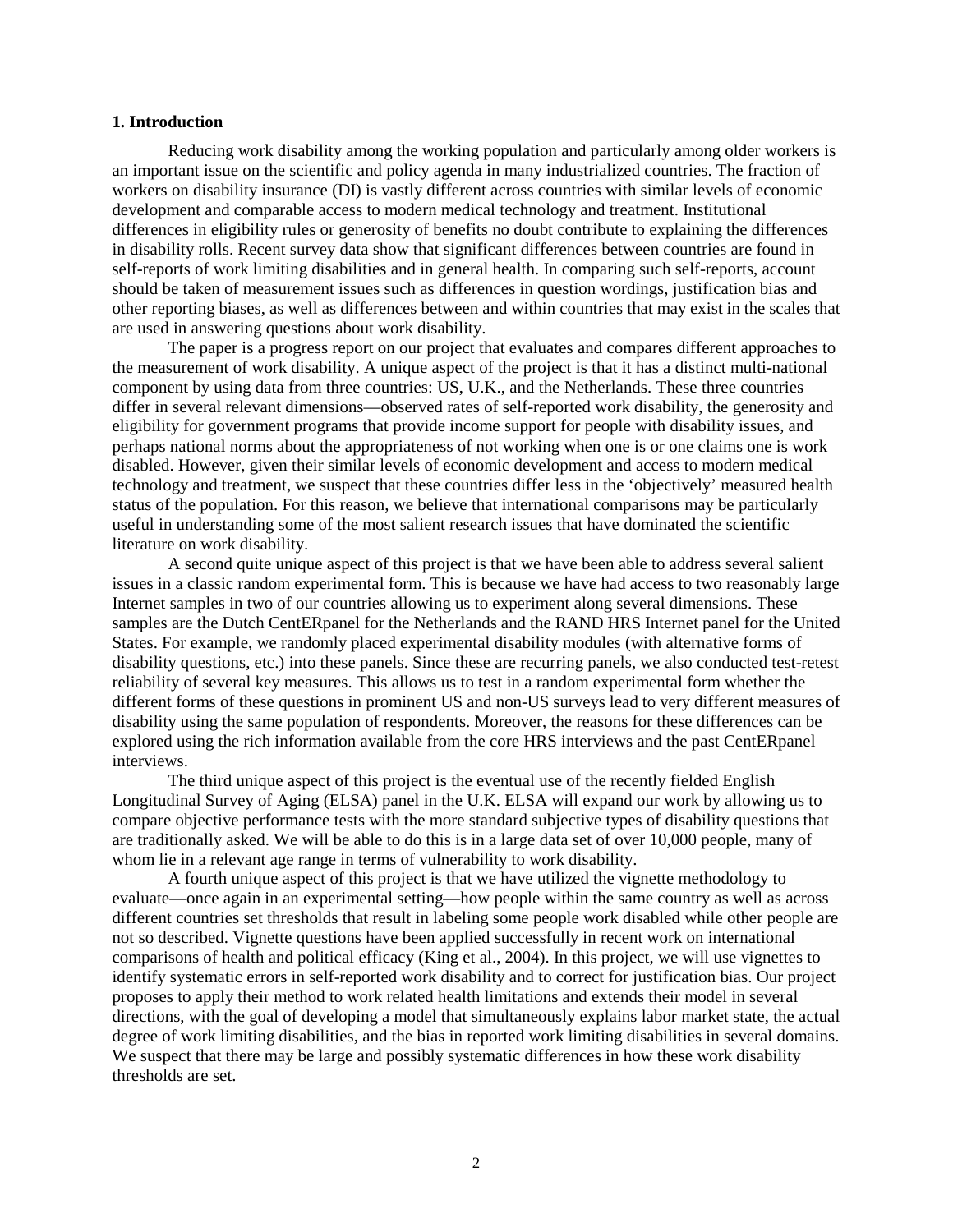In addition to these new data sets, we will also use some existing surveys as well (in particular HRS, PSID, and the British Household Panel Survey (BHPS). Our efforts here focus largely on the panel and time series properties of these data. For example, the HRS and BHPS both asked disability type questions in every round allowing us to investigate the amount and reasons for instability in work disability reports across rounds. Similarly, we will eventually explore what happened to disability prevalence rates when there are significant programmatic changes in eligibility (which have occurred in Great Britain in the last few decades).

The remainder of this paper is organized as follows. In the next section, we summarize our experimental results about the impact of different forms of work disability questions that have been asked in major surveys. Section 3 presents some preliminary estimates of the determinants of work disability estimated across our three countries of interest—the US, UK, and the Netherlands. Section 4 summarizes the results we have obtained to date from our research using work disability vignettes in the Dutch CentERpanel. The final section outlines some of the components of our research agenda that are still in process.

#### **2. Does the Form of the Question Matter?**

It is an understatement that there is no agreed upon standard format for asking about work disability. Thus, it is not surprising that the format and wording of questions on work disability vary not only internationally but also across the major social science surveys within a country. For example, in the United States quite different questions are asked in the principal yearly government labor force survey— The Current Population Survey or CPS ;and the principal yearly health survey—National Health Interview Survey or NHIS (see Burkhauser et al. 2002). To illustrate, the CPS question is

*(a) "Does anyone in the household have a health problem or disability which prevents them from working* or which limits the kind or amount or work they can do? [If so,] who is that? (Anyone else?)"

while the NHIS asks instead two questions

*(b) "Does any impairment or health problem now keep you from working at a job or business?*

*(c) " Are you limited in the kind of amount of work you can do because of any impairment?"*

To add to the potential domestic confusion, the work disability question in the HRS is

(d) " Do you have any impairment or health problem that limits the kind or amount of paid work you can *do?"*

and for PSID it is

(e) "Do you have any physical or nervous condition that limits the type of work or the amount of work *you can do?"*

In all cases, the answers permitted are yes, no, don't know, or refuse so that essentially a dichotomous disability scale can be created.

Some differences between the ways these questions are asked involve language. NHIS and HRS use the term 'impairment'; NHIS, HRS, and CPS use 'health problem'; PSID contains only the phase 'physical or nervous' condition; while the word 'disability' is only used explicitly in CPS. Another potentially important difference is that CPS first asks about anyone in the household and then in a followup inquires about whom that might be.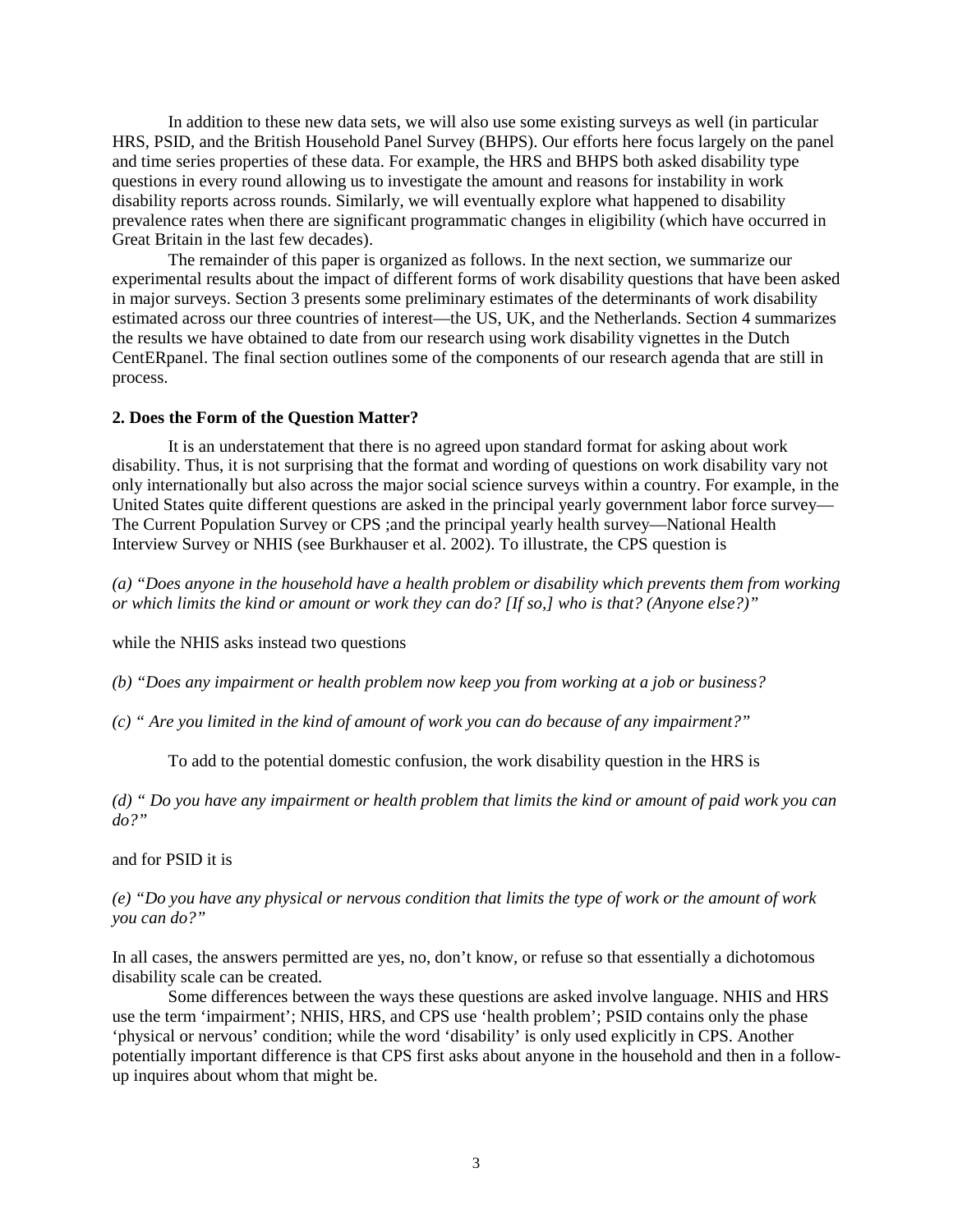Not surprisingly, survey differences in the manner in which work disability questions are asked are not limited to the United States. For example, the basic work disability question in CentERpanel is

(f) "Do you have an impairment or health problem that limits you in the amount or kind of work you can *do?"*

While this sounds very similar to the HRS question format, the possible answers are now arrayed on the following 5-point scale

(1) no, not at all, (2) yes, I am somewhat limited, (3) yes, I am rather limited, (4) yes, I am severely *limited, and (5) yes, I am very severely limited—I am not able to work.*

Finally, in England the disability question used in the BHPS is very similar but not identical to the HRS variant—"Does your health limit the type of work or the amount of work you can do?" While ELSA did not have a work disability question in wave 1, the designers placed the following question into the first follow-up: "Do you have any health problem or disability that limits the kind or amount of work you can do?"<sup>2</sup>

There is a concern that variation across surveys both in the US and internationally in responses to questions about work disability may partly reflect such variation in question format and wording. For example, Burkhauser et al. (2002) report that between 1983 and 1995 NHIS work disability rates were consistently higher than those in the CPS. For example, for men the CPS rate was 8.1% compared to 10.3% in NHIS; among women the CPS rate was 7.4% compared to 10.4% in the NHIS. A possible explanation for this discrepancy is that different questions are used in the two surveys.

#### **2.1. Reports of Disability Prevalence**

 $\overline{a}$ 

In this project, we conducted several experiments to evaluate the impact of differences in question wording on reporting of disability prevalence. First, we placed the disability questions summarized above from the HRS, CPS, and NHIS into the RAND HRS Internet panel. This panel is based on a sample of about 2,700 respondents in HRS 2002 wave who had Internet access and who expressed a willingness to participate in an experimental survey on the Internet. This panel allows us to test in a random experimental setting whether the alternative forms of these questions in these three prominent surveys lead to very different measures of disability prevalence using the same population of respondents. Moreover, the reasons for any differences that emerge can be subsequently explored using the rich information available from the core HRS interviews.

In the RAND HRS Internet panel, we conducted the following experiments—half of the sample was randomly assigned the NHIS form of the disability question while the other half received the CPS variant. To test for mode differences (the internet vs. the telephone in the prior wave), the full RAND HRS Internet sample received the normal HRS question. The principal results are contained in Table 2.1.

 $2<sup>2</sup>$  If the answer to this question is yes, ELSA follows the HRS format by asking "Is this a health problem or disability that you expect to last at least three months?" Two other British surveys ask work disability questions. For example, the Labor Force Survey (LFS) first asks, 'Do you have any health problems or disabilities that you expect will last for more than a year?' If the answer is yes, then respondents are asked in sequence "Does this health problem affect the KIND of paid work that you might do?" and then "or the AMOUNT of paid work that you might do?" The other survey is called the Family Resource Survey (FRS), which asks "Some people are restricted in the amount or type of work they can do, because they have an injury, illness or disability. Which of these statements comes closet to your own position at the moment?" 1. Unable to work at the moment; 2. Restricted in amount or type of work I can do; 3. Not restricted in amount or type of work I can do. In spite of the difference in the manner in which these questions are asked, prevalance rates from the BHPS, LFS, and FRS are remarkably close.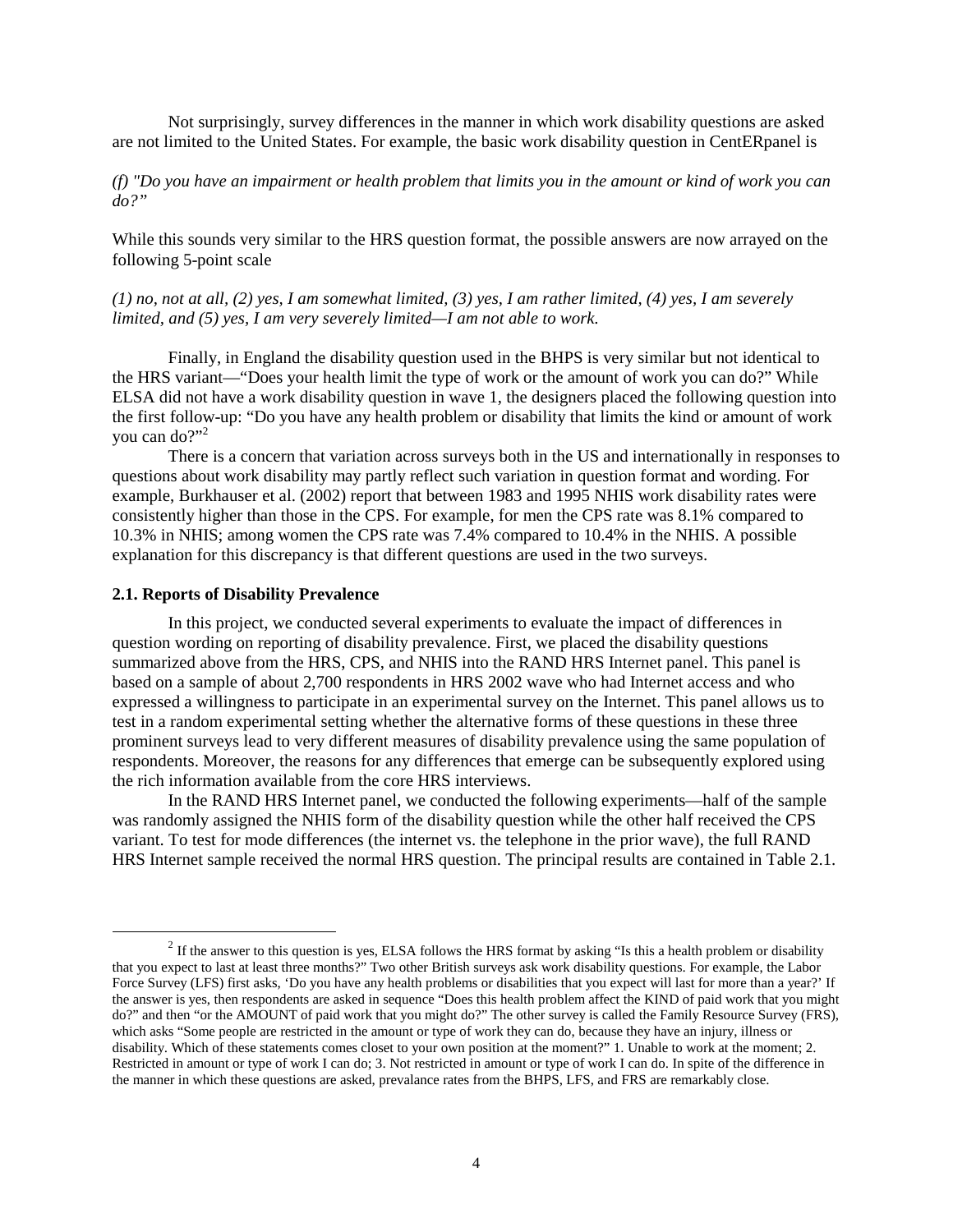| <b>NHIS</b>      | 18.0 |
|------------------|------|
| <b>HRS</b>       | 17.4 |
| <b>CPS</b>       | 24.6 |
| HRS non-married  | 23.5 |
| CPS non-married  | 24.1 |
| NHIS non-married | 214  |

#### Table 2.1 Disability Prevalence (% of cases who report disability)

Sample is from RAND HRS Internet sample.

Contrary to the speculation in the literature, there does not appear to be any difference in estimates of disability prevalence induced by the wordings of these alternative questions. The NHIS and HRS variants produce bang-on estimates. One current complication in making these comparisons is that HRS staff has not yet coded the specific people affected in the CPS question. Fortunately, a temporary fix is available by limiting the comparisons to non-married respondents. Table 2.1 shows that in this sample HRS, CPS, and NHIS produce remarkably similar sets of estimates about disability prevalence.

While the PSID disability was not included in these experiments, one can compare PSID estimates of work disability prevalence with those obtained in the HRS for the same age group. In that case the PSID estimate of work disability was 28.7 percent while it was 26.8 percent in the HRS, about a two-percentage point difference. This also does not seem to us to be a large difference, but this conclusion must be qualified by the fact that unlike the numbers in Table 2.1 this comparison this is not a strict comparison of question wording only as other factors such as sampling frames may differ between the surveys.

Thus in our view any conflicts that emerge amongst these surveys in estimates of the prevalence of the work disabled population appear not to be due to the form of the disability questions. One possibility is that the greater concentration on health content in the NHIS alerts their respondents to health issues and results in higher reporting of disability, although differences in sampling frames may be a more likely explanation.<sup>3</sup>

Our next set of experiments was conducted using the Dutch CentERpanel, which includes about 2,000 households who have agreed to respond to a set of questions every weekend over the Internet. Unlike the RAND HRS Internet panel, this Dutch sample is not restricted to households with their own Internet access. If they agree to participate and do not currently have Internet access, they are provided Internet access (and if necessary, a set-top box). One advantage of the Dutch Internet panel is that these respondents had already answered many questions about their lives, including questions about their health, demographics and labor force activity. In this project, we carried out a number of experiments over about a six-month period. These included the vignette experiments, which are reported on below, test-retest experiments, and experiments with question wording.

For example, in the second round of the CentERpanel vignette disability experiments, we conducted another experiment about question wording. Randomly, half of CentERpanel respondents in the second wave of our vignette experiments were given the HRS disability question whereby one answered on a yes no basis to the disability question. Given that the first and second waves of our experiments were only a few months apart so that disability reports should not change that much, for

 $\overline{a}$ 

 $3$  Some evidence is available from ELSA which experimented with placing the general health status questions before and after the detailed set of questions that inquired about a long list of possible health problems. . There was some tendency for general health status to be on average better when the questions were placed at the end but the principal difference was that there were fewer respondents at either tail of the five point general health scale when the questions were at the end.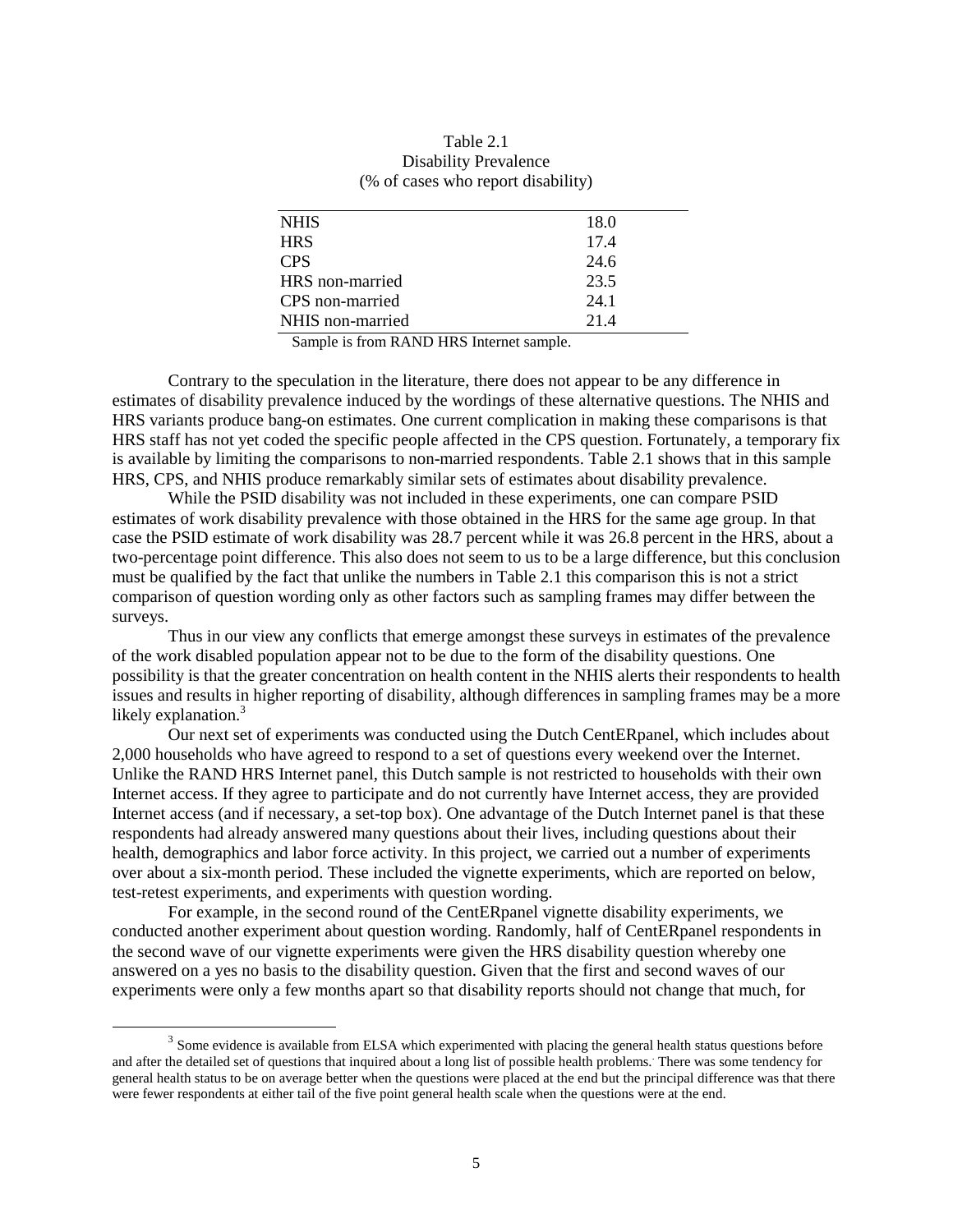these respondents one can compare the answers to this question to that given on the 5-point scale a few months earlier.

The results are presented in Table 2.2. For all but one row in the 5-point scale, the correspondence is remarkably close. Ninety-six percent of those who answered they were not at all disabled on the 5-point scale also said that they were not when using the HRS dichotomous scale. Similarly, more than 90% of Dutch respondents who said that they were more than somewhat limited replied that they had a work disability on the American 2-point scale.

The ambiguity occurs within the somewhat limited category, which splits about 50/50 when offered an opportunity to simply respond yes or no about their work disability. These are people who are clearly on the margin in terms of their work disability problems. When offered a stark yes or no choice, some will resist disability labeling. But if given a more nuanced set of alternatives, they report some degree of disability.

| % in category | marginal % disabled |
|---------------|---------------------|
|               | in 2-point scale    |
| 61.8          | 4.3                 |
| 22.5          | 56.1                |
| 9.9           | 91.2                |
| 2.2           | 93.1                |
| 3.6           | 92.1                |
|               |                     |

Table 2.2 Correspondence between 5 and 2-point scale in Dutch panel

Source: Dutch CentERpanel.

Since this somewhat limited group are about a forth of Dutch respondents, the implication is that reports of disability prevalence are considerably lower if the 2-point scale is used in place of the 5-point scale. Table 2.3 shows reported US disability rates by age (from the PSID) alongside those in the UK (from the Labor Force Survey) and the Dutch disability rates using the 5 and 2 point scale obtained from CentERpanel. Especially during middle age, the Dutch have the highest rates of self-reported work disability, followed by the British, with the Americans having the lowest rates. While estimates of Dutch disability prevalence using the dichotomous scale are still much higher than that observed in the United States, a significant fraction of the disparity could be explained by the format of the disability scale. However, especially for middle age workers—say those between ages 45-64—Dutch rates of reported work disability are still about 15 percentage points higher than those in the United States even when the same question is asked in both countries. We will turn to other explanations for this difference in the next section.

#### **2.2. Test Re-test Results**

Aggregate reports of disability prevalence may be similar but specific individuals may change their responses over time even when the question wording is identical. Some of these revisions may reflect real health recovery or decay or changes in the work or family circumstances that affect the selfdisability labeling of people. However, individual responses may vary over time even if no real change in the objective health or work circumstances has taken place. This raises the issue of test-retest error in disability reports.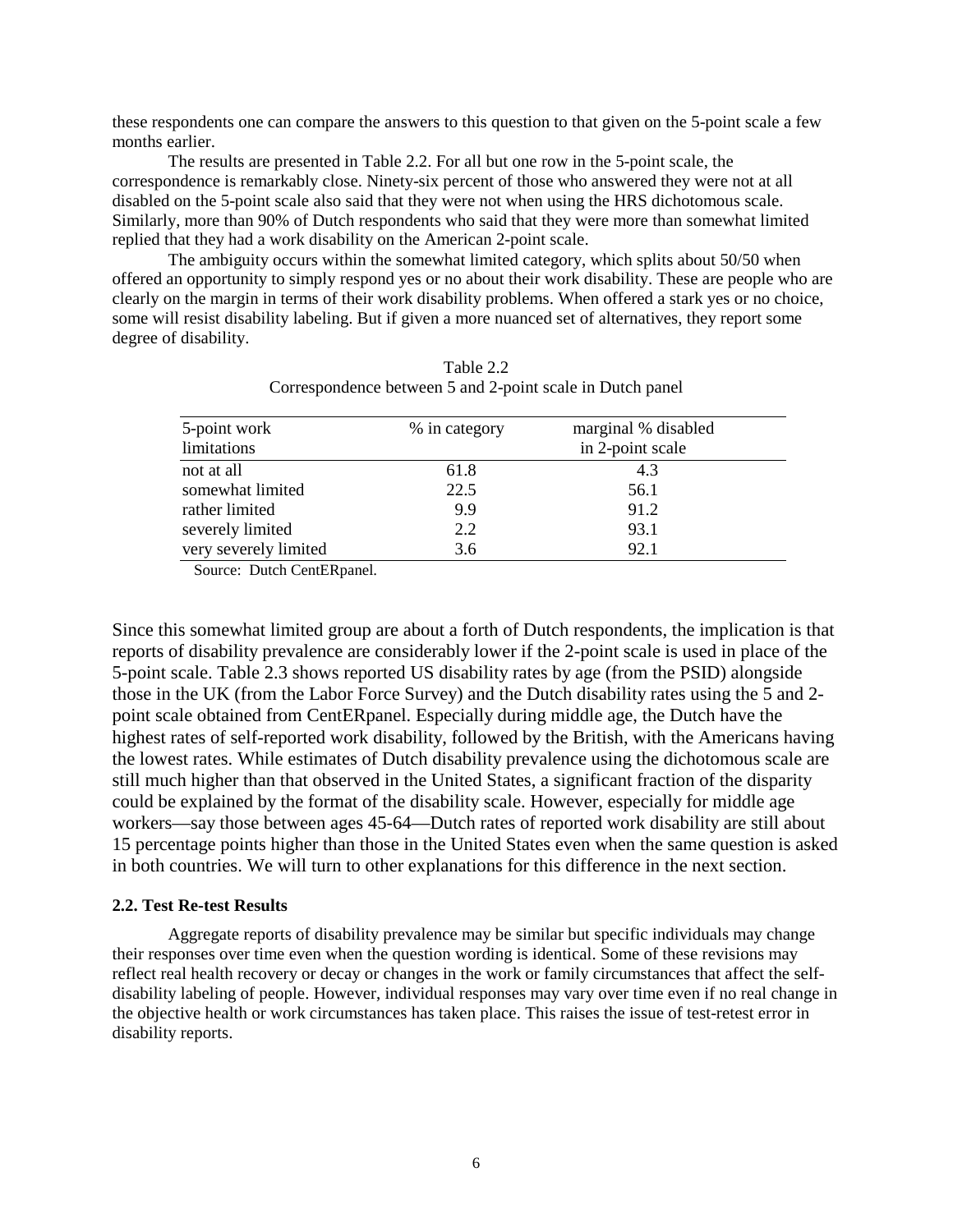|                  | Age Group |      |       |           |                |
|------------------|-----------|------|-------|-----------|----------------|
|                  | 25-34     |      | 35-44 | $45 - 54$ | 55-64<br>$65+$ |
| <b>US</b>        | 7.4       | 11.3 | 17.6  | 25.9      | 38.8           |
| <b>UK</b>        | 9.1       | 12.4 | 19.4  | 30.8      | <b>NA</b>      |
| Netherlands      |           |      |       |           |                |
| 5-point scale    | 25.7      | 30.3 | 42.7  | 44.2      | 53.6           |
| US 2-point scale | 17.2      | 23.6 | 38.7  | 37.4      | 38.8           |

| Table 2.3                                        |
|--------------------------------------------------|
| % With Work Disability by Age—US and Netherlands |

US data are from PSID. UK data is from 2001 Labor Force Survey. Due to question routing, the 55-64 group contains women ages 55-59 and men ages 55-64. Netherlands data are from CenTERpanel. Netherlands 5-point scale is based on report of any limitation. All data are weighted.

The following table provides an initial perspective on this issue by dividing HRS respondents who were present in the first five survey waves into four groups. The first group, representing almost 60% of the sample, is those who never reported having a work disability in any of the first five waves. The final group—who constitutes only 8% of respondents is the mirror opposite—those who reported a work disability in all five waves. They could be thought of as the permanently disabled. If such a characterization were accurate, it would imply that the permanent disability rate is about one-third of the yearly disability rate. Note as well that there are very sharp health disability gradients in the first and final row of Table 2.4, a subject to which we will return below.

|                                   | $0 - 11$ |      | $13 - 15$ | 16 plus | All  |  |
|-----------------------------------|----------|------|-----------|---------|------|--|
| Never reported disability         | 41.7     | 57.1 | 64.2      | 72.4    | 58.1 |  |
| Consistent report of new onset    | 16.1     | 11.9 | 10.6      | 9.1     | 12.0 |  |
| Inconsistent report of disability | 25.8     | 23.1 | 19.5      | 15.4    | 21.4 |  |
| Always reported disability        | 16.4     | 8.0  | 5.6       | 31      | 8.4  |  |

Table 2.4 Report of Disability by Education in First Five Waves of HRS

First five waves of HRS.

Given the ages of HRS respondents, disability rates should be expected to increase across the waves and they do. Between the first and fifth HRS wave the percent with a work disability increased from 18% to 27%, or alternatively by 50%. These new onsets do not represent a reporting problem. Some of them are captured in another form in the second row of Table 2.4, which represents those HRS respondents who reported a new disability onset between the HRS waves and who did not negate that report in a subsequent wave. One in eight HRS respondents are found in this group, where once again incidence rates of new disability are also higher among the less educated.

The more problematic group lies in the third row of Table 2.4; those who reported have a work disability in one wave but who subsequently said that they had no work disability. This group represents a quite large fraction of all respondents—one in every five—and an even larger fraction if those who never reported a disability are excluded from the denominator—one out of every three. Of course, some types of work disability are only temporary and actual recovery even for more severe problems is possible. But even when we excluded respondents who stated that their work disabilities were temporary (three months or less), a large fraction subsequently changed their original position on the presence of a work disability.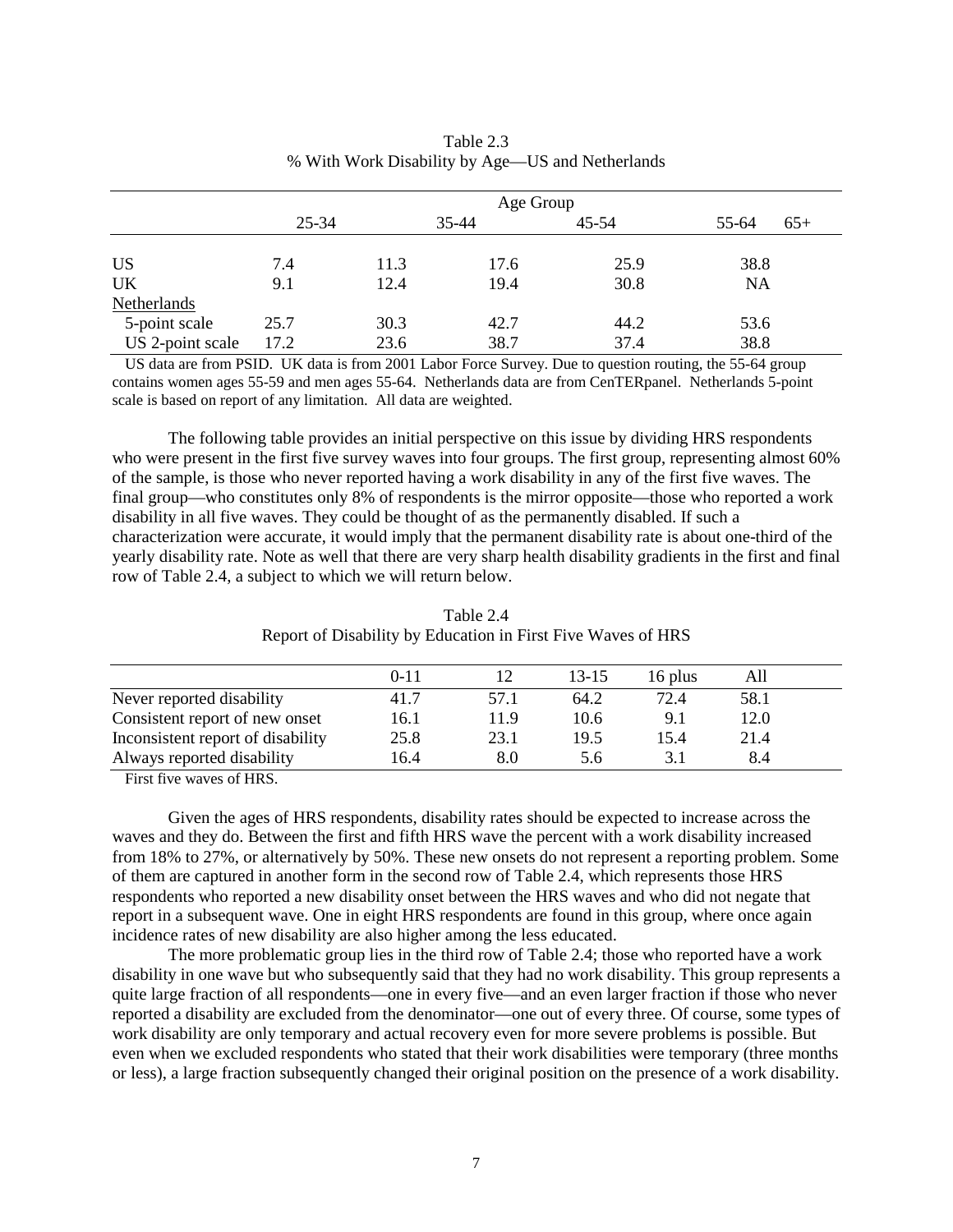Some additional insight on this issue can be obtained from the data in Table 2.5, that lists reported work disability transition rates from various surveys in our three countries. These transition rates vary in the length of periodicity between waves, running from a low of only four months in the Dutch panel to as long as two years in the normal HRS survey. Depending on the survey source, transition rates are provided for the full working age distribution and for an approximation to the HRS pre-retirement age distribution. Two types of transitions are listed- the new incidence of disability among those not previously reporting a work disability and the recovery rate (the fraction of those who previously reported a work disability who now say they are not work disabled).

|                     |            |             | Table 2.5                          |               |          |      |
|---------------------|------------|-------------|------------------------------------|---------------|----------|------|
|                     |            |             | <b>Transition Disability Rates</b> |               |          |      |
|                     |            | Periodicity | Disability                         | New Incidence | Recovery |      |
|                     | Ages       | (years)     | Prevalence                         | Rate          | Rate     |      |
| <b>BHPS</b>         | $20 - SPA$ |             |                                    | 13.9          | 6.1      | 28.1 |
| <b>BHPS</b>         | $50 - SPA$ |             |                                    | 24.1          | 9.4      | 24.2 |
| <b>PSID</b>         | $25 - 64$  |             |                                    | 14.1          | 5.4      | 28.4 |
| <b>PSID</b>         | 50-64      |             |                                    | 21.8          | 10.4     | 21.8 |
| <b>HRS</b>          | 51-61      |             | $\overline{c}$                     | 17.3          | 10.9     | 22.4 |
| <b>HRS</b> Internet | 59-69      |             |                                    |               | 13.8     | 28.9 |
| <b>Center Panel</b> | $25 - 64$  |             | .33                                | 39.6          | 10.9     | 20.1 |

*Note: State Pension Age (SPA) in Britain is 60 for women and 65 for men.*

Despite these rather large differences in periodicity, these transition rates tell a remarkably similar story. A reasonably large fraction (around a forth) of those who reported having a work disability in one wave subsequently said that they were not work disabled the next wave. Disability recovery rates are slightly lower in the older samples, but even then there appears to be a non-trivial amount of recovery.

In addition, this recovery appears to be quite rapid. For example, the RAND HRS Internet panel repeated the identical work disability question to the same HRS respondents one year later and among those respondents who claimed a work disability in the regular HRS survey one year before, 29% said they were not work disabled during the HRS internet survey. This rate is remarkably similar to the 2-year transition observed during the normal surveys. For example, when work disability reports 2 years apart in the normal survey between the first and second round of HRS saw that 29.8% of those who report disability in round 1 said that they were not disabled in round 2. This similarity in test-retest transitions for one year and two-year mode suggest that some people might be quite unsure of their work disability status and could revaluate it over very short periods of time.

The Dutch panel provides another important perspective on these reported transitions by listing transition rates using the five point scale on the same respondents 4 months apart. We can readily see that among those who moved from a disability to a non-disability category, they were concentrated in the somewhat limited category where 30% of those who claimed that they were somewhat limited in august what not at all disabled in December. Even though these questions were asked only four months apart, one in five respondents who called themselves disabled at some level in August claimed that they were not at all disabled by December. This table suggests that there are a non-trivial group of respondents who are very close to the margin of thinking of themselves as work disabled or not. Their work disabilities do not appear to be severe and when asked work disability questions their answers vary even over relatively short periods of time- measured in months.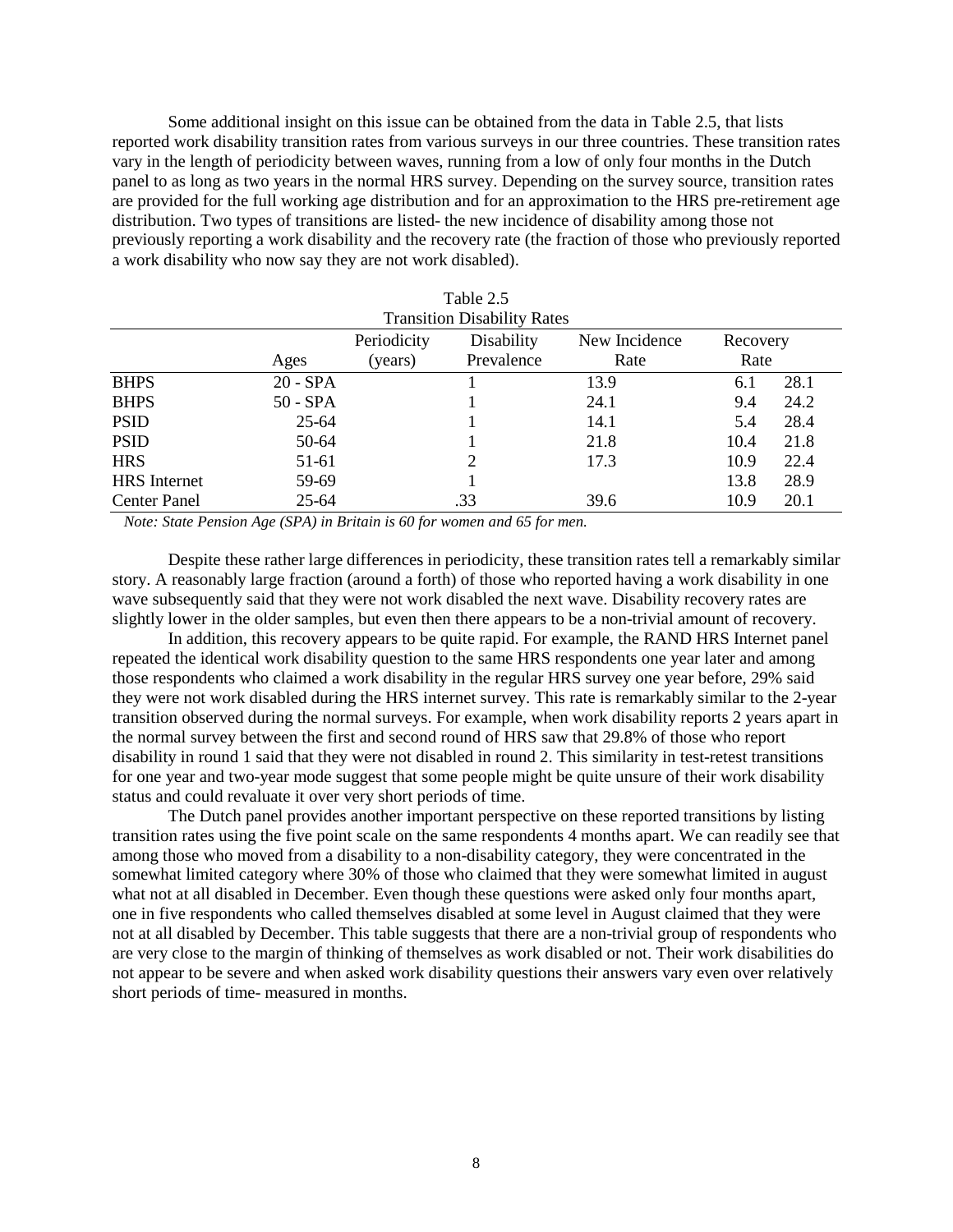| 5-point work<br>limitations | not at all | somewhat<br>limited | rather<br>limited | severely<br>limited | very<br>limited |
|-----------------------------|------------|---------------------|-------------------|---------------------|-----------------|
| not at all                  | 89.1       | 9.9                 | 0.7               | 0.2                 | 0.1             |
| somewhat limited            | 29.5       | 54.0                | 14.4              | 1.9                 | 0.2             |
| rather limited              | 4.9        | 37.8                | 50.3              | 5.6                 | 1.4             |
| severely limited            | 6.2        | 5.3                 | 45.1              | 36.2                | 7.3             |
| very severely limited       | 3.4        |                     | 21.3              | 77                  | 64.0            |

| Table 2.6                                                       |  |
|-----------------------------------------------------------------|--|
| Correspondence between 5-scale in Dutch Panel Four Months Apart |  |

Source: Dutch CentERpanel, August and December waves.

#### **3. Comparisons of Work Disability Models Across Countries**

In this section, we present and discuss some simple empirical models of the predictors of work disability in three countries—the U.K., the Netherlands, and the US. To the extent possible, we limit the models to variables that are in common in all countries and focus on health and demographic predictors. These models then become the stylized facts for the vignette analysis presented below in section 4.

Disability is an important program in many countries, and one that until recently was growing rapidly over time. The number of people on disability programs is substantial, particularly among men and women in the age groups 45-64. For the US, Autor and Duggan (2003) find that the numbers of disability insurance (DI) recipients per 1000 men and women in the age group 55-64 have increased from 96 to 108 (men) and from 43 to 72 (women) between 1984 and 1999. Bound and Burkhauser (1999) report that in 1995, the number of DI recipients per 1000 workers was 103 in the age group 45-59 and 314 in the age group 60-64. Both numbers have grown substantially in the early nineties. There are also substantial differences between OECD countries. For example, the numbers of DI recipients per 1000 workers in the age category 45-59 were 87 for Germany and 271 in The Netherlands. According to Eurostat (2001), the number of 16-64 year olds receiving disability and sickness benefits is less than 3% in Italy and Greece, but almost 10% in Denmark and more than 12% in the UK.

The principal question that we ask in this project is how much of the reported differences among these countries reflect differences in some type of reporting bias and how much reflects actual differences in true work disability. Our first step in that inquiry is to estimate simple but standard types of models predicting work disability in three countries as a function of demographics and health. The models for the United States are based on two surveys—the PSID and the original HRS cohort of those born between 1931 and 1941. The PSID has the advantage of covering the complete age distribution while the HRS contains a much richer set of health variables related to work disability. The Dutch models are all based on the Dutch CentERpanel, but they are estimated over two samples—the first corresponds to the age distribution in the PSID sample (those 25 and over) while the second comes as close as possible to the HRS age distribution. Obviously, sample sizes in the already smaller Dutch sample become more of a concern in its HRS look alike sample. The English models are also estimated using two samples from the BHPS—the complete age distribution available in the BHPS and a narrower one that corresponds to the HRS sample.

One issue that arises in attempting to estimate the 'same' model on all three samples is how to deal with respondents' reports of general health status, which are available in all three countries. The nature of the problem is illustrated in Table 3.1, which lists respondents' evaluation of their health along the familiar 5-point scale—excellent, very good, good, fair, and poor. Since this comparison involves three populations where as a first approximation their 'true' health status is unlikely to be that much different, it is apparent that the Dutch, British, and Americans use very different criteria to place themselves within these five thresholds.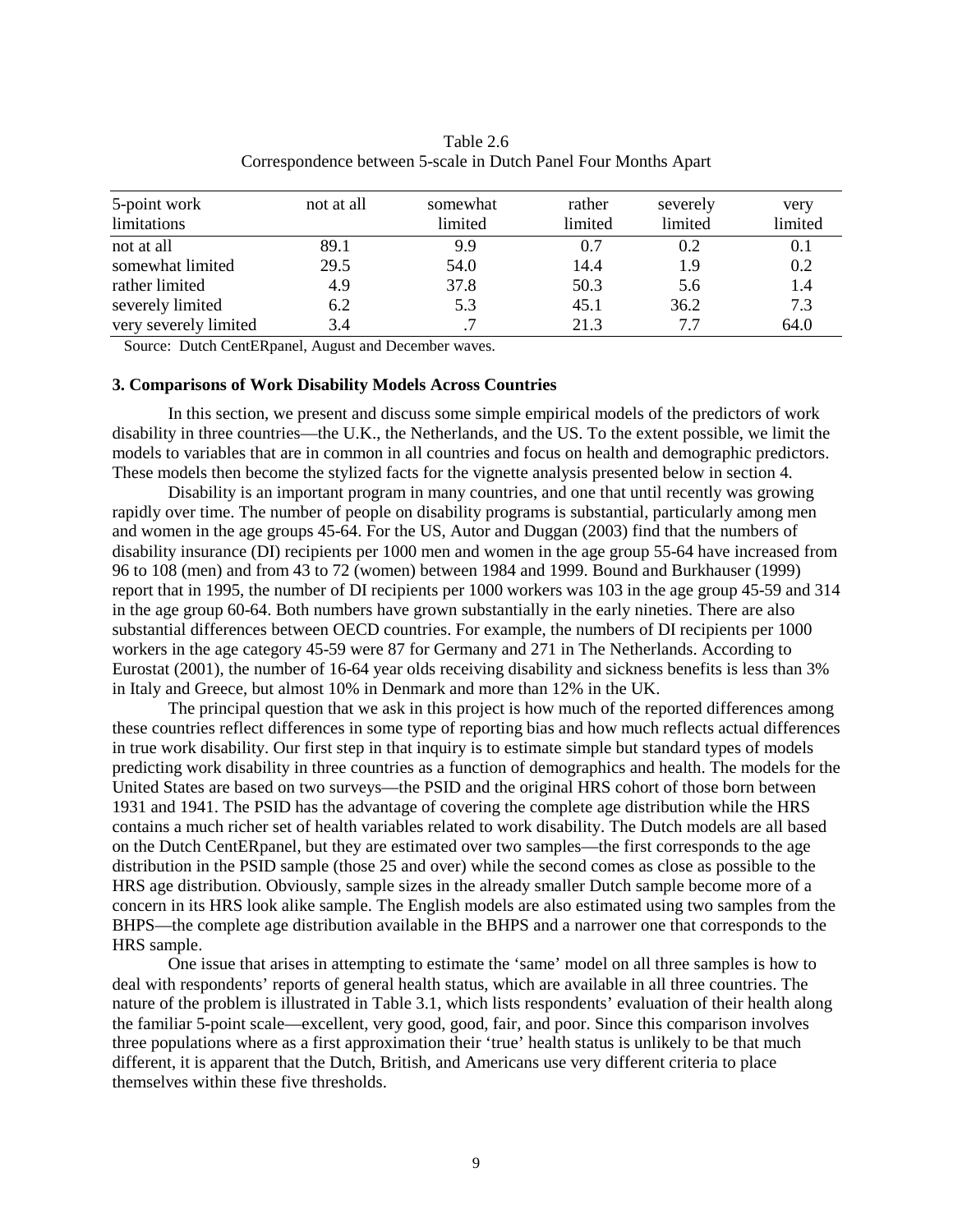|           | Netherlands | US   | UK   |
|-----------|-------------|------|------|
| Excellent | 5.8         | 24.7 | 15.1 |
| Very Good | 23.9        | 36.0 | 31.9 |
| Good      | 56.2        | 28.1 | 31.8 |
| Fair      | 11.8        | 8.9  | 14.0 |
| Poor      | 11          | 2.3  | 39   |

Table 3.1 Comparisons of Self Reported Health Status

US data are from PSID. Netherlands data are from CenTERpanel. UK data from the BHPS. Ages 25-64 in all countries. All data are weighted.

The circumspect Dutch appear to run to the center not willing to make health claims at either the top or bottom while the ever optimistic Americans are four times more likely to state that they are in excellent health. Prudent as always, the British lie between these extremes. Given the size of the differences between the three countries in how health circumstances are translated into this 5-point scale, it is not all apparent that one would want to control for self-reported health status when doing international comparisons. This is especially the case when the overall objective of the research is to eventually model international differences in reported rates of work disability. Therefore in the empirical estimates summarized in this section, we model work disability without general health status as a predictor.

All models are based on probit estimates of the probability that a respondent reported having a work disability. Due to the impact of the 5-point and 2-point scale documented in the previous section, the Dutch models are estimated using both the 5-point scale (in Appendix Table 1) with any level of disability is equated with having a work disability and the more comparable 2-point HRS scale.

The Dutch models using the two point scale are listed in Tables 3.3, the corresponding American estimates based on the PSID and HRS are listed in Table 3.4, and the British models in Tables 3.5. The A panels in these tables summarize the models for the sample ages 25 and more while the B panels contain estimates that approximate the age group in the American HRS sample. All tables list estimated coefficients, derivatives, standard errors (of the derivatives), and means of variables in the columns. The principal difference between the age-restricted HRS style models and those for the entire age range is that an additional variable is added in the HRS style samples—whether the respondent suffered from pain. Unfortunately, this quite central measure is not available in the PSID.

Before discussing our estimated coefficients, it is useful to highlight first prevalence rates of the more objective chronic health conditions (hypertension, diabetes, cancer, diseases of the lung, heart problem, stroke, and arthritis) in the three countries. These prevalence rates are provided in Table 3.2. Even reporting of such conditions may be different across nations due to differential physician contact or because the precise criteria for thresholds for medical diagnosis may not be the same. Of course as before, the specific survey questions may and do vary, which may induce another layer of international noncomparability.

With those concerns as an important caveat, whether we examine the full age range or the more narrow age range in Table 3.2, in general the prevalence rates of all these health conditions actually appears higher in the US than in either the Netherlands or the UK. This is especially the case in the more age limited sample—but the point still applies with somewhat less force in the full age range especially when one recognizes that the Dutch sample is older on average. It is not central to our argument that the Dutch or British sample is much healthier than the American ones. It is enough for now to state that differential levels of these objective health measures seems unlikely to account for the much higher work disability rates observed among the Dutch and the English compared to the Americans.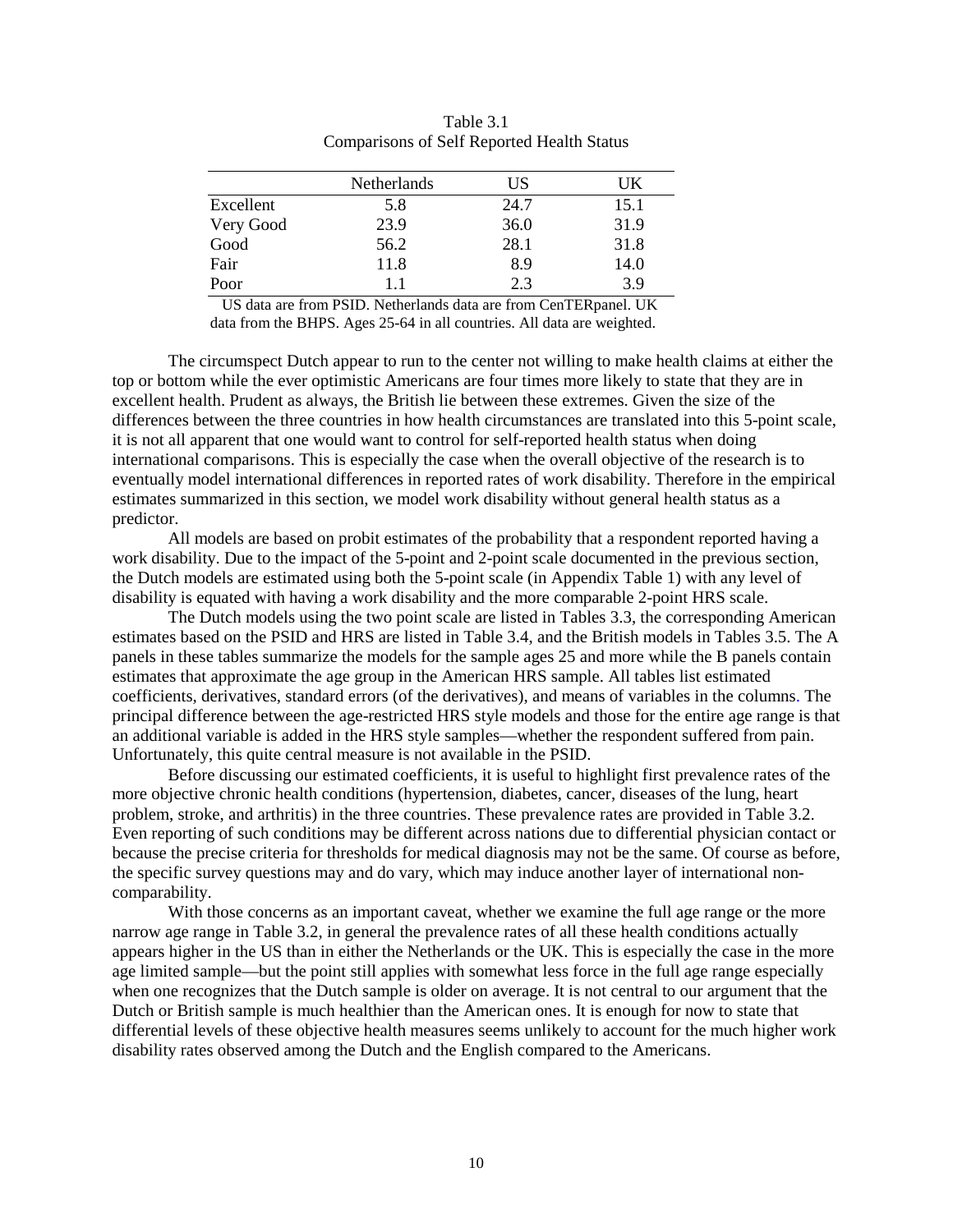| Variables       | Dutch | <b>US-PSID</b>       | English   |
|-----------------|-------|----------------------|-----------|
|                 |       | All Ages             |           |
| hypertension    | .202  | .227                 | .211      |
| diabetes        | .048  | .079                 | .041      |
| cancer          | .037  | .055                 | .017      |
| disease of lung | .058  | .051                 | <b>NA</b> |
| heart problem   | .066  | .088                 | .047      |
| stroke          | .013  | .035                 | .044      |
| arthritis       | .109  | .227                 | .151      |
| emotion         | .110  | .060                 | .091      |
| pain            | .259  | NA                   |           |
| Variables       | Dutch | <b>US-HRS</b>        | English   |
|                 |       | Ages HRS approximate |           |
| hypertension    | .248  | .360                 | .246      |
| diabetes        | .044  | .092                 | .040      |
| cancer          | .042  | .053                 | .015      |
| disease of lung | .063  | .068                 | NA        |
| heart problem   | .074  | .117                 | .046      |
| stroke          | .015  | .024                 | .044      |
| arthritis       | .134  | .364                 | .188      |
| emotion         | .124  | .111                 | .102      |
| pain            | .316  | .241                 | .278      |

Table 3.2 Prevalence of Work Disability - weighted

Second, whatever the international differences, prevalence rates for many of these conditions are sufficiently small in both countries that they are unlikely to contribute in a major way towards explaining differential rates of work disability. In this group, we would include at least cancer, diabetes, strokes, and heart problems. Moreover, Tables 3.2-3.5 suggest that one disease with relatively high prevalence hypertension—does not by itself translate at a sufficiently high rate into work disability to be likely to account for much of the cross-country difference.

The major exception to this line of reasoning is arthritis where not only are prevalence rates reasonably large, but it is also a significant predictor of work disability. Moreover, diagnosis of arthritis is particularly imprecise as all sorts of muscular aches and pains whether severe or minor can be called arthritis. This is especially the case when self-diagnosis is permitted, as is the case in the HRS variant of the question and which accounts for the quite high prevalence in that sample. But rates of reported arthritis are actually much higher in the US than in the Netherlands, so it seems again an unlikely explanation for why Dutch work disability rates are so much higher than those in the US.

This brings us to two other also difficult to diagnose conditions which seem much more promising candidates for why disability rates differ between the two countries. These are having emotional problems and being bothered by pain. In contrast to the other more objective health conditions, these two more subjective health conditions actually have slightly higher prevalence in the two European countries compared to the US.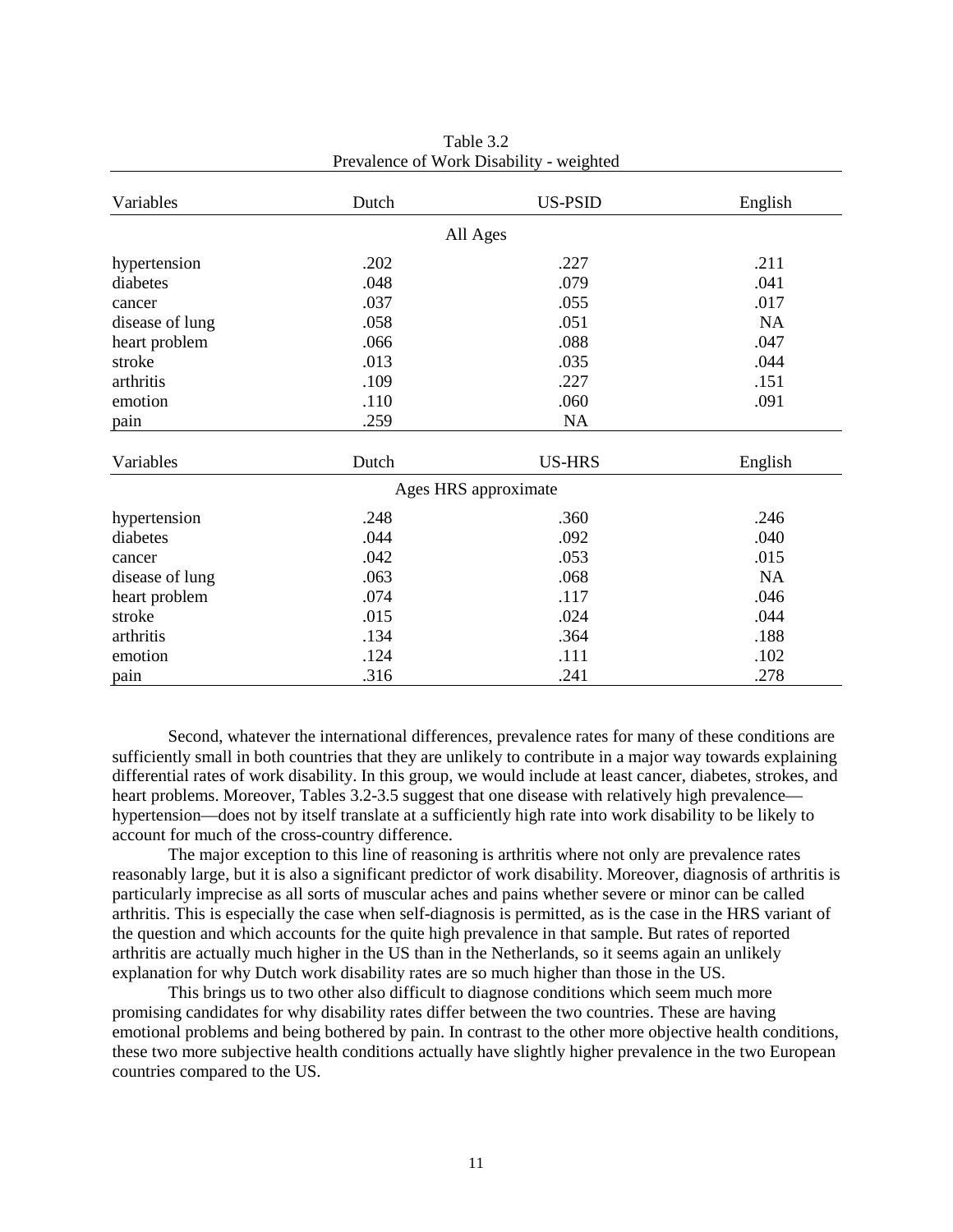Pain and emotion not only have slightly higher prevalence in Europe, but in all three countries our probit estimates indicate that pain and emotion are among the strongest predictors of work disability. Since these two conditions are also among the more subjective and the more difficult to diagnose, this may indicate that the source of the international differences in reports of work disability may rest in these two conditions. It may be that for the same level of pain, that the Dutch are more likely to say that it constitutes a work disability than are the British, who in turn are more likely to claim a work disability due to pain than are the Americans. This speculation about these possible international differences in reporting leads us to try to test these ideas. Our tests will take the form of vignettes on work disability.

Before turning to the use of vignettes, consider Tables 3.6-3.8, which use the estimated probit models to summarize the effect of each explanatory variable on self-reported work disability. The procedure followed to construct the tables is as follows. We use the estimated models to predict the prevalence of work disability. (This corresponds to the bottom rows in Tables 3.3-3.5.) Next we set the coefficient of an explanatory variable equal to zero and predict once again work disability prevalence. We interpret the resulting change in predicted work disability prevalence as the effect of the corresponding variable on overall work disability. The procedure is repeated for all explanatory variables.

Furthermore, we can decompose the "total effect" of an explanatory variable in two factors. The first factor is the prevalence of that variable (all explanatory variables are dummies). The second factor is the effect on prevalence of work disability for observations for which the dummy is non-zero. The product of the two factors gives the total effect.

Tables 3.6-3.8 confirm the previous discussion. We observe that in all three countries pain is the biggest contributor to self-reported disability, with by far the biggest effect in The Netherlands. Arthritis is the second most important determinant in the US and the UK. In the older age group in The Netherlands emotional problems are the second leading cause for work disability followed by arthritis.

|                 |          | $\mu$ <sub>1</sub> $\mu$ <sub>2</sub> $\mu$ <sub>2</sub> $\mu$ <sub>2</sub> $\mu$ <sub>2</sub> $\mu$ <sub>2</sub> $\mu$ <sub>2</sub> $\mu$ <sub>2</sub> $\mu$ <sub>2</sub> $\mu$ <sub>2</sub> $\mu$ <sub>2</sub> $\mu$ <sub>2</sub> $\mu$ <sub>2</sub> $\mu$ <sub>2</sub> $\mu$ <sub>2</sub> $\mu$ <sub>2</sub> $\mu$ <sub>2</sub> $\mu$ <sub>2</sub> $\mu$ <sub>2</sub> $\mu$ <sub>2</sub> $\mu$ <sub>2</sub> $\mu$ <sub>2</sub> $\mu$ <sub>2</sub> $\mu$ <sub>2</sub> $\mu$ <sub>2</sub> $\mu$ <sub>2</sub> $\mu$ <sub>2</sub> $\mu$ <sub></sub> |                  |       |  |
|-----------------|----------|----------------------------------------------------------------------------------------------------------------------------------------------------------------------------------------------------------------------------------------------------------------------------------------------------------------------------------------------------------------------------------------------------------------------------------------------------------------------------------------------------------------------------------------------------|------------------|-------|--|
| Variables       | Coef.    | DF/DX                                                                                                                                                                                                                                                                                                                                                                                                                                                                                                                                              | <b>Robust SE</b> | Means |  |
| hypertension    | $-.047$  | $-0.014$                                                                                                                                                                                                                                                                                                                                                                                                                                                                                                                                           | .026             | .190  |  |
| diabetes        | .636     | .223                                                                                                                                                                                                                                                                                                                                                                                                                                                                                                                                               | .063             | .042  |  |
| cancer          | .161     | .050                                                                                                                                                                                                                                                                                                                                                                                                                                                                                                                                               | .060             | .036  |  |
| disease of lung | .768     | .274                                                                                                                                                                                                                                                                                                                                                                                                                                                                                                                                               | .053             | .056  |  |
| heart problem   | .997     | .362                                                                                                                                                                                                                                                                                                                                                                                                                                                                                                                                               | .050             | .066  |  |
| stroke          | .846     | .309                                                                                                                                                                                                                                                                                                                                                                                                                                                                                                                                               | .114             | .011  |  |
| arthritis       | 1.130    | .410                                                                                                                                                                                                                                                                                                                                                                                                                                                                                                                                               | .042             | .099  |  |
| emotion         | .915     | .327                                                                                                                                                                                                                                                                                                                                                                                                                                                                                                                                               | .041             | .096  |  |
| female          | .198     | .059                                                                                                                                                                                                                                                                                                                                                                                                                                                                                                                                               | .021             | .451  |  |
| age 35-44       | .063     | .019                                                                                                                                                                                                                                                                                                                                                                                                                                                                                                                                               | .034             | .226  |  |
| age 45-54       | .368     | .117                                                                                                                                                                                                                                                                                                                                                                                                                                                                                                                                               | .035             | .240  |  |
| age 54-64       | .400     | .129                                                                                                                                                                                                                                                                                                                                                                                                                                                                                                                                               | .040             | .180  |  |
| age $65+$       | .235     | .074                                                                                                                                                                                                                                                                                                                                                                                                                                                                                                                                               | .042             | .164  |  |
| ed med          | .043     | .013                                                                                                                                                                                                                                                                                                                                                                                                                                                                                                                                               | .025             | .324  |  |
| ed high         | $-.178$  | $-.052$                                                                                                                                                                                                                                                                                                                                                                                                                                                                                                                                            | .024             | .366  |  |
| constant        | $-1.352$ |                                                                                                                                                                                                                                                                                                                                                                                                                                                                                                                                                    |                  |       |  |
| observed p      |          | .249                                                                                                                                                                                                                                                                                                                                                                                                                                                                                                                                               |                  |       |  |

| Table 3.3A                                |
|-------------------------------------------|
| Dutch Probit for Work Disability—All ages |
| (using 2-point scale)                     |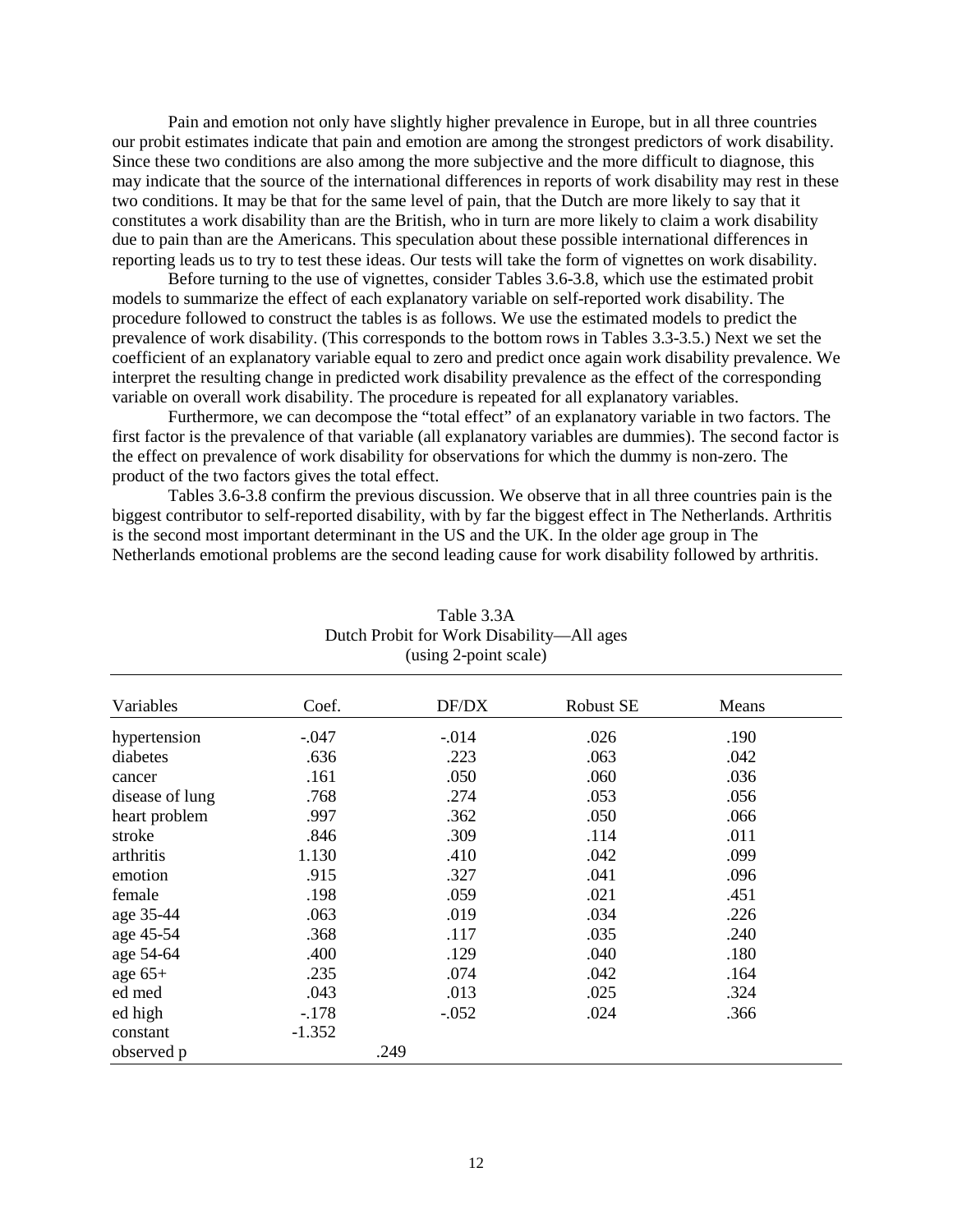| Table 3.3B<br>Ages 45-64 |          |         |                  |       |  |
|--------------------------|----------|---------|------------------|-------|--|
| Variables                | Coef.    | DF/DX   | <b>Robust SE</b> | Means |  |
| hypertension             | $-.162$  | $-.052$ | .041             | .233  |  |
| diabetes                 | .426     | .154    | .094             | .044  |  |
| cancer                   | .223     | .078    | .107             | .044  |  |
| disease of lung          | .691     | .258    | .125             | .048  |  |
| heart problem            | 1.012    | .382    | .090             | .058  |  |
| stroke                   | 2.136    | .673    | .082             | .011  |  |
| arthritis                | .610     | .223    | .074             | .109  |  |
| emotion                  | 1.099    | .409    | 063              | .128  |  |
| pain                     | 1.550    | .546    | .041             | .265  |  |
| female                   | .033     | .011    | .039             | .438  |  |
| ed med                   | .139     | .046    | .046             | .281  |  |
| ed high                  | $-.085$  | $-.028$ | .044             | .350  |  |
| constant                 | $-1.374$ |         |                  |       |  |
| observed p               |          | .310    |                  |       |  |

Table 3.4A US-PSID Probit for Work Disability—All Ages PSID (using 2-point scale) Variables Coef. DF/DX Robust SE Means hypertension .239 .057 .011 .230 diabetes .371 .096 .020 .072 cancer .470 .128 .027 .043 disease of lung .670 .196 .032 .040 heart problem .620 .024 .067 stroke .757 .229 .038 .029 arthritis .765 .211 .015 .189 emotion 1.009 .321 .029 .053 female  $-.058$   $-.013$   $.009$   $.561$ age 35-44 .175 .040 .015 .330 age 45-54 .291 .069 .017 .248<br>age 54-64 .389 .100 .023 .100 age 54-64 .389 .100 .023 .100 age 65+ .376 .095 .095 .021 .154 ed med  $-.196$   $-.044$   $.011$   $.621$ ed high -.313 -.062 .011 .205 constant  $-1.399$ observed p .181

13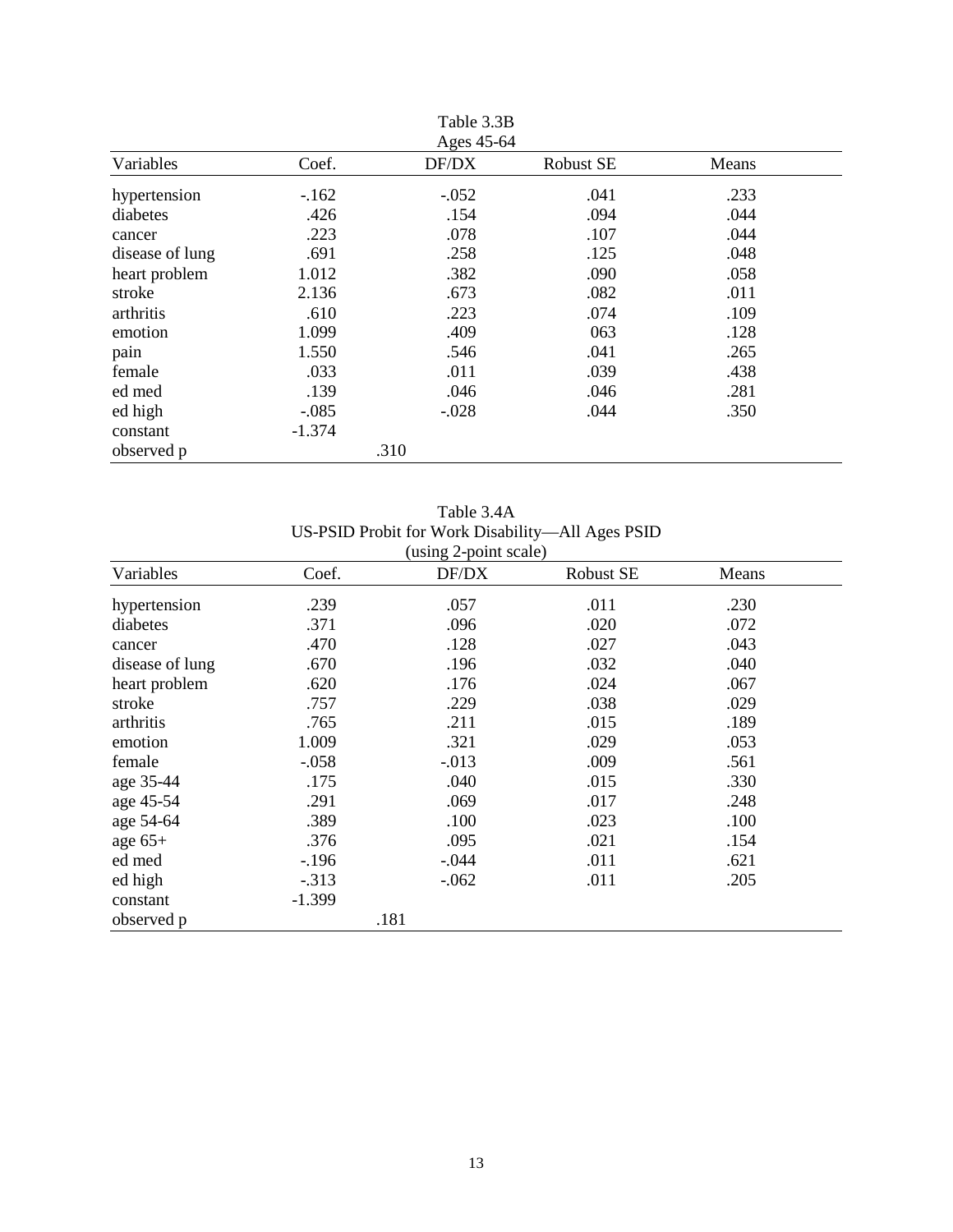| Variables       | Coef.    | DF/DX   | <b>Robust SE</b> | Means |
|-----------------|----------|---------|------------------|-------|
| hypertension    | .169     | .042    | .008             | .366  |
| diabetes        | .312     | 085     | .014             | .103  |
| cancer          | .345     | .096    | .019             | .052  |
| disease of lung | .533     | .157    | .019             | .068  |
| heart problem   | .645     | .192    | .015             | .121  |
| stroke          | .887     | .293    | .035             | .029  |
| arthritis       | .286     | .072    | .008             | .363  |
| emotion         | .527     | .153    | .015             | .108  |
| pain            | .984     | .290    | .011             | .250  |
| female          | $-.178$  | $-.043$ | .008             | .537  |
| ed med          | $-.158$  | $-.039$ | .008             | 533   |
| ed high         | $-.336$  | $-.073$ | .009             | .175  |
| constant        | $-1.324$ |         |                  |       |
| observed p      |          | .215    |                  |       |

Table 3.4B Ages 51-61, HRS

| Table 3.5A                             |
|----------------------------------------|
| British Probit for Work Disability-25+ |
| (using 2-point scale)                  |

| <b>Variable</b> | coefficient | DF/dX    | Robust s.e | <b>Mean</b> |
|-----------------|-------------|----------|------------|-------------|
| Hypertension    | 0.307       | 0.088    | 0.016      | 0.186       |
| <b>Diabetes</b> | 0.606       | 0.197    | 0.036      | 0.035       |
| Cancer          | 1.017       | 0.359    | 0.073      | 0.015       |
| Heart           | 0.614       | 0.199    | 0.035      | 0.047       |
| <b>Stroke</b>   | 0.750       | 0.251    | 0.032      | 0.044       |
| Arthritis       | 0.937       | 0.311    | 0.020      | 0.133       |
| Emotion         | 0.917       | 0.310    | 0.023      | 0.088       |
| Female          | 0.032       | 0.008    | 0.010      | 0.535       |
| Age 35-44       | 0.189       | 0.052    | 0.018      | 0.238       |
| Age 45-54       | 0.195       | 0.054    | 0.018      | 0.192       |
| Age 55-64       | 0.370       | 0.109    | 0.021      | 0.147       |
| Age $65+$       | 0.700       | 0.216    | 0.023      | 0.205       |
| Ed_med          | $-0.288$    | $-0.074$ | 0.010      | 0.399       |
| Ed_High         | $-0.415$    | $-0.097$ | 0.011      | 0.199       |
| Constant        | $-1.370$    |          |            |             |
| Observed p      |             | 0.227    |            |             |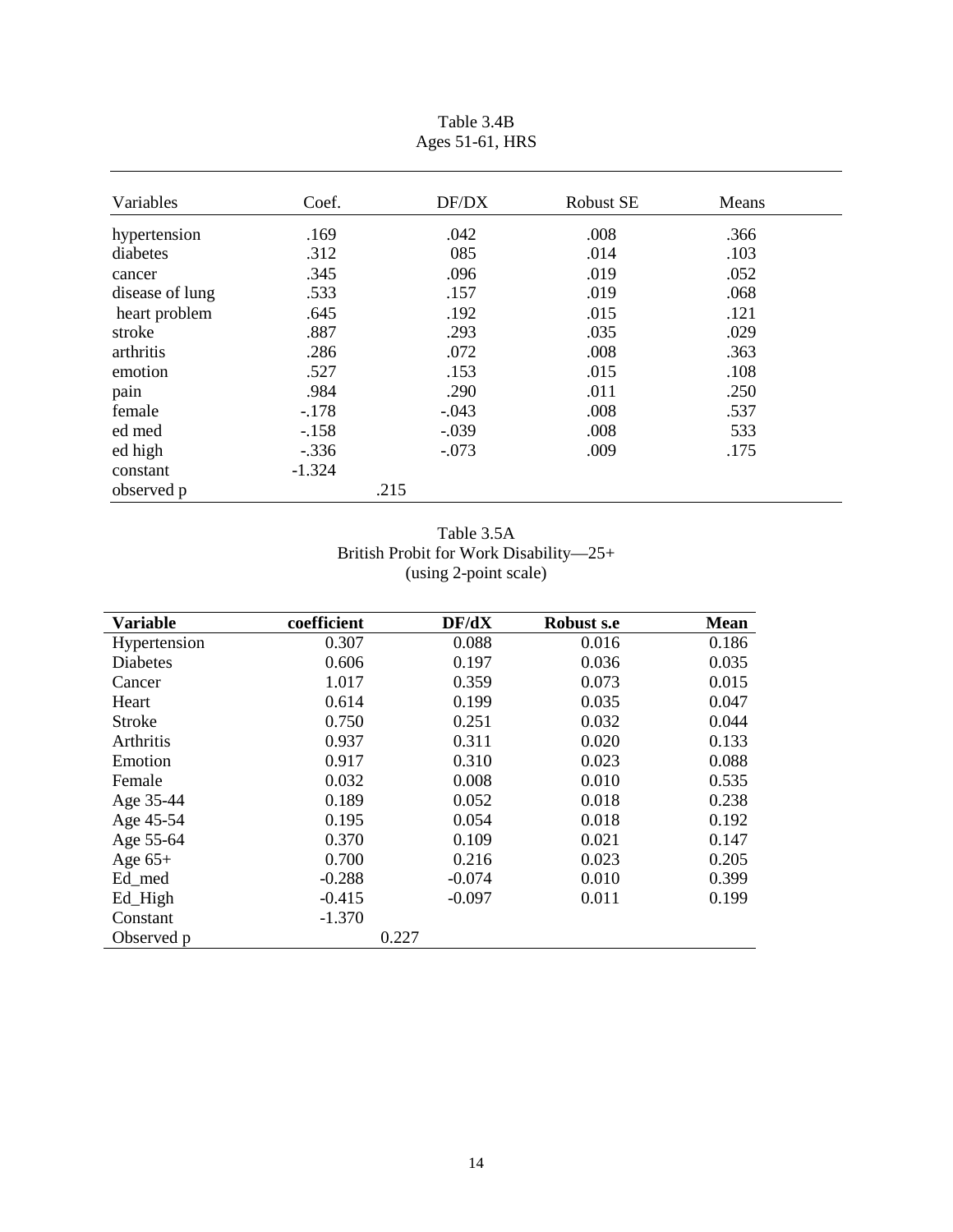| Variable     | coefficient | DF/dX    | Robust s.e | Mean  |
|--------------|-------------|----------|------------|-------|
| Hypertension | 0.281       | 0.084    | 0.028      | 0.248 |
| Diabetes     | 0.646       | 0.221    | 0.077      | 0.039 |
| Cancer       | 1.782       | 0.627    | 0.097      | 0.014 |
| Heart        | 0.835       | 0.295    | 0.075      | 0.049 |
| Stroke       | 0.694       | 0.240    | 0.067      | 0.044 |
| Arthritis    | 0.756       | 0.250    | 0.035      | 0.186 |
| Emotion      | 0.725       | 0.247    | 0.047      | 0.101 |
| Pain         | 0.972       | 0.314    | 0.029      | 0.281 |
| Female       | $-0.027$    | $-0.008$ | 0.022      | 0.543 |
| Ed med       | $-0.242$    | $-0.067$ | 0.022      | 0.368 |
| Ed_High      | $-0.411$    | $-0.103$ | 0.026      | 0.161 |
| Constant     | $-1.332$    |          |            |       |
| Observed p   |             | 0.252    |            |       |

| Table 3.5B                                            |  |
|-------------------------------------------------------|--|
| British Probit for Work Disability— Adults aged 50-64 |  |
| (using 2-point scale)                                 |  |

| Table 3.6A                                 |
|--------------------------------------------|
| Decomposition of Dutch Disability—All ages |
| (using 2-point scale)                      |

| Variables       | Total effect (%) | Prevalence $(\%)$ | Effect among individuals with<br>characteristic (%) |
|-----------------|------------------|-------------------|-----------------------------------------------------|
| hypertension    | 0.24             | 19.11             | $-1.26$                                             |
| diabetes        | 0.91             | 4.82              | 18.78                                               |
| cancer          | 0.15             | 3.38              | 4.46                                                |
| disease of lung | 1.37             | 6.14              | 22.36                                               |
| heart problem   | 2.22             | 7.27              | 30.53                                               |
| stroke          | 0.44             | 1.90              | 23.33                                               |
| arthritis       | 4.05             | 11.36             | 35.63                                               |
| emotion         | 2.86             | 10.31             | 27.74                                               |
| female          | 2.51             | 48.76             | 5.15                                                |
| age 35-44       | 0.33             | 18.81             | 1.73                                                |
| age 45-54       | 1.85             | 16.05             | 11.52                                               |
| age55-64        | 1.78             | 12.83             | 13.86                                               |
| Age $65+$       | 1.25             | 15.58             | 8.05                                                |
| ed med          | 0.43             | 31.45             | 1.36                                                |
| ed high         | $-0.98$          | 17.58             | $-5.55$                                             |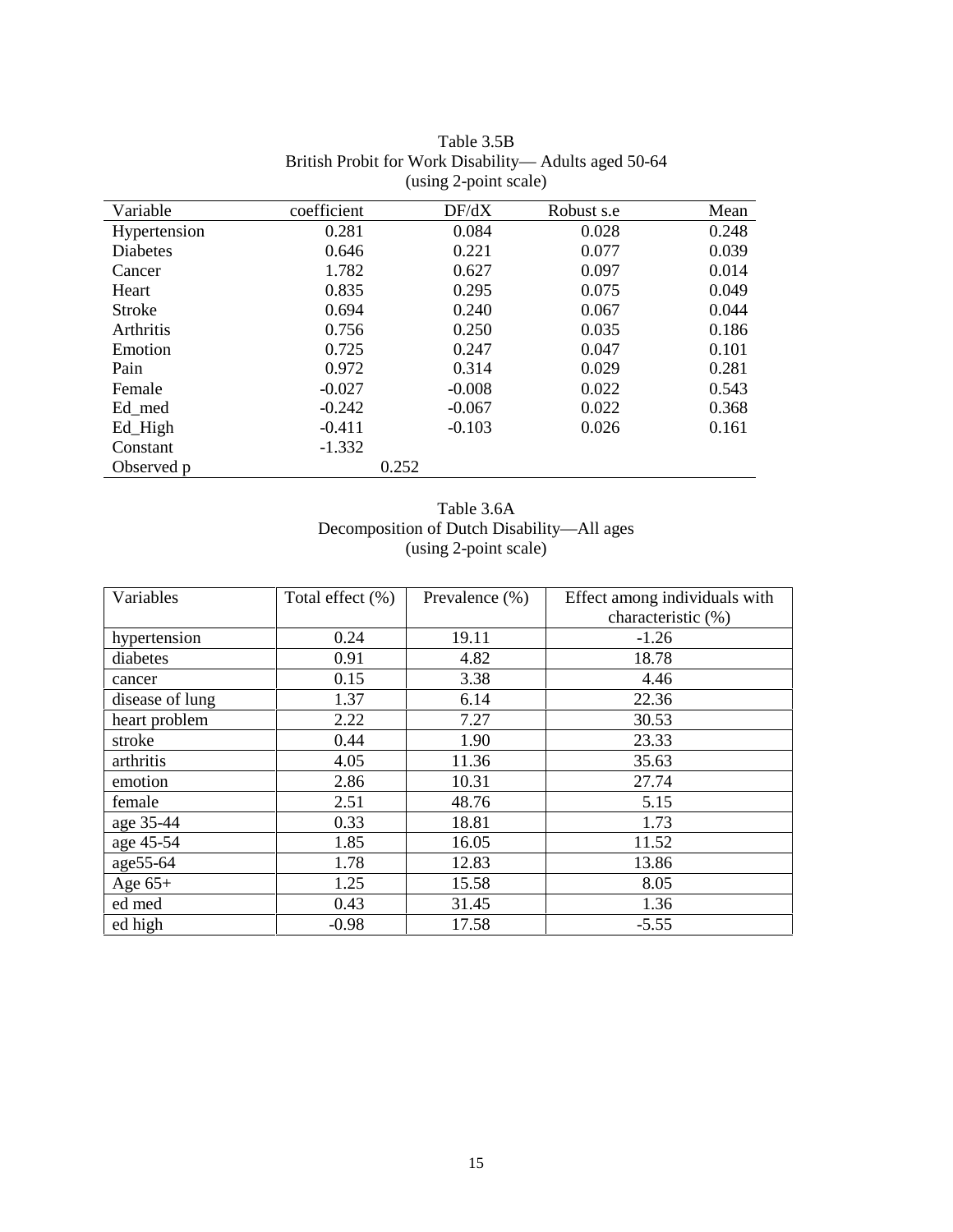## Table 3.6B Ages 45-64

| Variables       | Total effect (%) | Prevalence $(\% )$ | Effect among individuals with |
|-----------------|------------------|--------------------|-------------------------------|
|                 |                  |                    | characteristic (%)            |
| hypertension    | $-0.94$          | 24.94              | $-3.79$                       |
| diabetes        | 0.41             | 3.63               | 11.32                         |
| cancer          | 0.23             | 4.57               | 4.98                          |
| disease of lung | 0.77             | 5.82               | 13.27                         |
| heart problem   | 1.86             | 8.30               | 22.37                         |
| stroke          | 0.58             | 1.09               | 53.34                         |
| arthritis       | 2.15             | 13.78              | 15.59                         |
| emotion         | 3.49             | 12.72              | 27.47                         |
| pain            | 15.79            | 33.56              | 47.05                         |
| female          | 0.37             | 46.66              | 0.79                          |
| ed med          | 0.99             | 32.70              | 3.03                          |
| ed high         | $-0.37$          | 20.01              | $-1.86$                       |

### Table 3.7A Decomposition of US Work Disability—All Ages PSID (using 2-point scale)

| Variables       | Total effect (%) | Prevalence (%) | Effect among individuals with<br>characteristic (%) |
|-----------------|------------------|----------------|-----------------------------------------------------|
| hypertension    | 1.62             | 24.89          | 6.51                                                |
| diabetes        | 0.82             | 7.99           | 10.26                                               |
| cancer          | 0.71             | 5.50           | 12.87                                               |
| disease of lung | 0.95             | 5.06           | 18.85                                               |
| heart problem   | 1.62             | 8.82           | 18.34                                               |
| stroke          | 0.75             | 3.52           | 21.38                                               |
| arthritis       | 5.12             | 22.71          | 22.53                                               |
| emotion         | 1.71             | 6.04           | 28.36                                               |
| female          | $-0.69$          | 55.33          | $-1.25$                                             |
| age 35-44       | 0.64             | 24.73          | 2.57                                                |
| age 45-54       | 1.31             | 24.85          | 5.26                                                |
| age55-64        | 1.23             | 14.09          | 8.71                                                |
| Age $65+$       | 2.31             | 22.52          | 10.25                                               |
| ed med          | $-2.62$          | 60.06          | $-4.36$                                             |
| ed high         | $-1.44$          | 22.73          | $-6.34$                                             |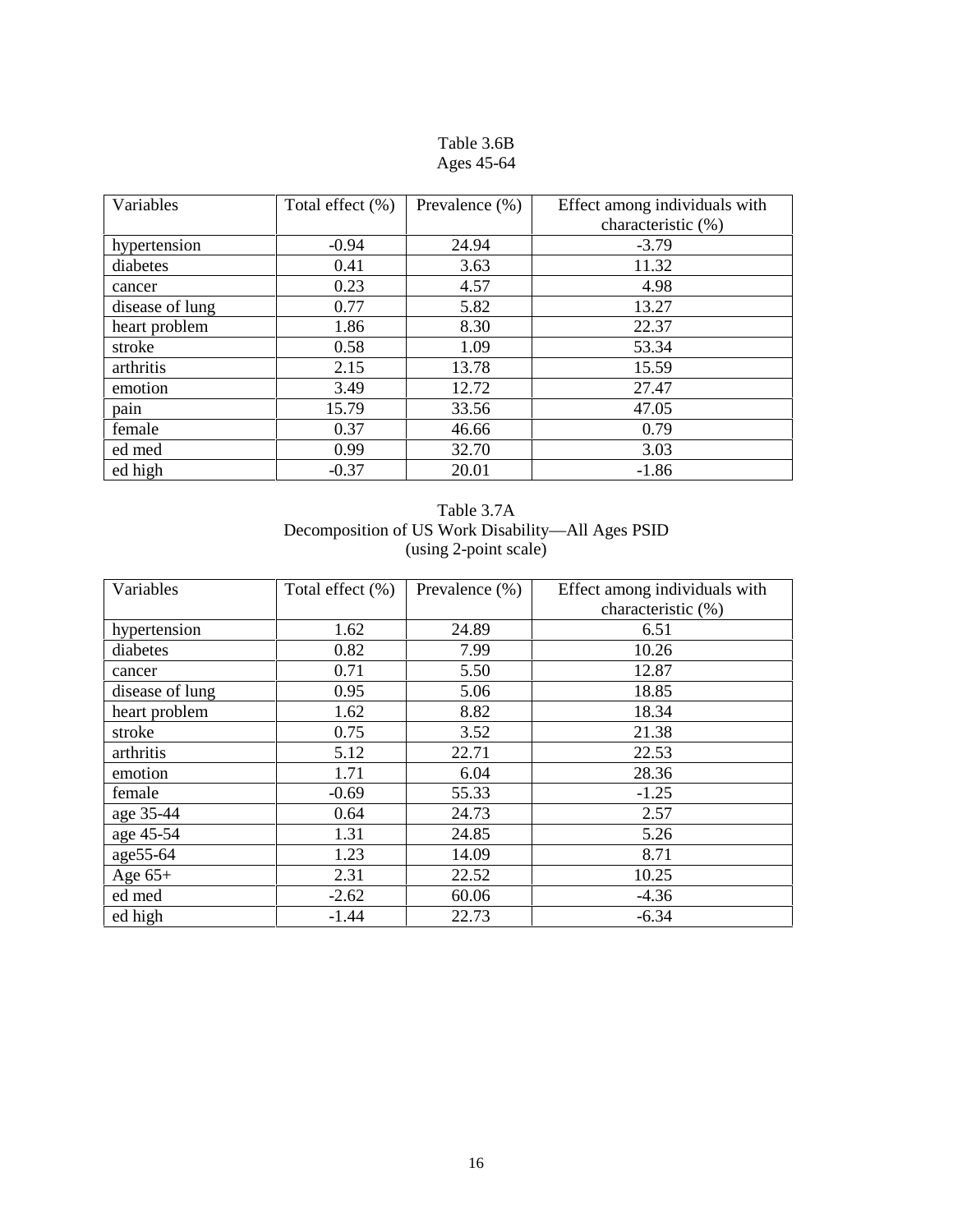| Variables       | Total effect $(\%)$ | Prevalence $(\% )$ | Effect among individuals with |
|-----------------|---------------------|--------------------|-------------------------------|
|                 |                     |                    | characteristic (%)            |
| hypertension    | 1.39                | 36.04              | 3.85                          |
| diabetes        | 0.75                | 9.16               | 8.16                          |
| cancer          | 0.44                | 5.25               | 8.44                          |
| disease of lung | 1.00                | 6.84               | 14.61                         |
| heart problem   | 2.05                | 11.69              | 17.51                         |
| stroke          | 0.56                | 2.38               | 23.62                         |
| arthritis       | 2.61                | 36.41              | 7.17                          |
| emotion         | 1.62                | 11.14              | 14.58                         |
| pain            | 6.99                | 24.07              | 29.05                         |
| female          | $-1.95$             | 52.21              | $-3.74$                       |
| ed med          | $-1.86$             | 55.86              | $-3.33$                       |
| ed high         | $-1.14$             | 19.38              | $-5.89$                       |

## Table 3.7B Ages 51-61, HRS

Table 3.8A Decomposition of British Work Disability—25+ (using 2-point scale)

| Variables     | Total effect (%) | Prevalence $(\% )$ | Effect among individuals with<br>characteristic (%) |
|---------------|------------------|--------------------|-----------------------------------------------------|
| hypertension  | 1.87             | 21.14              | 8.85                                                |
| diabetes      | 0.72             | 4.07               | 17.65                                               |
| cancer        | 0.45             | 1.73               | 26.18                                               |
| heart problem | 0.99             | 5.54               | 17.84                                               |
| stroke        | 0.97             | 4.67               | 20.88                                               |
| arthritis     | 4.44             | 15.06              | 29.48                                               |
| emotion       | 2.34             | 9.08               | 25.75                                               |
| female        | 0.41             | 54.97              | 0.75                                                |
| age 35-44     | 0.68             | 21.41              | 3.19                                                |
| age 45-54     | 0.70             | 18.86              | 3.73                                                |
| age55-64      | 1.41             | 15.90              | 8.86                                                |
| Age $65+$     | 5.32             | 25.91              | 20.53                                               |
| ed med        | $-2.39$          | 37.58              | $-6.35$                                             |
| ed high       | $-1.55$          | 18.38              | $-8.43$                                             |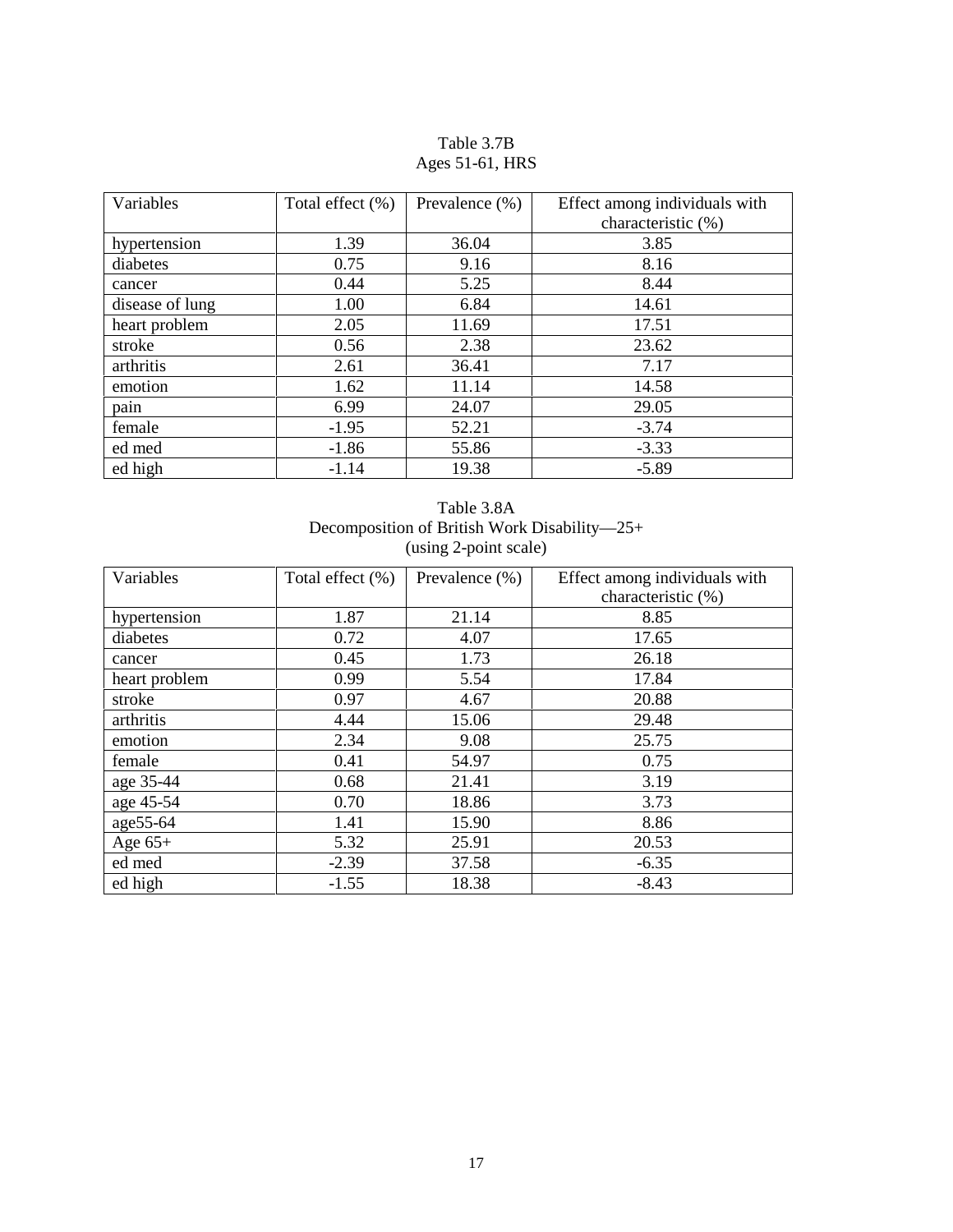| Variables     | Total effect $(\%)$ | Prevalence $(\% )$ | Effect among individuals with |
|---------------|---------------------|--------------------|-------------------------------|
|               |                     |                    | characteristic (%)            |
| hypertension  | 1.64                | 25.16              | 6.53                          |
| diabetes      | 0.61                | 4.22               | 14.36                         |
| cancer        | 0.51                | 1.50               | 34.02                         |
| heart problem | 0.95                | 4.87               | 19.55                         |
| stroke        | 0.75                | 4.46               | 16.85                         |
| arthritis     | 4.30                | 19.03              | 22.57                         |
| emotion       | 1.94                | 10.28              | 18.89                         |
| pain          | 8.13                | 27.86              | 29.19                         |
| female        | $-0.33$             | 55.24              | $-0.60$                       |
| ed med        | $-1.91$             | 36.34              | $-5.27$                       |
| ed high       | $-1.29$             | 15.39              | $-8.39$                       |

#### Table 3.8B Adults aged 50-64

#### **4. Vignettes**

We first provide an intuitive description of the use of vignettes for identifying reporting biases, following King, Murray, Salomon and Tandon (2004). The original King et al. (2004) model shows how vignettes can help to identify systematic differences in response scales between groups (or countries), making it possible to decompose observed differences in, for example, self-reported health in a specific domain into differences due to response scale variation and genuine differences in health. Our work applies this model to work limiting disability rather than health, and extends it to incorporate justification bias.

Vignette evaluations were collected in the Netherlands in 2003, and more recently also in the US. For the US, only 346 observations are available as yet. Most of the empirical work in this section uses only the Dutch data. Only the final part uses both US and Dutch vignettes, allowing for an international comparison. Work disability vignettes for the UK will not be available in the short run.

#### **4.1. The King et al. Model**

The basic idea of the model is sketched in Figure 1. It presents the distribution of health (in a specific domain, such as vision or emotional well-being) in two countries. The density of the continuous health variable in country A is to the left of that in country B, implying that on average, people in country A are less healthy than in country B. The people in the two countries, however, use very different response scales if asked to report their health on a five-point scale (poor-fair-good-very good-excellent, say). In the example in the figure, people in country A have a much more positive view on a given health status than people in country B.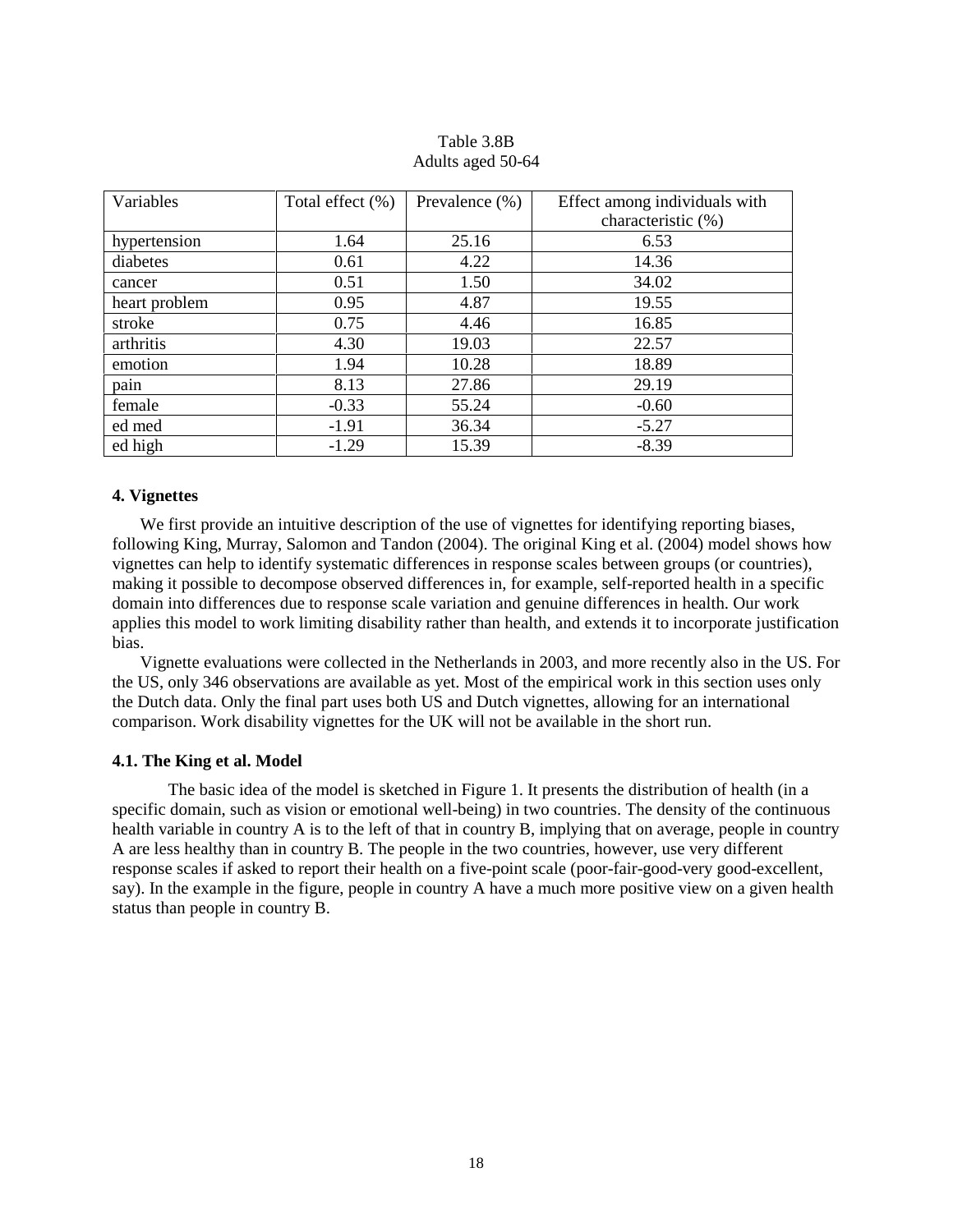**Figure 1. Comparing self-reported health across two countries in case of DIF**



For example, someone in country A with the health indicated by the dashed line would report to be in very good health, while a person in country B with the same actual health would report "fair." The frequency distribution of the self-reports in the two countries would suggest that people in country A are healthier than those in country B—the opposite of the actual health distribution. Correcting for the differences in the response scales (DIF, "differential item functioning," in the terminology of King et al.) is essential to compare the actual health distributions in the two countries.

Vignettes can be used to do the correction. A vignette question describes the health of a hypothetical person and then asks the respondent to evaluate the health of that person on the same five-point scale that was used for the self-report. The vignette descriptions are the same in the two countries, so that the vignette persons in the two countries have the same health conditions. For example, respondents can be asked to evaluate the health of a person whose health is given by the dashed line. In country A, this will be evaluated as "very good." In country B, the evaluation would be "fair." Since the actual health description of the vignette person is the same in the two countries, the difference in the country evaluations must be due to DIF. Vignette evaluations thus help to identify the differences between the response scales in the two countries. Using the scales in one of the two countries as the benchmark, the distribution of evaluations in the other country can be adjusted by evaluating them on the benchmark scale. The underlying assumption is *response consistency:* a given respondent uses the same scale for the self-reports and the vignette evaluations.

The corrected distribution of the evaluations can then be compared to that in the benchmark country—they are now on the same scale. In the example in the figure, this will lead to the correct conclusion that people in country B are healthier than those in country A, on average. King et al. (2004) develop parametric and nonparametric models that make it possible to perform the correction. They apply their method to, for example, political efficacy and visual acuity. Their results strongly support the ability of the vignettes to correct for DIF. For example, in a comparative study of political efficacy of Chinese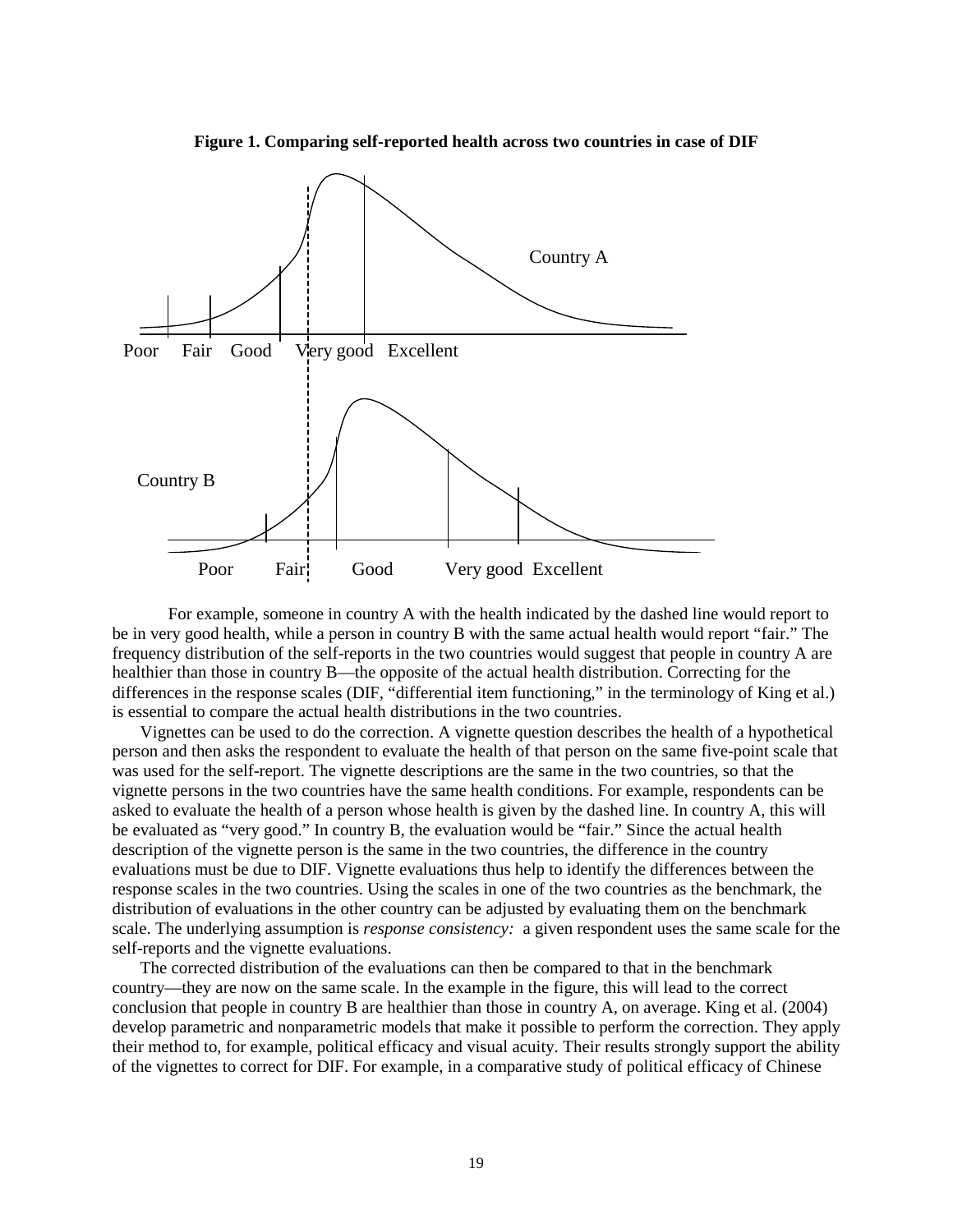and Mexican citizens, they find that without correction the Chinese seem to have more political influence than the Mexicans. The conclusion reverses if the correction is applied. 4

#### **4.2. Vignettes for Work Limiting Disability**

 $\overline{a}$ 

We will apply ideas in King et al. (2004) to work limiting disability, using vignettes not only to obtain international comparisons corrected for DIF, but also for comparisons of different groups within a given country. For example, *justification bias* (Bound, 1991; Kerkhofs and Lindeboom, 1995; Kreider, 1999; Currie and Madrian, 1999) can be seen as a form of DIF, with people on disability programs or other non-workers giving systematically different evaluations of their own work limiting disabilities than people who work. Comparing evaluations of vignette persons with disabilities in a certain domain (such as back pain, depression, or breathing problems, etc.) given by workers and non-workers will show whether workers and non-workers give systematically different evaluations that could reflect justification bias. This requires extending the King et al. model, since the respondent's labor market state will depend on whether the respondent has some work limiting disability or not. This feedback mechanism makes labor market state endogenous to the respondent's work limiting disability. This will be taken into account by constructing simultaneous models for labor market state, work limiting disability, reporting bias, and vignette evaluations.

Figure 2 illustrates how this model works. We take actual work limiting disabilities as exogenous to labor market status, i.e., we do not allow for feedback from labor market position to actual work

#### **Figure 2. Model with justification bias**





limiting disability. Justification bias implies that there is an effect of labor market status on the way respondents answer the question on work limiting disabilities, i.e., on the response scales they use to

<sup>&</sup>lt;sup>4</sup> More applications to health are discussed in Sadana et al. (2002) and in Salomon, Tandon and Murray (2004).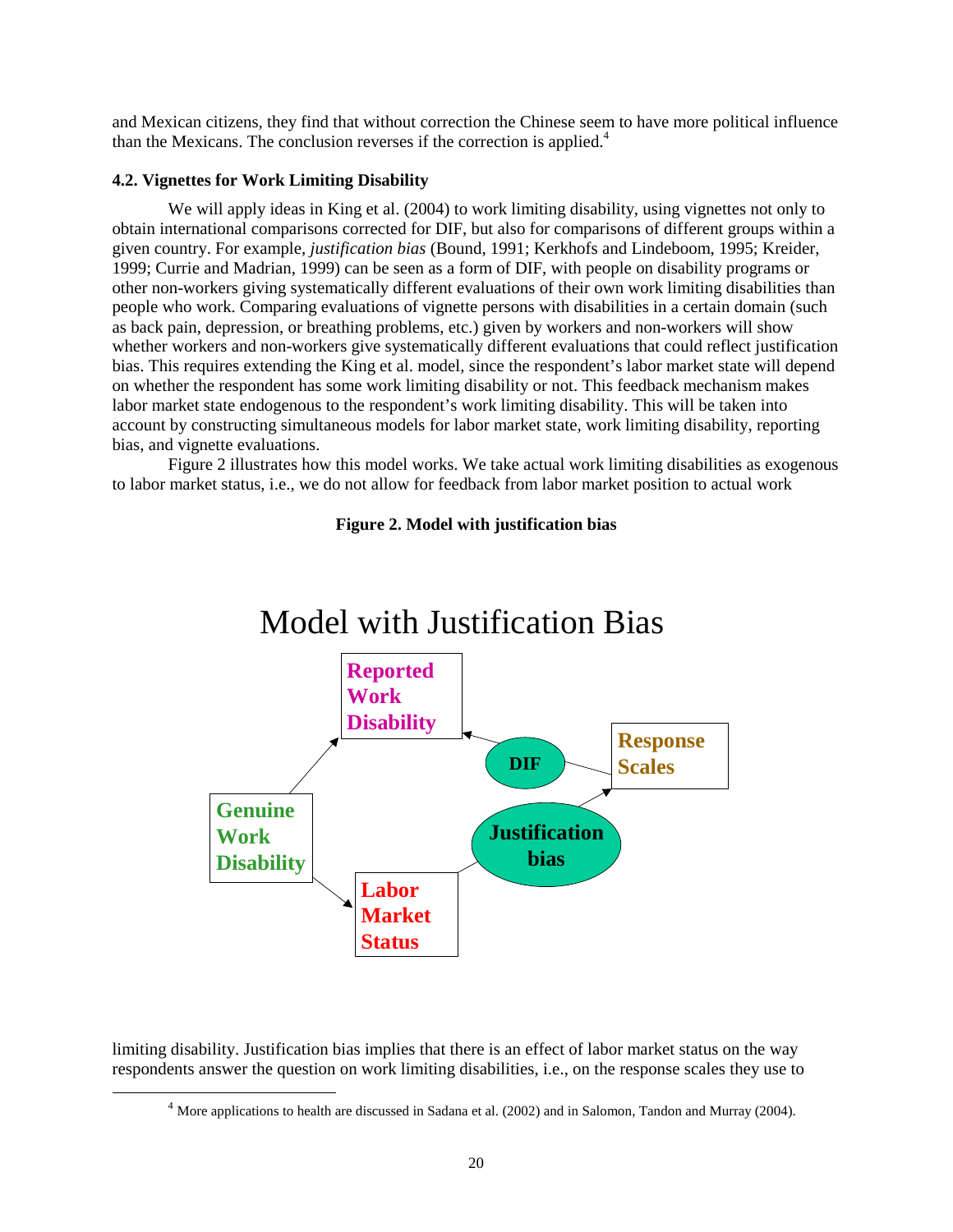distinguish between mild and moderate limitations, moderate and severe limitations, etc. Response scales and actual work limiting disabilities jointly determine reported work limiting disability. The effect of response scale differences on reported work disability is referred to as DIF. Justification bias is one source of DIF. The difference with other sources of DIF is that labor market status depends on actual work disability : people with a serious work limiting disability will have a larger probability to be on disability transfers rather than at work.

#### **4.3. Econometric Models**

We first discuss the benchmark model of King et al. (2004) and then its extension incorporating justification bias. Both models explain respondents' self-reports on work limitations and their reports on work limitations of hypothetical vignette persons. The first is the answer  $(Y_{r_i}, i$  indicates respondent *i*) to the question

*"Do you have any impairment or health problem that limits the type or amount of work that you can do?"*

In our data, the answers are given on a five points scale, <sup>5</sup> with answers "no, not at all" (*Yri* =1), "yes, I am somewhat limited" ( $Y_{ri}$  =2), "yes, I am moderately limited" ( $Y_{ri}$  =3), "yes, I am very limited" ( $Y_{ri}$  =4) and "yes, I am so seriously limited that I am not able to work"  $(Y_n = 5)$ .

The questions on work limitations of the vignette persons have the same answering categories and are formulated in the same way ("Does Mr/Mrs X have any impairment or health problem that limits the type or amount of work that he or she can do?"). The answers will be denoted by *Yli* where each respondent *i* evaluates a number of vignettes *l=1,…,L*.

#### **Benchmark Model**

 $\overline{a}$ 

We follow King et al. (2004) with somewhat different notation. Self-reports are modeled by the following ordered response equation:

$$
Y_{ri}^* = X_i \beta + \varepsilon_{ri}; \ \varepsilon_{ri} \sim N(0, \sigma_r^2), \ \varepsilon_{ri} \text{ independent of } X_i, \ V_i
$$

$$
Y_{ri} = j \text{ if } \tau_i^{j-1} < Y_{ri}^* \leq \tau_i^j, \ \ j = 1, \dots 5
$$

The thresholds  $\tau^i_i$  $\tau_j^i$  between the categories are given by

$$
\tau_i^0 = -\infty, \ \tau_i^5 = \infty, \ \tau_i^1 = \gamma^1 V_i, \ \tau_i^j = \tau_i^{j-1} + \exp(\gamma^j V_i), \ j = 2, 3, 4
$$

The fact that different respondents can use different response scales is called "differential item functioning" (DIF). In the King et al. model, response scales can vary only with observed characteristics *Vi* .

In King et al. (2004), both  $X_i$  and  $V_i$  include country dummies (among other variables). Using the self-reports only, the coefficients on the country dummies in  $\beta$  and  $\gamma^l$  cannot be separately identified; the reported outcome only depends on these parameters through their difference. In other words: if two people (with the same characteristics) in two different countries can have systematically different work disability, but if the scales on which they report their work disability can also differ across countries, then the self-reports are not enough to identify the work disability difference between the countries. Vignettes are useful because they solve this identification problem.

The same applies to within country comparison of different groups. Suppose, for example, that a given health condition not only drives actual work limitations, but also has an effect on the response

<sup>&</sup>lt;sup>5</sup> The HRS and PSID have self-report questions on work limiting disabilities on a two-points scale.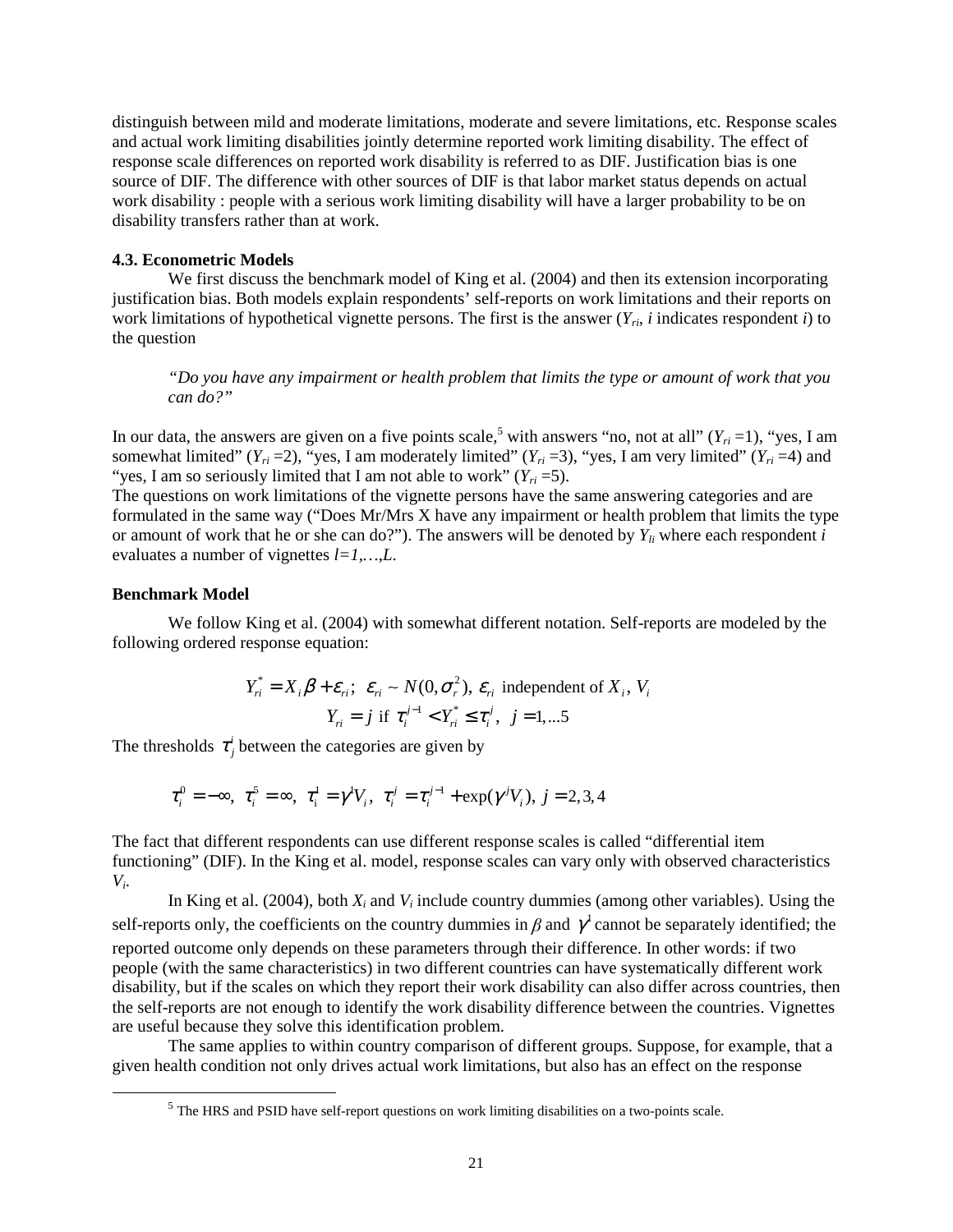scale. For example, people who themselves have diabetes may have different views on who can and who cannot work than people without diabetes, resulting in a systematic difference between response scales of those who do and do not have diabetes. If people with and without diabetes report different levels of work limitations, then we do not know whether this reflects genuine differences in work limitations  $(\beta)$  or differences in response scales ( $\gamma^1$ ).<sup>6</sup> We may be able to identify  $\beta - \gamma^1$  but not  $\beta$  and  $\gamma^1$  themselves. Ignoring that health conditions change response scales will imply that estimates of  $\beta - \gamma^1$  are interpreted as estimates of  $\beta$  and will thus be biased if  $\gamma^1$  is not equal to zero.

The evaluations of vignettes  $l=1,...,L$  are modeled using a similar ordered response model:

$$
Y_{li}^* = \theta_l + \theta \text{ Female}_{li} + \varepsilon_{li}
$$
  

$$
Y_{li} = j \text{ if } \tau_i^{j-1} < Y_{li}^* \le \tau_i^j, \ j = 1, \dots 5
$$
  

$$
\varepsilon_{li} \sim N(0, \sigma^2), \text{ independent of each other, of } \varepsilon_{ri} \text{ and of } X_i, \ V_i
$$

One crucial assumption of King et al. (2004) is that the thresholds  $\tau_i^j$  are the same for the self-reports and the vignettes *("response consistency").* This assumption will be maintained in our work and is the basis for why vignettes help to identify DIF and help to correct for reporting differences.

The second assumption of King et al.  $(2004)$  is that  $Y<sub>li</sub>^*$  does not vary with respondent characteristics in any systematic way, it only varies with vignette characteristics given in the descriptions of the vignettes (captured by a vignette specific constant  $\theta$ <sub>l</sub> and a dummy for the gender of the vignette person).

Given these assumptions, it is clear how the vignette evaluations can be used to identify  $\beta$  and  $\gamma (= \gamma^1,...\gamma^5)$ : From the vignette evaluations alone,  $\gamma$ ,  $\theta$ ,  $\theta_1,...\theta_5$  can be identified (up to the usual normalization of scale and location). From the self-reports,  $\beta$  can then be identified in addition. Thus the vignettes can be used to solve the identification problem due to DIF. The two-step procedure is sketched only to make intuitively clear why the model is identified. In practice, all parameters will be estimated simultaneously by maximum likelihood.<sup>7</sup> This will be more efficient than the two-step procedure. Since all error terms are independent, the likelihood contribution will be a product of univariate normal probabilities over all vignette evaluations and the self-report, which is relatively easy to compute.

Correcting for DIF is straightforward in this model once the parameters are estimated. Define a benchmark respondent with characteristics  $V_i = V(B)$ . (For example, choose one of the countries as the benchmark country.) The DIF correction would now involve comparing  $Y_{ri}^*$  to the thresholds  $\tau_B^j$  $\tau^{\scriptscriptstyle J}_{\scriptscriptstyle B}$  rather than  $\tau_i^j$  $\tau_i^j$ , where  $\tau_B^j$  $\tau_B^j$  is obtained in the same way as  $\tau_i^j$  $\tau_i^j$  but using *V(B)* instead of *V<sub>i</sub>*. Thus a respondent's work ability is computed using the benchmark scale instead of the respondent's own scale. This does not lead to a corrected score for each individual respondent (since *Yri \** is not observed) but it can be used to simulate corrected *distributions* of *Yri* for the whole population or conditional upon some of the characteristics in *V<sup>i</sup>* and or *X<sup>i</sup>* . Of course the corrected distribution will depend upon the chosen benchmark.

#### **Labor Market State and Justification Bias**

Justification bias arises if respondents who are on disability use different scales than respondents who work. It has been a central issue in the literature on the effects of health and other variables such as

 $\overline{a}$ 

<sup>&</sup>lt;sup>6</sup> The  $\gamma$ <sup>*j*</sup> for *j*>*1* will still be identified.

 $<sup>7</sup>$  The software for ML estimation of the benchmark model is available on Gary King's home page</sup>

<sup>(</sup>http://gking.harvard.edu/vign/). In extensions, the likelihood will often be approximated using simulations (Hajivassiliou and Ruud, 1994).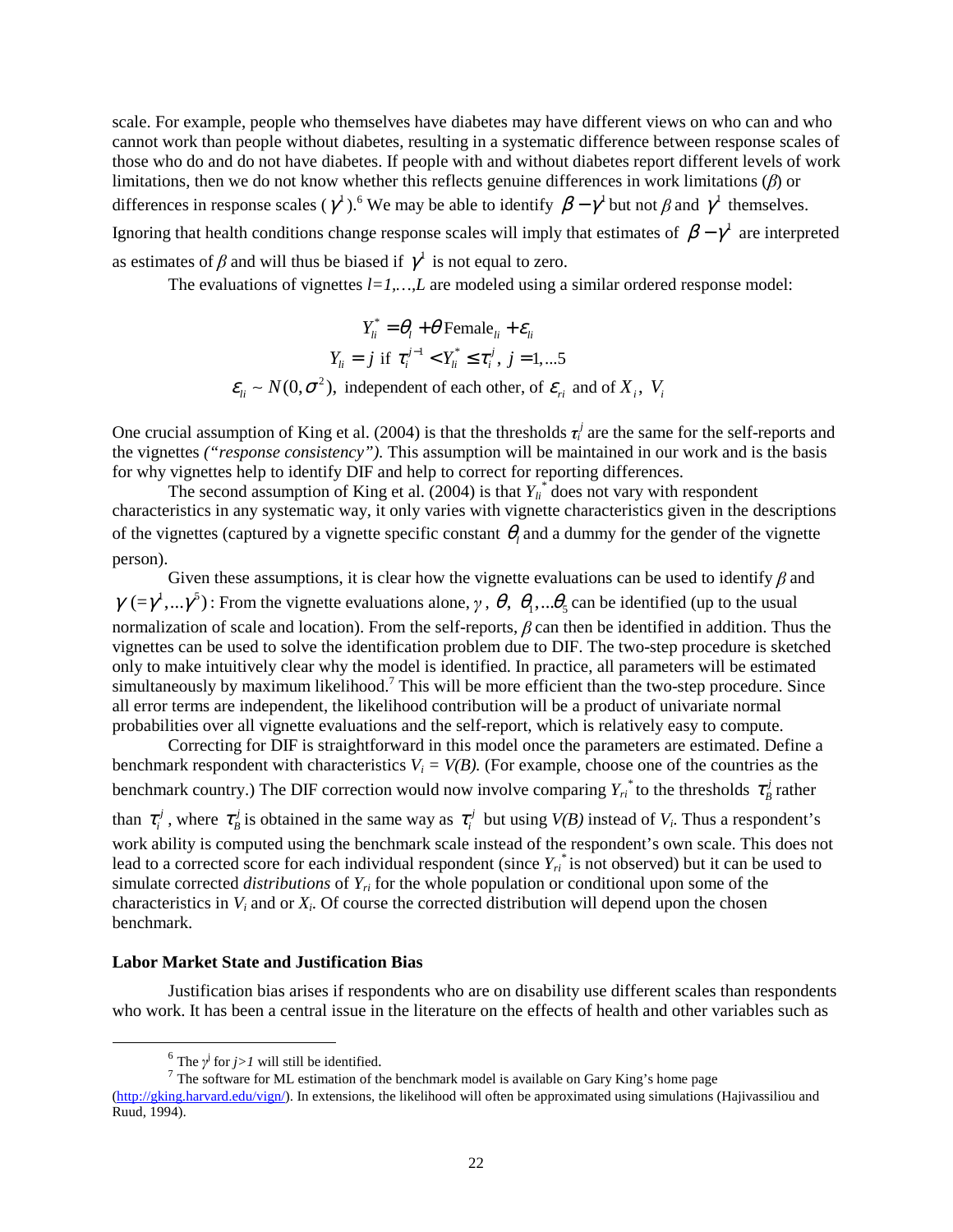financial incentives on entrance into a disability program (Bound, 1991; Kerkhofs and Lindeboom, 1995; Kreider, 1999; Lindeboom and Kerkhofs, 2002). It can be incorporated in the model by including labor market state dummies in the determinants of the thresholds *V<sup>i</sup>* . Since labor market status will depend on work limitations, there is feedback from  $Y_{ri}^*$  to  $V_i$ . It is essential to take this into account to obtain consistent estimates and an appropriate correction for reporting (justification) bias. We do not aim at modeling the exact way in which work limitations affect labor market status but formulate a reduced form model for labor market status, including all the exogenous variables that may affect labor market status directly or through work limitations.

We will distinguish *J* labor market states  $j=1,...,J$ . In our empirical work *J* is equal to 5: at work for pay  $(j=1)$ , homemaker  $(j=2)$ , retired  $(j=3)$ , on disability  $(j=4)$ , and "other"  $(j=5)$ ; including students, unemployed, volunteer workers; these states have too few observations to be considered separately).

We use a standard multinomial logit model to explain labor market status from all exogenous characteristics on the respondents that we have, i.e.,  $Z_{i} = (X_i, V_i)$ . Then the model for labor market status can be written as follows:

$$
s_{ji} = Z_i \overline{x}_j + \eta_{ji}, j = 1,...J
$$
  

$$
s_{ji} \ge s_{mi}, m = 1,...,J \implies S_i = j
$$

where the error terms  $\eta_{ji}$  all follow a Generalized Extreme Value Type I distribution (with

 $P(\eta_{ji} \le t) = e^{-e^{-t}}$ , independent of each other and of  $Z_i$ . For normalization,  $\pi_1$  is set to a vector of zeros. This gives the familiar multinomial logit probabilities (the index i is suppressed):

$$
P[S_i = j | Z_i] = \exp(Z_i \pi_j) / \sum_m \exp(Z_i \pi_m), j = 1, ..., J
$$

The equations for self-reported work limitations and for vignette evaluations are similar to their previous specifications except for incorporating labor market status. We assume that there is no direct feedback from labor market status to true work limitations (see Figure 2); the only effect of labor market status is that it changes the evaluation scale. This is the idea of justification bias: keeping health etc. constant, people in different labor market positions will answer the questions differently but this does not reflect genuine differences in work ability.

For completeness, we present the extended equations. Here  $D_i$  is a vector of four labor market state dummies for respondent i (at work for pay is taken as the benchmark category).

Self-reported work limitations:

$$
Y_{ri}^* = X_i \beta + \varepsilon_{ri}; \ Y_{ri} = j \text{ if } \tau_i^{j-1} < Y_{ri}^* \leq \tau_i^j, \ j = 1, \dots 5
$$
\n
$$
\tau_i^0 = -\infty, \ \tau_i^K = \infty, \ \tau_i^1 = \gamma^1 V_i + \psi D_i, \ \tau_i^j = \tau_i^{j-1} + \exp(\gamma^j V_i), \ j = 2, 3, 4
$$
\n
$$
\varepsilon_{ri} \sim N(0, \sigma_i^2), \text{ independent of } X_i, V_i \text{ (but not of } D_i).
$$

Vignette evaluations:

$$
Y_{li}^* = \theta_i + \varepsilon_{li}
$$
  

$$
Y_{li} = j \text{ if } \tau_i^{j-1} < Y_{li}^* \le \tau_i^j, \ \ j = 1, \dots 5
$$

 $\varepsilon_{li} \sim N(0, \sigma^2)$ , independent of each other, of  $\varepsilon_{ri}$ , and of  $X_i V_i$  *and*  $D_i$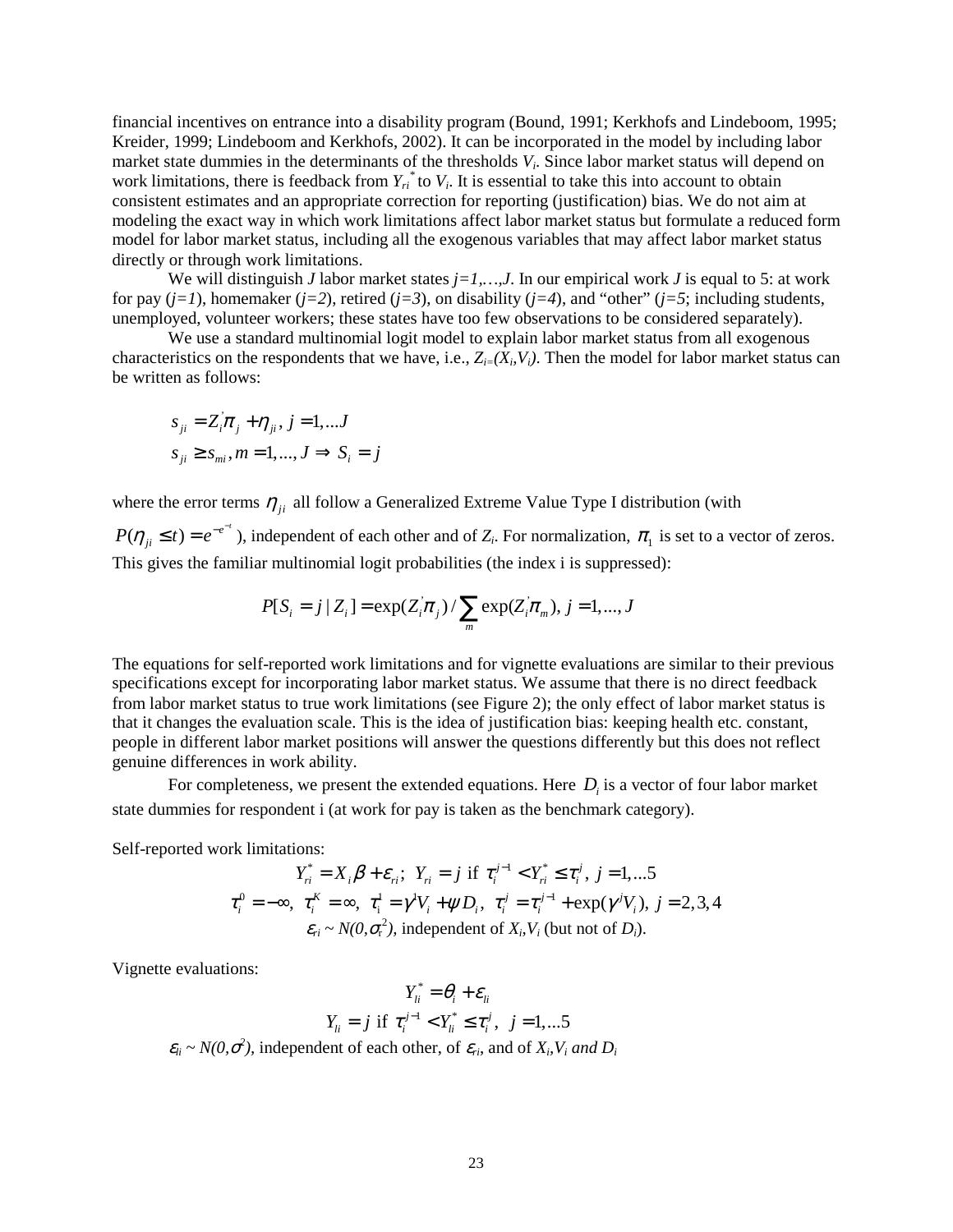There are two reasons why we cannot simply include  $D_i$  in  $X_i$ . The first is that we have given it common coefficients in self-reports and vignette evaluations, since it only enters through the thresholds. The second is the endogeneity problem, i.e., the error terms in the multinomial logit part are correlated with the error term driving actual work limitations of the respondent*.* Thus we want to allow for correlation between  $\varepsilon_{ri}$  and  $\eta_1,...\eta_j$ . We do not allow for correlation between  $\eta_1,...\eta_j$  and the errors in the vignette evaluations.

To build in the correlation between the normal error term  $\varepsilon$ <sub>*ri*</sub> and the GEV type I error terms  $\eta_1,...\eta_J$ , we follow the approach of Lee (1983). He does not explicitly specify the joint distribution of  $\varepsilon_{ri}$ and  $\eta_1,...\eta_j$ , but gives the bivariate distributions of transformations of these errors that are needed in the likelihood. Lee shows that the probability of the multinomial logit outcome *j* (given *Zi*) can be written in terms of one random variable which is a function of  $\eta_1, \dots, \eta_j$  and  $Z_i$ . This random variable is transformed to a standard normal random variable. Lee then assumes that the joint distribution of this transformed variable and  $\varepsilon_{ri}$  is bivariate normal, with correlation coefficient  $\rho_j$ . Applying the inverse transformation then gives the joint distribution that is needed to write down the likelihood. See appendix for more details.

#### **4.4. Data for the Netherlands**

In August 2003, we have collected work disability self-reports and vignette evaluations in the Dutch CentERpanel (see also Section 2.1), which allows researchers to include short modules of experimental questions. This feature has been used to collect our data on work disability. The Internet infrastructure makes the CentERpanel an extremely valuable tool to conduct experiments, with possibilities for randomization of content, wording, question and response order, and regular revisions of the design. Production lags are very short, with about one month between module design and data delivery. Based upon our first analysis, we have fielded a second wave in October with different wordings of the vignette questions. In this paper we use the self –reports on work disability collected in the first wave (August 2003; see Table 2.2) and we use vignette data from both waves (August and October 2003).

| Table 4.1                                              |
|--------------------------------------------------------|
| Some Examples of Vignette Descriptions in CentER panel |

#### *Affect vignettes:*

- 1. [Jim] enjoys work very much. He feels that he is doing a very good job and is optimistic about the future.
- 2. [Tamara] has mood swings on the job. When she gets depressed, everything she does at work is an effort for her and she no longer enjoys her usual activities at work. These mood swings are not predictable and occur two or three times during a month.

*Pain vignettes:*

- 1. [Katie] occasionally feels back pain at work, but this has not happened for the last several months now. If she feels back pain, it typically lasts only for a few days.
- 2. [Mark] has pain in his back and legs, and the pain is present almost all the time. It gets worse while he is working. Although medication helps, he feels uncomfortable when moving around , holding and lifting things at work

*Cardio-vascular disease vignettes:*

- 1. [Tom] has been diagnosed with high blood pressure. His blood pressure goes up quickly if he feels under stress. Tom does not exercise much and is overweight. His job is not physically demanding, but sometimes it can be hectic. He does not get along with his boss very well.
- 2. [Norbert] has had heart problems in the past and he has been told to watch his cholesterol level. Sometimes if he feels stressed at work he feels pain in his chest and occasionally in his arms.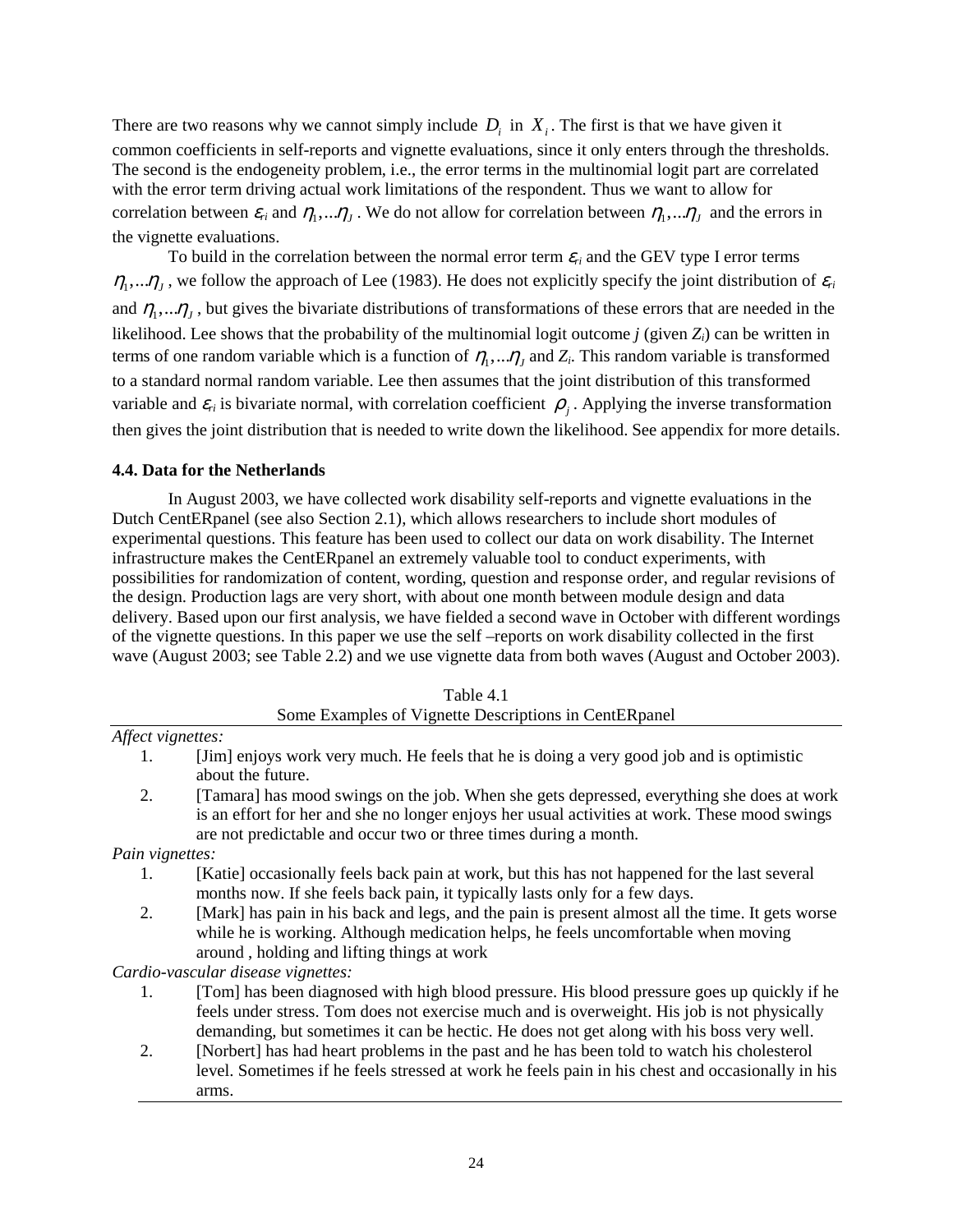We have included vignettes of people with emotional problems, back pain, and cardio vascular disease. They are adjusted versions of some of the health vignettes that can be found on the vignette web page of Gary King (http://gking.harvard.edu/vign/). Some examples are presented in Table 4.1.

In each wave, each respondent answered five vignette questions for each type of problems. The questions were always of the format: "Does … have a health problem that limits the amount or type of work he/she can do?" with a five point response scale: not at all; yes, mildly limited; yes moderately limited; yes, severely limited; yes, extremely limited/cannot work. The vignettes were preceded by a selfreport question with the same wording and response scale. There were about 2250 respondents. Item nonresponse was negligible.

Table 4.2 presents the frequency distribution for all fifteen vignettes including the six in Table 4.1 (indicated by the names of the persons) using the August survey. On average, the distributions make a lot of sense, although some noise remains. For example, the large majority agrees that nothing is wrong with Jim (the first vignette in Table 4.1) but about 3.5% indicate that he has some limitation, and five respondents (0.22%) report that he is extremely limited and cannot work. The error terms in the equations for vignette evaluations will pick up these types of outliers. In general, the vignettes cover a broad range from no or hardly any limitation to severe limitations.

| Affect vignettes         | Affect 1 | Affect 2         | Affect 3 | Affect 4 | Affect 5 |
|--------------------------|----------|------------------|----------|----------|----------|
|                          |          | (Jim)            | (Tamara) |          |          |
| Not at all limited       | 32.42    | 96.51            | 7.56     | 12.61    | 1.37     |
| Mildly limited           | 53.87    | 2.26             | 34.98    | 43.43    | 5.44     |
| Moderately limited       | 11.68    | 0.66             | 39.98    | 31.31    | 15.30    |
| Severely limited         | 1.86     | 0.35             | 15.97    | 11.90    | 42.64    |
| <b>Extremely limited</b> | 0.18     | 0.22             | 1.50     | 0.75     | 35.25    |
| Total                    | 100.00   | 100.00           | 100.00   | 100.00   | 100.00   |
| Pain vignettes           | Pain 1   | Pain 2           | Pain 3   | Pain 4   | Pain 5   |
|                          | (Katie)  |                  |          |          | (Mark)   |
| Not at all limited       | 24.59    | 10.53            | 0.40     | 0.49     | 0.49     |
| Mildly limited           | 62.76    | 53.56            | 6.63     | 7.30     | 11.90    |
| Moderately limited       | 11.10    | 29.10            | 25.92    | 30.83    | 33.61    |
| Severely limited         | 1.42     | 6.41             | 50.64    | 46.17    | 43.83    |
| <b>Extremely limited</b> | 0.13     | 0.40             | 16.41    | 15.21    | 10.17    |
| Total                    | 100.00   | 100.00           | 100.00   | 100.00   | 100.00   |
| Cvd vignettes            | Cvd 1    | Cvd <sub>2</sub> | Cvd 3    | Cvd 4    | Cvd 5    |
|                          |          | (Norbert)        |          | (Tom)    |          |
| Not at all limited       | 88.77    | 9.33             | 1.99     | 20.26    | 7.61     |
| Mildly limited           | 9.77     | 48.74            | 18.89    | 43.08    | 36.53    |
| Moderately limited       | 1.02     | 28.31            | 36.36    | 26.54    | 31.27    |
| Severely limited         | 0.35     | 12.61            | 34.06    | 9.73     | 20.65    |
| <b>Extremely limited</b> | 0.09     | 1.02             | 8.71     | 0.40     | 3.94     |
| Total                    | 100.00   | 100.00           | 100.00   | 100.00   | 100.00   |

Table 4.2. Frequencies Vignette Answers (August wave)

Table 4.3 shows how the respondents have ordered the vignettes within each of the three categories. For example, 91% of the respondents put Jim in a lower work disability category than Tamara, and almost 8% put the two in the same category. Only 1% put Jim in a worse category than Tamara. For other pairs of vignettes, the situation is more symmetric. For example, 35% put Tom in a worse (cvd) work disability category than Norbert, but 20% does the reverse. Apparently, the descriptions for Tom and Norbert leave some ambiguity on who of the two is more work disabled. In general, however,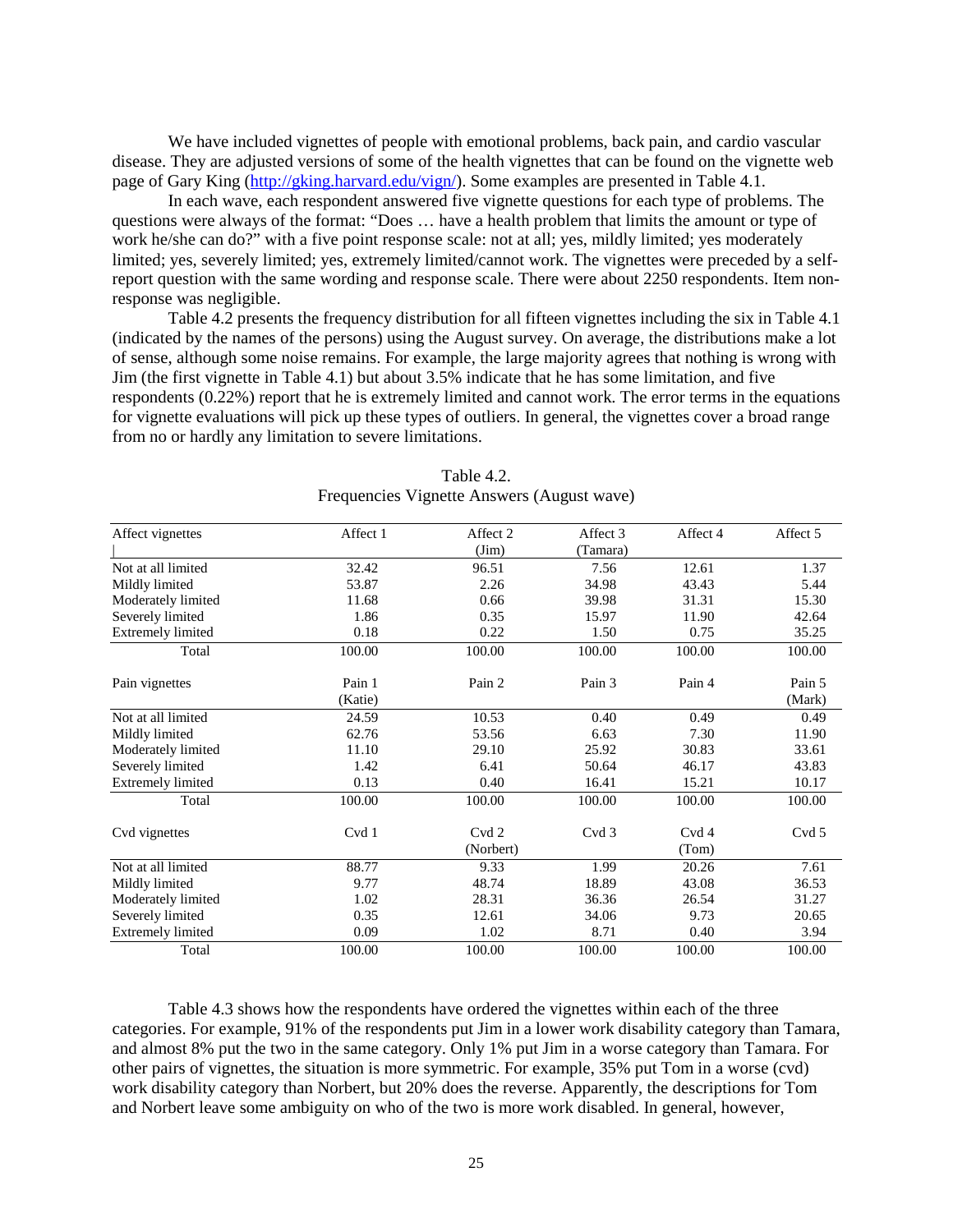respondents were rather consistent in the ordering of their vignette ratings, implying that vignette descriptions were distinctive enough.

| Affect           |                  | aff2  | aff3  | aff4  | aff5  |
|------------------|------------------|-------|-------|-------|-------|
| aff1             | $^{\rm -1}$      | 1.24  | 67.80 | 54.80 | 96.20 |
|                  | $\boldsymbol{0}$ | 32.82 | 28.22 | 39.81 | 2.83  |
|                  | $\,1\,$          | 65.94 | 3.98  | 5.40  | 0.97  |
| aff <sub>2</sub> | $^{\rm -1}$      |       | 91.15 | 86.07 | 97.52 |
|                  | $\boldsymbol{0}$ |       | 7.74  | 12.74 | 1.81  |
|                  | $\mathbf{1}$     |       | 1.11  | 1.19  | 0.66  |
| aff3             | $^{\rm -1}$      |       |       | 19.20 | 85.71 |
|                  | $\boldsymbol{0}$ |       |       | 41.97 | 12.34 |
|                  | $\mathbf{1}$     |       |       | 38.83 | 1.95  |
| aff4             | $-1$             |       |       |       | 90.80 |
|                  | $\boldsymbol{0}$ |       |       |       | 7.83  |
|                  | $\mathbf{1}$     |       |       |       | 1.37  |
| Pain             |                  | pain2 | pain3 | pain4 | pain5 |
| Pain1            | $-1$             | 44.76 | 94.38 | 92.61 | 90.45 |
|                  | $\boldsymbol{0}$ | 46.66 | 4.73  | 6.46  | 8.80  |
|                  | $\mathbf{1}$     | 8.58  | 0.88  | 0.93  | 0.75  |
| Pain2            | $^{\rm -1}$      |       | 85.45 | 84.79 | 80.01 |
|                  | $\boldsymbol{0}$ |       | 13.36 | 13.49 | 17.60 |
|                  | $\mathbf 1$      |       | 1.19  | 1.72  | 2.39  |
| Pain3            | $^{\mbox{-}1}$   |       |       | 24.68 | 18.58 |
|                  | $\boldsymbol{0}$ |       |       | 44.32 | 42.86 |
|                  | $1\,$            |       |       | 31.00 | 38.57 |
| Pain4            | $^{\rm -1}$      |       |       |       | 20.21 |
|                  | $\boldsymbol{0}$ |       |       |       | 46.09 |
|                  | $\boldsymbol{0}$ |       |       |       | 33.70 |
| Cvd              |                  | Cvd2  | Cvd3  | Cvd4  | Cvd5  |
| Cvd1             | $^{\rm -1}$      | 86.33 | 95.71 | 75.76 | 88.99 |
|                  | $\boldsymbol{0}$ | 12.69 | 3.67  | 23.40 | 10.08 |
|                  | $\mathbf{1}$     | 0.97  | 0.62  | 0.84  | 0.93  |
| Cvd2             | $^{\rm -1}$      |       | 63.87 | 20.39 | 38.74 |
|                  | $\boldsymbol{0}$ |       | 30.21 | 44.23 | 46.09 |
|                  | $\mathbf{1}$     |       | 5.93  | 35.38 | 15.17 |
| Cvd3             | $^{\rm -1}$      |       |       | 5.75  | 13.93 |
|                  | $\boldsymbol{0}$ |       |       | 23.40 | 33.44 |
|                  | $\mathbf{1}$     |       |       | 70.85 | 52.63 |
| Cvd4             | $^{\rm -1}$      |       |       |       | 0.84  |
|                  | $\boldsymbol{0}$ |       |       |       | 23.40 |
|                  | $\,1\,$          |       |       |       |       |
|                  | 75.76            |       |       |       |       |

Table 4.3 Order of Vignette Responses (August wave)

-1: row<column; 0: row=column; 1: row>column

#### **4.5. Estimation Results Benchmark Models for the Netherlands**

We have separately estimated the models with vignettes for affect, pain and heart problems (cvd). We have combined the August and October waves and used ten vignettes on affect, ten on pain, and ten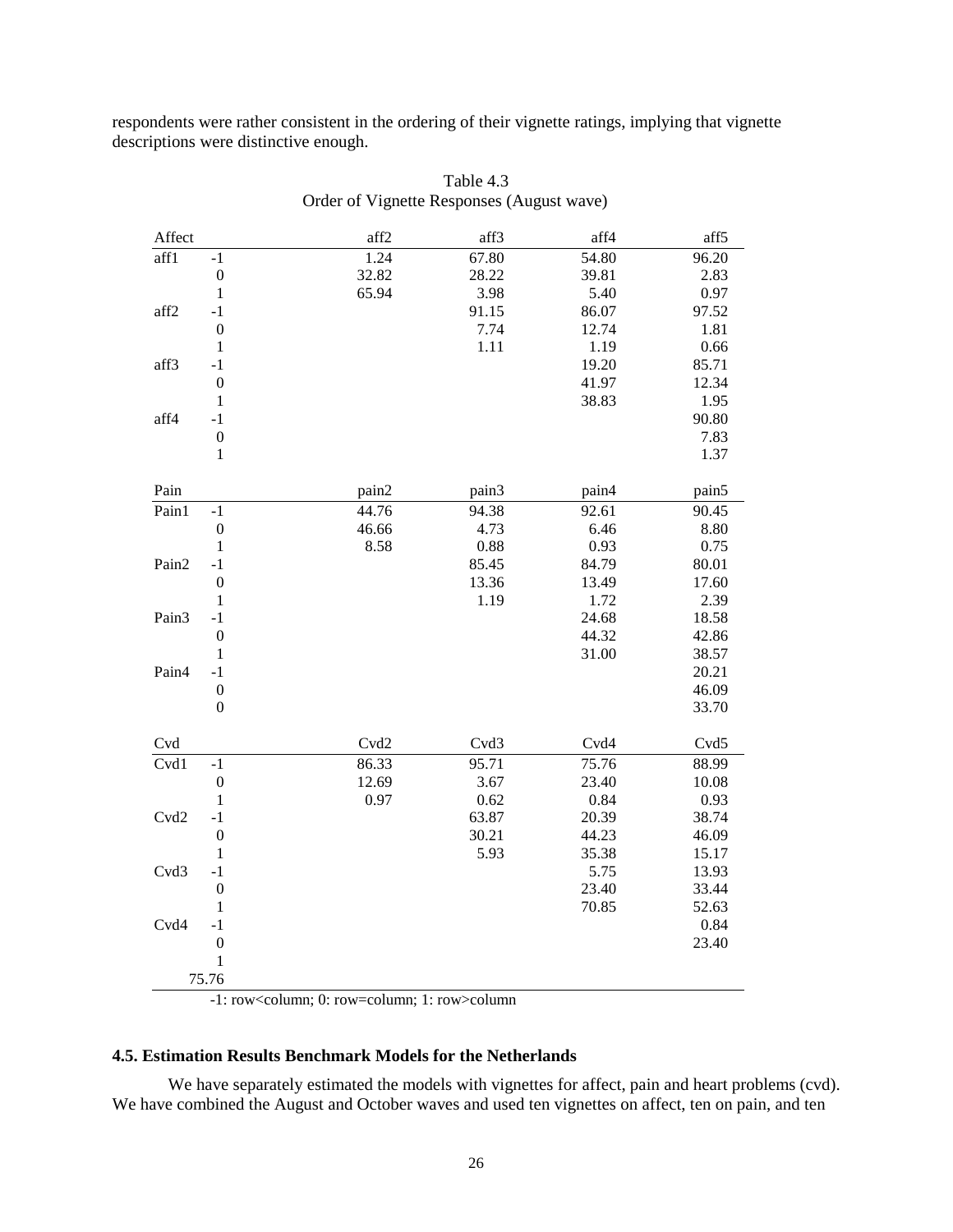on cvd. In all models, the scale is fixed by setting the standard deviation of the error in the work disability equation to 10 and location is fixed by setting the constant in the equation for the threshold between the first two categories (no limitation versus mild limitation) to 0. Likelihood ratio test statistics that compare the benchmark model with a restricted model in which thresholds do not vary with respondent characteristics all lead to rejecting the null, implying that allowing thresholds to vary with respondent characteristics is always a significant improvement.

Table 4.4 presents the complete results for the benchmark model with the pain vignettes, using a basic set of background characteristics: gender, educational dummies, and dummies for age categories. To illustrate the importance of the correction of the estimates of the self-reported work disability equation, we also present the ordered probit estimates using the same normalizations. Work disability falls with education level. This is borne out both by the ordered probit estimates and by the benchmark estimates in the first panel. The benchmark estimates, however, indicate somewhat smaller effects than the ordered probit estimates. The explanation is that the pain vignettes indicate that the higher educated use higher thresholds than the lower educated, i.e., tend to assign lower work disability to the same vignette person than the lower educated. This is also revealed by the estimates for the first threshold equation  $(\gamma^l)$ ; the other threshold parameters appear not to play a large role here. <sup>8</sup> Correcting the self-reports for this reduces the educational differences compared to the ordered probit estimates.

Work disability increases with age. The correction for response scale differences reduces the age difference between the youngest age group and the other age groups, because the youngest respondents tend to use higher thresholds than older respondents. This is similar to the finding of Salomon et al. (2004) for mobility (as a domain of general health, not work related) who explain it from expectations: older respondents may more often expect to have some work disability and adjust their scales accordingly.

Women more often report a work disability than men of the same age and education level. This difference is reduced somewhat if response scales are corrected for DIF, since women use somewhat lower thresholds. On the other hand, there is also a systematic difference between evaluating male and female vignette persons (the parameter on the dummy female in  $\theta$ ). For a given vignette description, a male vignette person is seen as more work disabled than a female vignette person, by both male and female respondents.<sup>9</sup> The coefficients on the vignette dummies are in line with the descriptive statistics in Table 4.2: the higher the coefficient, the worse the vignette person's work disability is considered, on average.

The estimated standard deviation of the vignette evaluations is much smaller than that of the selfreports. This is in line with the fact that everyone gets the same vignette descriptions (apart from the name of the person described, determining the gender). In the self-reports, heterogeneity in respondents' own work disability not explained by gender, education or age, leads to the much larger variance of the unsystematic part.

Table 4.5 presents the estimates of the work disability equation according to ordered probit and the three benchmark models using vignettes on emotional problems, pain problems, and heart problems. The estimates using pain vignettes are the same as those in Table 4.4. The emotional and cvd vignettes do not lead to the same corrections on the education coefficients, possibly due to a counterbalancing framing effect: since most vignettes do not specify the job of the person that is described, a respondent may think that these persons have a job like the respondent's own job. On average, the lower educated respondents will probably have jobs that give more limitations for people with back pain or a heart problem. This would imply that the lower educated use lower thresholds than the higher educated, i.e., thresholds would rise with education level. In the benchmark model, framing effects like this are not explicitly incorporated. They can be addressed using vignette descriptions that are more specific about the nature of the vignette person's job; we experimented with this in the October 2003 survey.

 $\overline{a}$ 

<sup>&</sup>lt;sup>8</sup> A model in which all thresholds shift with respondent characteristics in a parallel manner is statistically rejected against the model presented here, but gives very similar corrections in the work disability equation.

<sup>&</sup>lt;sup>9</sup> We included an interaction term of respondent gender and gender of the vignette person but this was insignificant.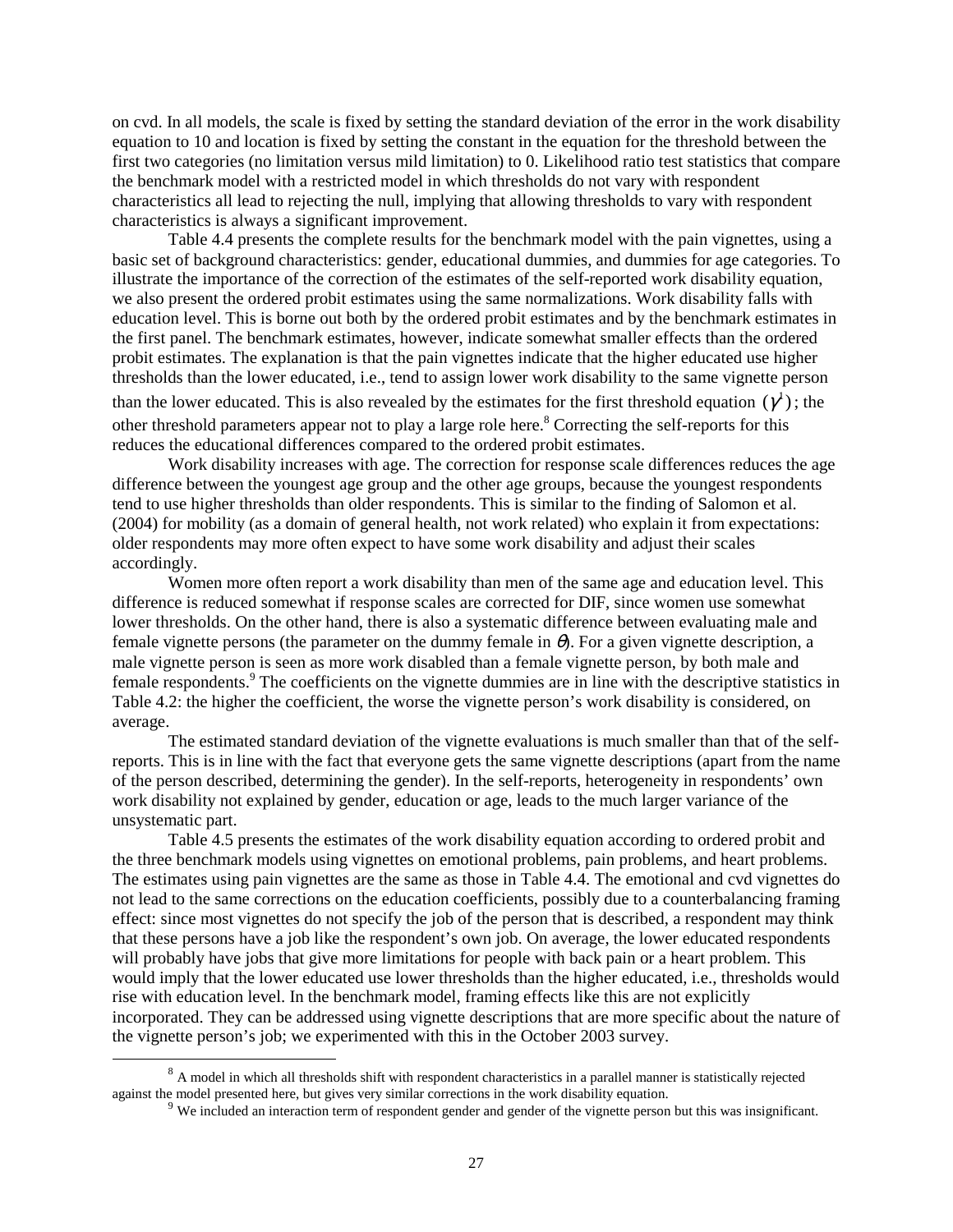| Ordered probit<br>Benchmark model<br>est.<br>est.<br>s.e.<br>s.e.<br>$-0.806$<br>1.261<br>$-0.452$<br>1.233<br>constant<br>1.222<br>1.223<br>$-0.048$<br>0.028<br>lower voc<br>$-2.411$<br>$1.345+$<br>$-1.914$<br>1.349#<br>sen highh<br>1.287<br>$-0.369$<br>$-0.124$<br>1.291<br>voc commun<br>1.275*<br>1.276*<br>voc colleg<br>$-3.742$<br>$-3.490$<br>1.489*<br>$-5.099$<br>$-5.909$<br>1.501*<br>age 15-24<br>$-10.346$<br>$2.028*$<br>$-9.856$<br>$2.214*$<br>1.059*<br>age 25-34<br>$-6.668$<br>$1.062*$<br>$-7.170$<br>0.994*<br>0.978*<br>age 35-44<br>$-5.422$<br>$-5.735$<br>age 45-54<br>$-1.557$<br>$0.924+$<br>$-1.347$<br>0.902#<br>0.972<br>$-0.699$<br>age 55-64<br>$-0.829$<br>0.959<br>2.403<br>$0.583*$<br>2.123<br>$0.582*$<br>woman<br>Benchmark model, threshold parameters<br>$\gamma^1$<br>$\gamma^3$<br>$\gamma^2$<br>$\gamma^4$<br>s.e.<br>s.e.<br>s.e.<br>s.e.<br>1.612<br>1.785<br>0.000<br>0.000<br>2.023<br>$0.054*$<br>$0.057*$<br>$0.058*$<br>0.282<br>0.034<br>0.048<br>$-0.079$<br>0.050<br>0.052<br>lower voc<br>0.149<br>0.052#<br>0.775<br>$0.297*$<br>$-0.042$<br>0.053<br>0.057<br>0.107<br>$0.056+$<br>sen highh<br>$-0.018$<br>0.294<br>0.007<br>0.055<br>0.045<br>$-0.121$<br>0.051<br>$-0.001$<br>0.054<br>voc commun<br>0.408<br>0.291#<br>0.038<br>0.050<br>$-0.036$<br>0.053<br>0.103<br>$0.052*$<br>voc colleg<br>1.168<br>$0.302*$<br>$-0.049$<br>0.054<br>0.011<br>0.057<br>0.164<br>$0.057*$<br>$0.308*$<br>$-0.163$<br>$0.063*$<br>age 15-24<br>0.938<br>$-0.127$<br>$0.051*$<br>$-0.091$<br>0.067#<br>$-0.227$<br>0.179<br>$-0.060$<br>$0.033+$<br>$-0.005$<br>0.039<br>$-0.105$<br>$0.036*$<br>age 25-34<br>0.032<br>0.038<br>$-0.061$<br>age 35-44<br>$-0.260$<br>0.185#<br>$-0.024$<br>$-0.023$<br>$0.033+$<br>age 45-54<br>0.232<br>0.167#<br>$-0.030$<br>0.030<br>$-0.046$<br>0.036<br>$-0.189$<br>$0.034*$<br>0.209<br>0.181<br>$-0.079$<br>$0.034*$<br>0.046<br>0.038<br>$-0.102$<br>$0.037*$<br>age 55-64<br>$-0.390$<br>$0.112*$<br>0.030<br>0.019#<br>0.010<br>0.022<br>0.026<br>0.021<br>woman<br>Benchmark model, Vignette equation<br>$\theta$<br>s.e.<br>3.134<br>$0.304*$<br>dummy vig1<br>dummy vig2<br>6.369<br>$0.331*$<br>dummy vig3<br>14.302<br>$0.460*$<br>dummy vig4<br>14.039<br>$0.455*$<br>dummy vig5<br>12.953<br>$0.433*$<br>$0.054*$<br>vign woman<br>$-0.170$<br>4.496<br>$0.116*$<br>sig vign<br>$\overline{a}$ |            | Self-reported work disability |  |  |  |  |
|-------------------------------------------------------------------------------------------------------------------------------------------------------------------------------------------------------------------------------------------------------------------------------------------------------------------------------------------------------------------------------------------------------------------------------------------------------------------------------------------------------------------------------------------------------------------------------------------------------------------------------------------------------------------------------------------------------------------------------------------------------------------------------------------------------------------------------------------------------------------------------------------------------------------------------------------------------------------------------------------------------------------------------------------------------------------------------------------------------------------------------------------------------------------------------------------------------------------------------------------------------------------------------------------------------------------------------------------------------------------------------------------------------------------------------------------------------------------------------------------------------------------------------------------------------------------------------------------------------------------------------------------------------------------------------------------------------------------------------------------------------------------------------------------------------------------------------------------------------------------------------------------------------------------------------------------------------------------------------------------------------------------------------------------------------------------------------------------------------------------------------------------------------------------------------------------------------------------------------------------------------------------------------------------------------------------------------------------------------------------------------------------------------|------------|-------------------------------|--|--|--|--|
|                                                                                                                                                                                                                                                                                                                                                                                                                                                                                                                                                                                                                                                                                                                                                                                                                                                                                                                                                                                                                                                                                                                                                                                                                                                                                                                                                                                                                                                                                                                                                                                                                                                                                                                                                                                                                                                                                                                                                                                                                                                                                                                                                                                                                                                                                                                                                                                                       |            |                               |  |  |  |  |
|                                                                                                                                                                                                                                                                                                                                                                                                                                                                                                                                                                                                                                                                                                                                                                                                                                                                                                                                                                                                                                                                                                                                                                                                                                                                                                                                                                                                                                                                                                                                                                                                                                                                                                                                                                                                                                                                                                                                                                                                                                                                                                                                                                                                                                                                                                                                                                                                       |            |                               |  |  |  |  |
|                                                                                                                                                                                                                                                                                                                                                                                                                                                                                                                                                                                                                                                                                                                                                                                                                                                                                                                                                                                                                                                                                                                                                                                                                                                                                                                                                                                                                                                                                                                                                                                                                                                                                                                                                                                                                                                                                                                                                                                                                                                                                                                                                                                                                                                                                                                                                                                                       |            |                               |  |  |  |  |
|                                                                                                                                                                                                                                                                                                                                                                                                                                                                                                                                                                                                                                                                                                                                                                                                                                                                                                                                                                                                                                                                                                                                                                                                                                                                                                                                                                                                                                                                                                                                                                                                                                                                                                                                                                                                                                                                                                                                                                                                                                                                                                                                                                                                                                                                                                                                                                                                       |            |                               |  |  |  |  |
|                                                                                                                                                                                                                                                                                                                                                                                                                                                                                                                                                                                                                                                                                                                                                                                                                                                                                                                                                                                                                                                                                                                                                                                                                                                                                                                                                                                                                                                                                                                                                                                                                                                                                                                                                                                                                                                                                                                                                                                                                                                                                                                                                                                                                                                                                                                                                                                                       |            |                               |  |  |  |  |
|                                                                                                                                                                                                                                                                                                                                                                                                                                                                                                                                                                                                                                                                                                                                                                                                                                                                                                                                                                                                                                                                                                                                                                                                                                                                                                                                                                                                                                                                                                                                                                                                                                                                                                                                                                                                                                                                                                                                                                                                                                                                                                                                                                                                                                                                                                                                                                                                       |            |                               |  |  |  |  |
|                                                                                                                                                                                                                                                                                                                                                                                                                                                                                                                                                                                                                                                                                                                                                                                                                                                                                                                                                                                                                                                                                                                                                                                                                                                                                                                                                                                                                                                                                                                                                                                                                                                                                                                                                                                                                                                                                                                                                                                                                                                                                                                                                                                                                                                                                                                                                                                                       |            |                               |  |  |  |  |
|                                                                                                                                                                                                                                                                                                                                                                                                                                                                                                                                                                                                                                                                                                                                                                                                                                                                                                                                                                                                                                                                                                                                                                                                                                                                                                                                                                                                                                                                                                                                                                                                                                                                                                                                                                                                                                                                                                                                                                                                                                                                                                                                                                                                                                                                                                                                                                                                       | university |                               |  |  |  |  |
|                                                                                                                                                                                                                                                                                                                                                                                                                                                                                                                                                                                                                                                                                                                                                                                                                                                                                                                                                                                                                                                                                                                                                                                                                                                                                                                                                                                                                                                                                                                                                                                                                                                                                                                                                                                                                                                                                                                                                                                                                                                                                                                                                                                                                                                                                                                                                                                                       |            |                               |  |  |  |  |
|                                                                                                                                                                                                                                                                                                                                                                                                                                                                                                                                                                                                                                                                                                                                                                                                                                                                                                                                                                                                                                                                                                                                                                                                                                                                                                                                                                                                                                                                                                                                                                                                                                                                                                                                                                                                                                                                                                                                                                                                                                                                                                                                                                                                                                                                                                                                                                                                       |            |                               |  |  |  |  |
|                                                                                                                                                                                                                                                                                                                                                                                                                                                                                                                                                                                                                                                                                                                                                                                                                                                                                                                                                                                                                                                                                                                                                                                                                                                                                                                                                                                                                                                                                                                                                                                                                                                                                                                                                                                                                                                                                                                                                                                                                                                                                                                                                                                                                                                                                                                                                                                                       |            |                               |  |  |  |  |
|                                                                                                                                                                                                                                                                                                                                                                                                                                                                                                                                                                                                                                                                                                                                                                                                                                                                                                                                                                                                                                                                                                                                                                                                                                                                                                                                                                                                                                                                                                                                                                                                                                                                                                                                                                                                                                                                                                                                                                                                                                                                                                                                                                                                                                                                                                                                                                                                       |            |                               |  |  |  |  |
|                                                                                                                                                                                                                                                                                                                                                                                                                                                                                                                                                                                                                                                                                                                                                                                                                                                                                                                                                                                                                                                                                                                                                                                                                                                                                                                                                                                                                                                                                                                                                                                                                                                                                                                                                                                                                                                                                                                                                                                                                                                                                                                                                                                                                                                                                                                                                                                                       |            |                               |  |  |  |  |
|                                                                                                                                                                                                                                                                                                                                                                                                                                                                                                                                                                                                                                                                                                                                                                                                                                                                                                                                                                                                                                                                                                                                                                                                                                                                                                                                                                                                                                                                                                                                                                                                                                                                                                                                                                                                                                                                                                                                                                                                                                                                                                                                                                                                                                                                                                                                                                                                       |            |                               |  |  |  |  |
|                                                                                                                                                                                                                                                                                                                                                                                                                                                                                                                                                                                                                                                                                                                                                                                                                                                                                                                                                                                                                                                                                                                                                                                                                                                                                                                                                                                                                                                                                                                                                                                                                                                                                                                                                                                                                                                                                                                                                                                                                                                                                                                                                                                                                                                                                                                                                                                                       |            |                               |  |  |  |  |
|                                                                                                                                                                                                                                                                                                                                                                                                                                                                                                                                                                                                                                                                                                                                                                                                                                                                                                                                                                                                                                                                                                                                                                                                                                                                                                                                                                                                                                                                                                                                                                                                                                                                                                                                                                                                                                                                                                                                                                                                                                                                                                                                                                                                                                                                                                                                                                                                       |            |                               |  |  |  |  |
|                                                                                                                                                                                                                                                                                                                                                                                                                                                                                                                                                                                                                                                                                                                                                                                                                                                                                                                                                                                                                                                                                                                                                                                                                                                                                                                                                                                                                                                                                                                                                                                                                                                                                                                                                                                                                                                                                                                                                                                                                                                                                                                                                                                                                                                                                                                                                                                                       | const th 1 |                               |  |  |  |  |
|                                                                                                                                                                                                                                                                                                                                                                                                                                                                                                                                                                                                                                                                                                                                                                                                                                                                                                                                                                                                                                                                                                                                                                                                                                                                                                                                                                                                                                                                                                                                                                                                                                                                                                                                                                                                                                                                                                                                                                                                                                                                                                                                                                                                                                                                                                                                                                                                       |            |                               |  |  |  |  |
|                                                                                                                                                                                                                                                                                                                                                                                                                                                                                                                                                                                                                                                                                                                                                                                                                                                                                                                                                                                                                                                                                                                                                                                                                                                                                                                                                                                                                                                                                                                                                                                                                                                                                                                                                                                                                                                                                                                                                                                                                                                                                                                                                                                                                                                                                                                                                                                                       |            |                               |  |  |  |  |
|                                                                                                                                                                                                                                                                                                                                                                                                                                                                                                                                                                                                                                                                                                                                                                                                                                                                                                                                                                                                                                                                                                                                                                                                                                                                                                                                                                                                                                                                                                                                                                                                                                                                                                                                                                                                                                                                                                                                                                                                                                                                                                                                                                                                                                                                                                                                                                                                       |            |                               |  |  |  |  |
|                                                                                                                                                                                                                                                                                                                                                                                                                                                                                                                                                                                                                                                                                                                                                                                                                                                                                                                                                                                                                                                                                                                                                                                                                                                                                                                                                                                                                                                                                                                                                                                                                                                                                                                                                                                                                                                                                                                                                                                                                                                                                                                                                                                                                                                                                                                                                                                                       |            |                               |  |  |  |  |
|                                                                                                                                                                                                                                                                                                                                                                                                                                                                                                                                                                                                                                                                                                                                                                                                                                                                                                                                                                                                                                                                                                                                                                                                                                                                                                                                                                                                                                                                                                                                                                                                                                                                                                                                                                                                                                                                                                                                                                                                                                                                                                                                                                                                                                                                                                                                                                                                       | university |                               |  |  |  |  |
|                                                                                                                                                                                                                                                                                                                                                                                                                                                                                                                                                                                                                                                                                                                                                                                                                                                                                                                                                                                                                                                                                                                                                                                                                                                                                                                                                                                                                                                                                                                                                                                                                                                                                                                                                                                                                                                                                                                                                                                                                                                                                                                                                                                                                                                                                                                                                                                                       |            |                               |  |  |  |  |
|                                                                                                                                                                                                                                                                                                                                                                                                                                                                                                                                                                                                                                                                                                                                                                                                                                                                                                                                                                                                                                                                                                                                                                                                                                                                                                                                                                                                                                                                                                                                                                                                                                                                                                                                                                                                                                                                                                                                                                                                                                                                                                                                                                                                                                                                                                                                                                                                       |            |                               |  |  |  |  |
|                                                                                                                                                                                                                                                                                                                                                                                                                                                                                                                                                                                                                                                                                                                                                                                                                                                                                                                                                                                                                                                                                                                                                                                                                                                                                                                                                                                                                                                                                                                                                                                                                                                                                                                                                                                                                                                                                                                                                                                                                                                                                                                                                                                                                                                                                                                                                                                                       |            |                               |  |  |  |  |
|                                                                                                                                                                                                                                                                                                                                                                                                                                                                                                                                                                                                                                                                                                                                                                                                                                                                                                                                                                                                                                                                                                                                                                                                                                                                                                                                                                                                                                                                                                                                                                                                                                                                                                                                                                                                                                                                                                                                                                                                                                                                                                                                                                                                                                                                                                                                                                                                       |            |                               |  |  |  |  |
|                                                                                                                                                                                                                                                                                                                                                                                                                                                                                                                                                                                                                                                                                                                                                                                                                                                                                                                                                                                                                                                                                                                                                                                                                                                                                                                                                                                                                                                                                                                                                                                                                                                                                                                                                                                                                                                                                                                                                                                                                                                                                                                                                                                                                                                                                                                                                                                                       |            |                               |  |  |  |  |
|                                                                                                                                                                                                                                                                                                                                                                                                                                                                                                                                                                                                                                                                                                                                                                                                                                                                                                                                                                                                                                                                                                                                                                                                                                                                                                                                                                                                                                                                                                                                                                                                                                                                                                                                                                                                                                                                                                                                                                                                                                                                                                                                                                                                                                                                                                                                                                                                       |            |                               |  |  |  |  |
|                                                                                                                                                                                                                                                                                                                                                                                                                                                                                                                                                                                                                                                                                                                                                                                                                                                                                                                                                                                                                                                                                                                                                                                                                                                                                                                                                                                                                                                                                                                                                                                                                                                                                                                                                                                                                                                                                                                                                                                                                                                                                                                                                                                                                                                                                                                                                                                                       |            |                               |  |  |  |  |
|                                                                                                                                                                                                                                                                                                                                                                                                                                                                                                                                                                                                                                                                                                                                                                                                                                                                                                                                                                                                                                                                                                                                                                                                                                                                                                                                                                                                                                                                                                                                                                                                                                                                                                                                                                                                                                                                                                                                                                                                                                                                                                                                                                                                                                                                                                                                                                                                       |            |                               |  |  |  |  |
|                                                                                                                                                                                                                                                                                                                                                                                                                                                                                                                                                                                                                                                                                                                                                                                                                                                                                                                                                                                                                                                                                                                                                                                                                                                                                                                                                                                                                                                                                                                                                                                                                                                                                                                                                                                                                                                                                                                                                                                                                                                                                                                                                                                                                                                                                                                                                                                                       |            |                               |  |  |  |  |
|                                                                                                                                                                                                                                                                                                                                                                                                                                                                                                                                                                                                                                                                                                                                                                                                                                                                                                                                                                                                                                                                                                                                                                                                                                                                                                                                                                                                                                                                                                                                                                                                                                                                                                                                                                                                                                                                                                                                                                                                                                                                                                                                                                                                                                                                                                                                                                                                       |            |                               |  |  |  |  |
|                                                                                                                                                                                                                                                                                                                                                                                                                                                                                                                                                                                                                                                                                                                                                                                                                                                                                                                                                                                                                                                                                                                                                                                                                                                                                                                                                                                                                                                                                                                                                                                                                                                                                                                                                                                                                                                                                                                                                                                                                                                                                                                                                                                                                                                                                                                                                                                                       |            |                               |  |  |  |  |
|                                                                                                                                                                                                                                                                                                                                                                                                                                                                                                                                                                                                                                                                                                                                                                                                                                                                                                                                                                                                                                                                                                                                                                                                                                                                                                                                                                                                                                                                                                                                                                                                                                                                                                                                                                                                                                                                                                                                                                                                                                                                                                                                                                                                                                                                                                                                                                                                       |            |                               |  |  |  |  |
|                                                                                                                                                                                                                                                                                                                                                                                                                                                                                                                                                                                                                                                                                                                                                                                                                                                                                                                                                                                                                                                                                                                                                                                                                                                                                                                                                                                                                                                                                                                                                                                                                                                                                                                                                                                                                                                                                                                                                                                                                                                                                                                                                                                                                                                                                                                                                                                                       |            |                               |  |  |  |  |
|                                                                                                                                                                                                                                                                                                                                                                                                                                                                                                                                                                                                                                                                                                                                                                                                                                                                                                                                                                                                                                                                                                                                                                                                                                                                                                                                                                                                                                                                                                                                                                                                                                                                                                                                                                                                                                                                                                                                                                                                                                                                                                                                                                                                                                                                                                                                                                                                       |            |                               |  |  |  |  |
|                                                                                                                                                                                                                                                                                                                                                                                                                                                                                                                                                                                                                                                                                                                                                                                                                                                                                                                                                                                                                                                                                                                                                                                                                                                                                                                                                                                                                                                                                                                                                                                                                                                                                                                                                                                                                                                                                                                                                                                                                                                                                                                                                                                                                                                                                                                                                                                                       |            |                               |  |  |  |  |
|                                                                                                                                                                                                                                                                                                                                                                                                                                                                                                                                                                                                                                                                                                                                                                                                                                                                                                                                                                                                                                                                                                                                                                                                                                                                                                                                                                                                                                                                                                                                                                                                                                                                                                                                                                                                                                                                                                                                                                                                                                                                                                                                                                                                                                                                                                                                                                                                       |            |                               |  |  |  |  |

Table 4.4 Benchmark Model with Pain Vignettes & Ordered Probit

\* |t-value|>1.96; +: 1.64<|t-value|<1.96; #: 1.28<|t-value|<1.64

Correcting for age related DIF leads to smaller age effects if we use the vignettes on emotional health problems. A similar result is found if vignettes on heart problems are used, and in both cases, the corrections are larger than when using the vignettes on back pain. Again, framing effects (with the older people more often in jobs that can be done with back pain but not with emotional or heart problems) might explain the difference.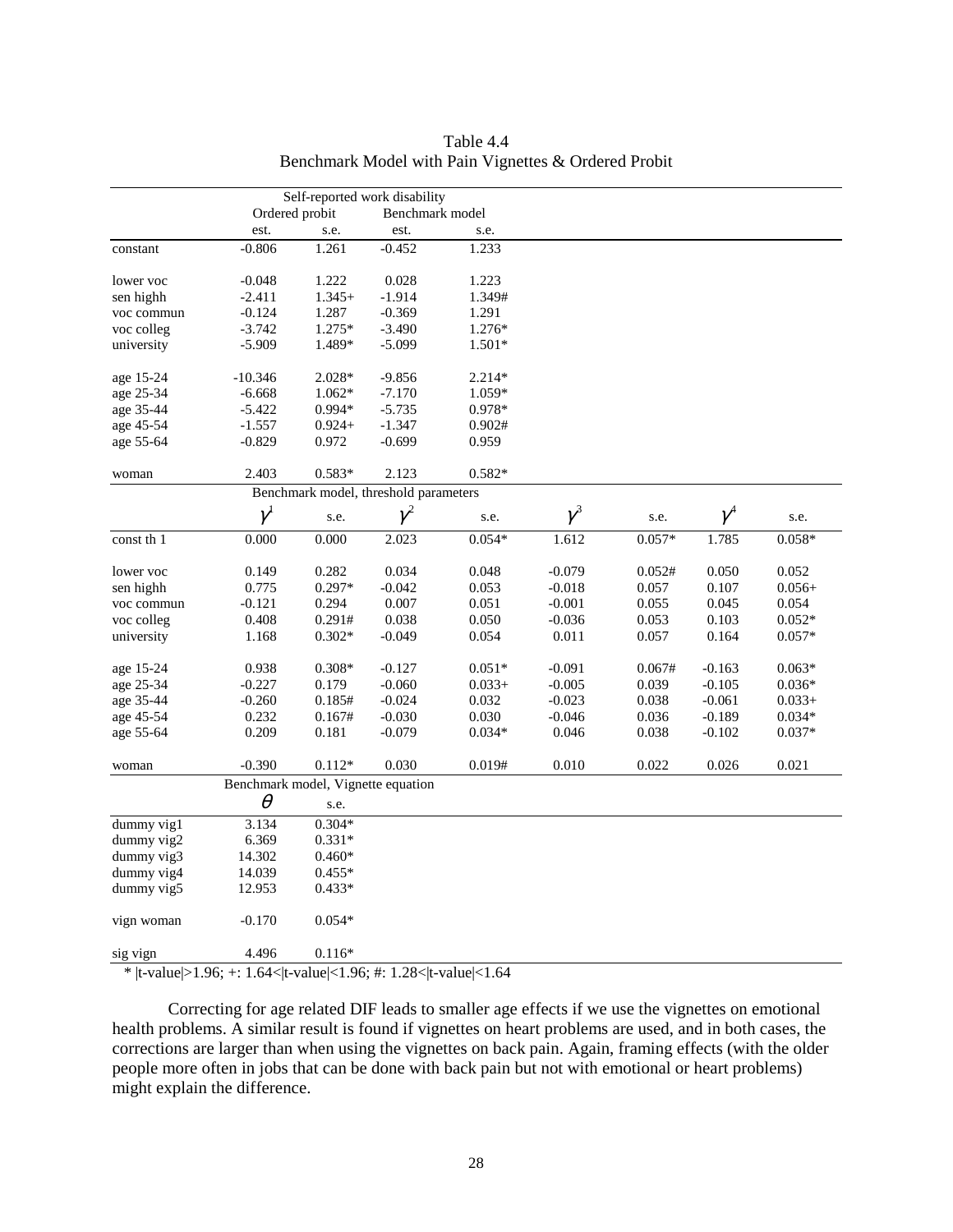Affect vignettes do not indicate DIF related to gender, while both the back pain and cvd vignettes suggest that female respondents use lower thresholds than male respondents. Correcting for this somewhat reduces the difference in work disability between women and men, although it remains significantly positive.

For both affect and cvd vignettes, we again find that there is a systematic difference between evaluating male and female vignette persons (not presented in the table: -0.707 with t-value 9.6 for affect; -0.177 with t-value 2.5 for cvd). The effect is much larger for vignettes describing emotional problems than for pain and cvd vignettes. For a given vignette description, a male vignette person with any of the three types of problems is seen as more work disabled than a female vignette person.

|            |           | Ordered probit | Benchmark model<br><b>Affect Vignettes</b> |            |          | Pain Vignettes |          | Cvd Vignettes |
|------------|-----------|----------------|--------------------------------------------|------------|----------|----------------|----------|---------------|
|            | est.      | s.e.           | est.                                       | s.e.       | est.     | s.e.           | est.     | s.e.          |
| constant   | $-0.806$  | 1.261          | $-0.787$                                   | 1.270      | $-0.452$ | 1.233          | $-1.076$ | 1.307         |
| lower voc  | $-0.048$  | 1.222          | $-0.518$                                   | 1.230*     | 0.028    | 1.223          | $-0.699$ | 1.238*        |
| sen highh  | $-2.411$  | $1.345+$       | $-3.147$                                   | $1.365**$  | $-1.914$ | 1.349#*        | $-2.362$ | $1.372+$      |
| voc commun | $-0.124$  | 1.287          | $-1.331$                                   | $1.302*$   | $-0.369$ | 1.291          | $-0.674$ | 1.300*        |
| voc colleg | $-3.742$  | $1.275*$       | $-5.009$                                   | 1.288**    | $-3.490$ | $1.276*$ #     | $-3.756$ | 1.294*        |
| university | $-5.909$  | 1.489*         | $-6.657$                                   | $1.515**$  | $-5.099$ | $1.501**$      | $-5.647$ | $1.527*$      |
| age 15-24  | $-10.346$ | $2.028*$       | $-8.991$                                   | $2.266**$  | $-9.856$ | $2.214**$      | $-9.573$ | $2.136**$     |
| age 25-34  | $-6.668$  | $1.062*$       | $-6.235$                                   | $1.083**$  | $-7.170$ | $1.059*$       | $-5.848$ | $1.089**$     |
| age 35-44  | $-5.422$  | $0.994*$       | $-4.961$                                   | $1.012**$  | $-5.735$ | $0.978**$      | $-4.596$ | $1.024**$     |
| age 45-54  | $-1.557$  | $0.924+$       | $-1.339$                                   | $0.928$ ## | $-1.347$ | $0.902$ ##     | $-0.565$ | $0.954*$      |
| age 55-64  | $-0.829$  | 0.972          | $-0.949$                                   | 0.982#     | $-0.699$ | 0.959          | $-0.201$ | $1.005*$      |
| woman      | 2.403     | $0.583*$       | 2.554                                      | $0.596*$   | 2.123    | $0.582**$      | 2.188    | $0.595**$     |

#### Table 4.5 Ordered Probit & Benchmark Models with Affect, Pain and Cvd Vignettes: Equation for Self-reported Work-Disability

\* |t-value|>1.96; +: 1.64<|t-value|<1.96; #: 1.28<|t-value|<1.64

First symbol: refers to |t-value| of the parameter estimate itself  $(\beta)$ ;

 $\overline{a}$ 

Second symbol: refers to |t-value| of the corresponding entry of  $\gamma^l$  which drives the correction compared to ordered probit.

In Table 4.6, health conditions are added to the explanatory variables. These are answers to questions of the form "has the doctor ever told you that …." , except for pain, which is self-reported ("do you often suffer from pain? "). The same variables were already used in Section 3. They are included as exogenous background variables; we assume that these health conditions do not suffer from reporting or other measurement error.

Different health conditions have very different effects on work disability, as in the binary probits in the previous section. This does not change much after correcting for response scale differences. We find that people with emotional problems have a significantly larger tendency to judge the vignette persons as work limited.<sup>10</sup> This effect is strongest for the vignettes on emotional problems. Correcting for this response scale effect reduces the coefficient of emotional problems on the respondent's own work disability by about 16%. Somewhat smaller corrections on the coefficient of an emotional onset are obtained using the other vignettes. A similar effect is found for respondents with diabetes. They tend to use lower response scales and more easily report that someone is not able to work. Correcting for this reduces the effect of diabetes on work limiting disability substantially. The largest correction is obtained

<sup>&</sup>lt;sup>10</sup> That is, the coefficient of the emotional health condition dummy in  $\gamma^l$  is significantly positive.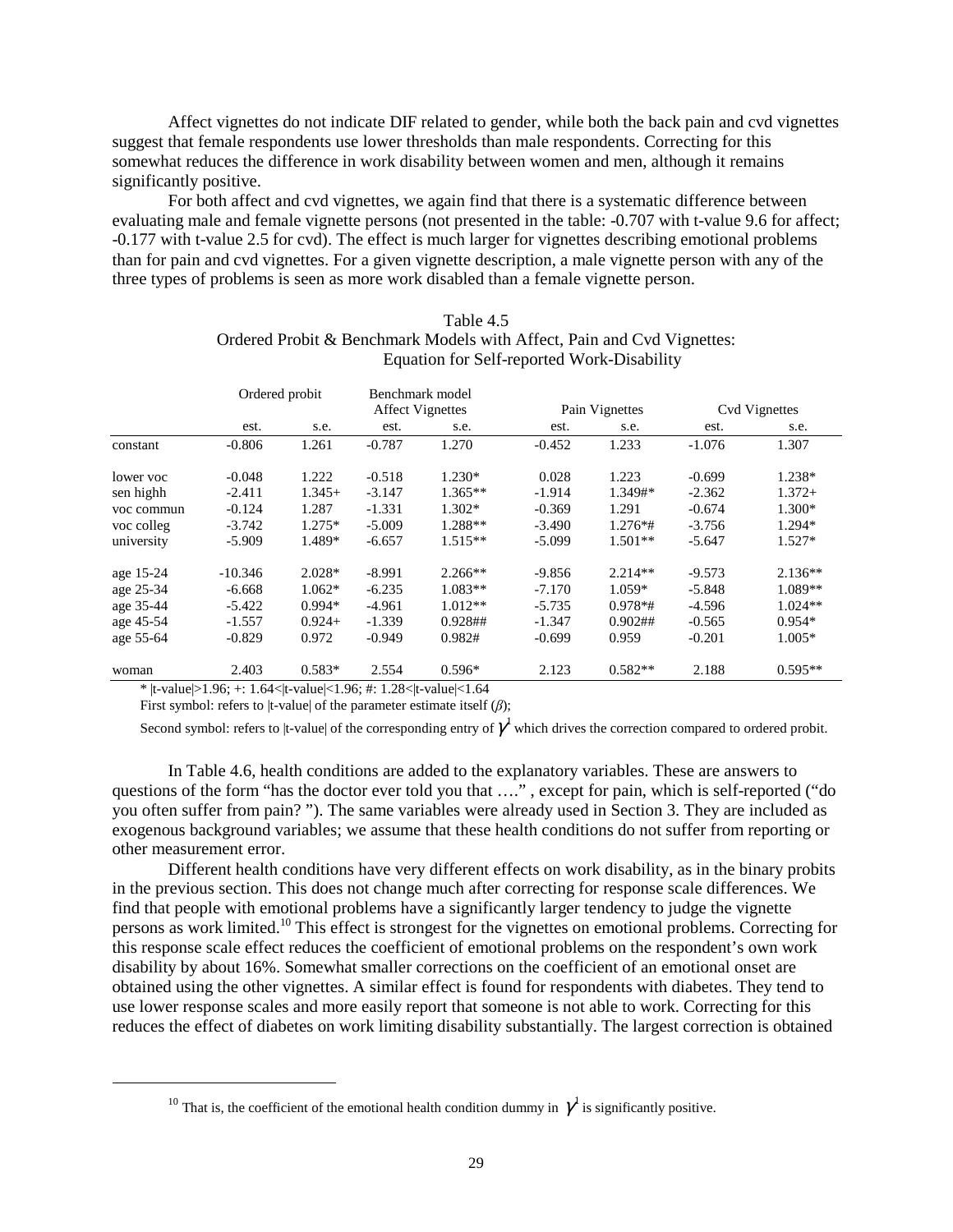using the pain vignettes, reducing the estimated effect by about one third and rendering it insignificant at the two-sided 5% (or even 10%) level.

In section 3, we found that the effect of pain on reported work disability is much larger in the Netherlands than in the US. The ordered probit results in Table 4.6 confirm this result: pain has a much larger effect than all health conditions except having had a stroke. Correcting for response scale differences between people with and without pain hardly changes this – the correction makes the coefficient even larger if the affect vignettes are used and reduces it only slightly if pain or cvd vignettes are used. Thus DIF in the Netherlands cannot explain why the effect of pain on reported work disability is so much larger in the Netherlands than in the US.

|            | Conditions. Equation for Self-reported work-Disability |          |          |                                            |          |                |          |               |  |
|------------|--------------------------------------------------------|----------|----------|--------------------------------------------|----------|----------------|----------|---------------|--|
|            | Ordered probit                                         |          |          | Benchmark model<br><b>Affect Vignettes</b> |          | Pain Vignettes |          | Cvd Vignettes |  |
|            | est.                                                   | s.e.     | est.     | s.e.                                       | est.     | s.e.           | est.     | s.e.          |  |
| constant   | $-8.085$                                               | 1.580*   | $-8.371$ | $1.634*$                                   | $-8.145$ | $1.627*$       | $-9.111$ | $1.923*$      |  |
| lower voc  | 0.201                                                  | 1.424    | $-0.472$ | $1.476*$                                   | 0.148    | 1.498          | $-0.773$ | $1.551*$      |  |
| sen highh  | $-1.970$                                               | 1.580    | $-2.862$ | $1.639+*$                                  | $-1.436$ | $1.659*$       | $-2.177$ | 1.711         |  |
| voc commun | 0.635                                                  | 1.501    | $-0.990$ | $1.565*$                                   | 0.127    | 1.575          | $-0.325$ | $1.624*$      |  |
| voc colleg | $-2.671$                                               | $1.499+$ | $-4.303$ | $1.571**$                                  | $-2.373$ | 1.583#         | $-2.962$ | $1.619+$      |  |
| university | $-3.865$                                               | $1.667*$ | $-4.737$ | $1.744**$                                  | $-2.858$ | $1.774#$ *     | $-3.482$ | $1.811+$      |  |
| age 15-24  | $-5.842$                                               | $2.134*$ | $-3.982$ | 2.468#*                                    | $-5.351$ | $2.394*+$      | $-5.095$ | 2.385*        |  |
| age 25-34  | $-3.136$                                               | $1.172*$ | $-2.372$ | $1.240+*$                                  | $-3.743$ | $1.238**$      | $-2.293$ | $1.261++$     |  |
| age 35-44  | $-2.121$                                               | $1.083+$ | $-1.392$ | $1.163*$                                   | $-2.557$ | $1.141**$      | $-1.335$ | 1.205#        |  |
| age 45-54  | 0.167                                                  | 1.012    | 0.512    | 1.068#                                     | 0.277    | 1.053          | 0.985    | $1.117*$      |  |
| age 55-64  | $-0.031$                                               | 1.054    | $-0.115$ | 1.119                                      | 0.050    | 1.107          | 0.401    | 1.162         |  |
| woman      | 0.602                                                  | 0.632    | 0.834    | 0.660                                      | 0.241    | $0.661*$       | 0.529    | 0.676         |  |
| stroke     | 13.389                                                 | $2.290*$ | 14.235   | $2.600*$                                   | 13.532   | $2.454*$       | 13.199   | $2.943*$      |  |
| cancer     | 2.516                                                  | $1.289+$ | 2.549    | $1.362+$                                   | 2.723    | $1.373*$       | 2.564    | $1.421+$      |  |
| lung       | 4.949                                                  | $1.191*$ | 5.212    | $1.221*$                                   | 4.365    | $1.274**$      | 4.872    | 1.300*        |  |
| heart      | 6.359                                                  | $1.228*$ | 6.527    | 1.329*#                                    | 6.114    | $1.271*$       | 5.863    | $1.347*$      |  |
| high blood | 0.187                                                  | 0.748    | 0.231    | 0.782                                      | $-0.215$ | $0.768*$       | 0.353    | 0.800         |  |
| diabetes   | 3.940                                                  | $1.571*$ | 3.499    | $1.655**$                                  | 2.637    | $1.686#$ *     | 2.842    | $1.666+$ *    |  |
| emotional  | 6.933                                                  | $0.838*$ | 5.822    | $0.897**$                                  | 6.113    | $0.860**$      | 6.266    | $0.898**$     |  |
| arthritis  | 4.367                                                  | 1.028*   | 4.239    | $1.092*$                                   | 4.451    | 1.058*         | 4.754    | $1.094*+$     |  |
| vision     | 2.534                                                  | $1.434+$ | 3.046    | 1.484*                                     | 2.645    | $1.497+$       | 2.197    | 1.629#        |  |
| oft pain   | 11.695                                                 | $0.714*$ | 11.898   | $0.760**$                                  | 11.352   | $0.750*$       | 11.298   | $0.790*$      |  |

| Table 4.6                                                                                |
|------------------------------------------------------------------------------------------|
| Ordered Probit & Benchmark Models with Affect, Pain and Cvd vignettes – Including Health |
| Conditions. Equation for Self-reported Work-Disability                                   |

\* |t-value|>1.96; +: 1.64<|t-value|<1.96; #: 1.28<|t-value|<1.64

First symbol: refers to |t-value| of the parameter estimate itself  $(\beta)$ ;

Second symbol: refers to |t-value| of the corresponding entry of  $\gamma^l$  which drives most of the correction for DIF.

#### **4.6. Estimation Results Models with Labor Market States in the Netherlands**

Table 4.7 summarizes the results for the model allowing for justification bias. In the current version of the paper, this model uses the August wave only and excludes the pain variable which was measured in October. Other than that, the work disability has the same specification as in Table 4.6, including age, gender, education level, and health dummies. The thresholds are allowed to depend upon the same variables. In addition, the labor market state dummies are included in  $\gamma^l$ , implying that labor market state shifts all thresholds in a parallel manner.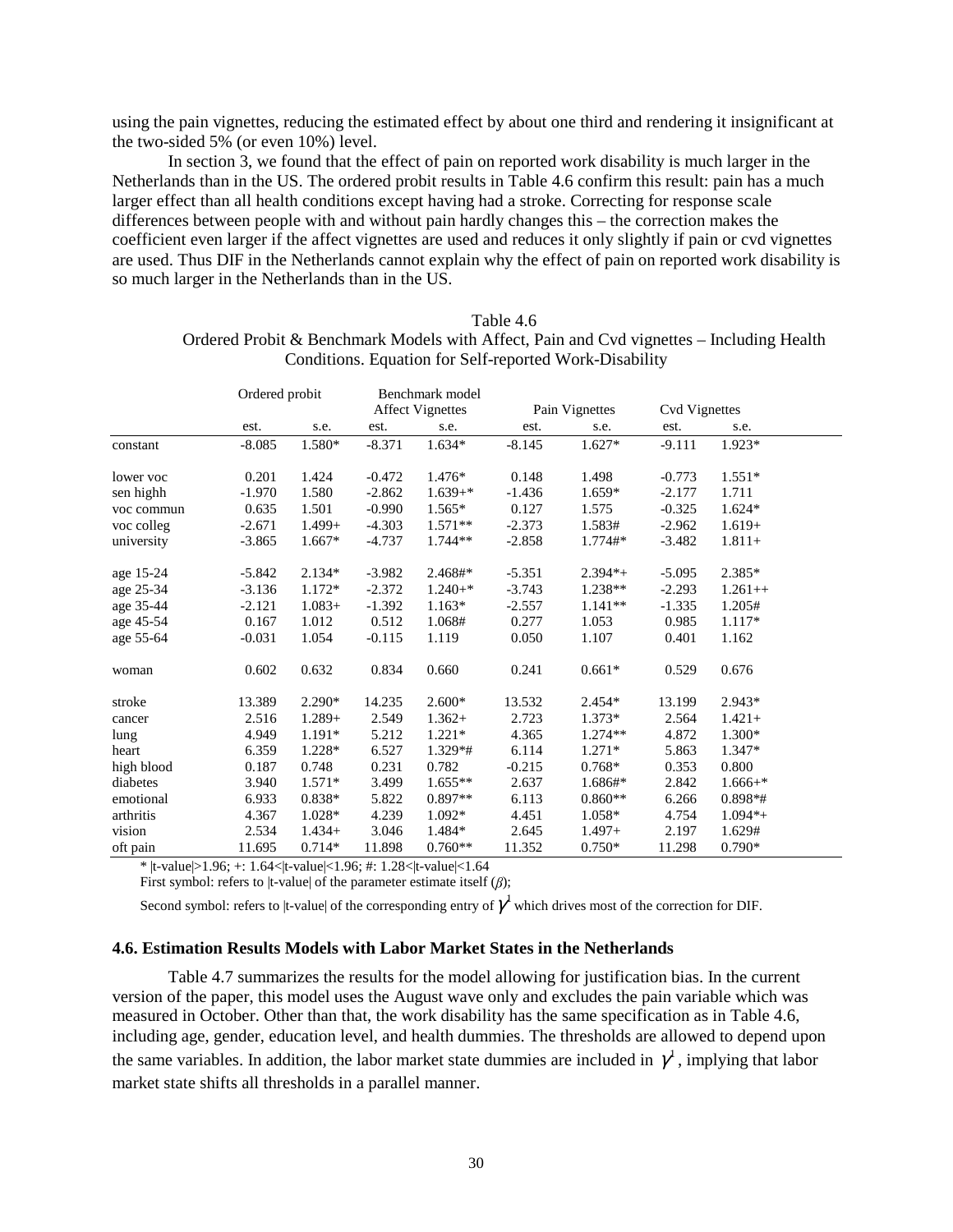We present the results for the work disability equation and for the first threshold, as well as the correlation coefficients  $\rho_j^*$  that capture the correlation between the error in the work disability equation and the transformed errors in the multinomial logit model explaining labor market state. A negative value here implies a positive relation between the error in the work disability equation and the probability of state *j*. For example, those with high work disability have a much higher probability to be on disability, which seems quite plausible. Workers and respondents in retirement tend to have lower unobserved work disability components than the others. This all makes sense.

Let us focus on the effect of labor market state on the thresholds. Consider the results on the basis of the pain vignettes. Here the disability coefficient is as expected: being on disability transfers reduces the thresholds, creating a higher tendency to report work disability. This result is driven by the fact that respondents on disability transfers more often than workers tend to evaluate the pain vignettes as work limited. This is in line with justification bias: respondents on disability use lower thresholds to justify their disability status.

However, the other vignettes lead to very different conclusions. Respondents on disability do not tend to give systematically different evaluations of vignettes with heart problems from workers. They even tend to use higher thresholds for vignettes with emotional conditions. This would suggest the opposite of justification bias.

The effects for the other groups are more stable across vignette types. Both homemakers and others (mainly students) tend to use higher thresholds than workers. Thus the groups who probably have the least experience in the labor market have a tendency to report that health problems are not work limiting.

#### **4.7. International Comparison using Vignettes**

The vignette questions discussed above were also fielded in the RAND MS Internet panel, an Internet survey for US respondents aged 40 and over. At this stage, 346 observations are available for a potentially selective sample of respondents with Internet connection. A control group will be interviewed by phone at a later stage.

Table 4.8 compares the vignette evaluations in the US to the Dutch evaluations which were already presented in Table 4.2. There are some substantial differences in the evaluations between the two countries. In particular, for the first two vignettes, which describe people with relatively mild work limitations, the US respondents much more often report that the vignette persons have no limitation at all, where the Dutch respondents have a larger tendency to use the intermediate categories "mildly" and "moderately." The same tendency towards the extremes in the US and towards the middle for the Netherlands is seen in the fourth vignette, describing a person with relatively serious work limitations. The US respondents much more often evaluate this person as severely or extremely limited, where the Dutch still tend to use the answer "moderately." Thus the general picture seems to be the same as for the self-reports in general health in Table 3.1, with the Dutch much less often choosing the "extreme" categories.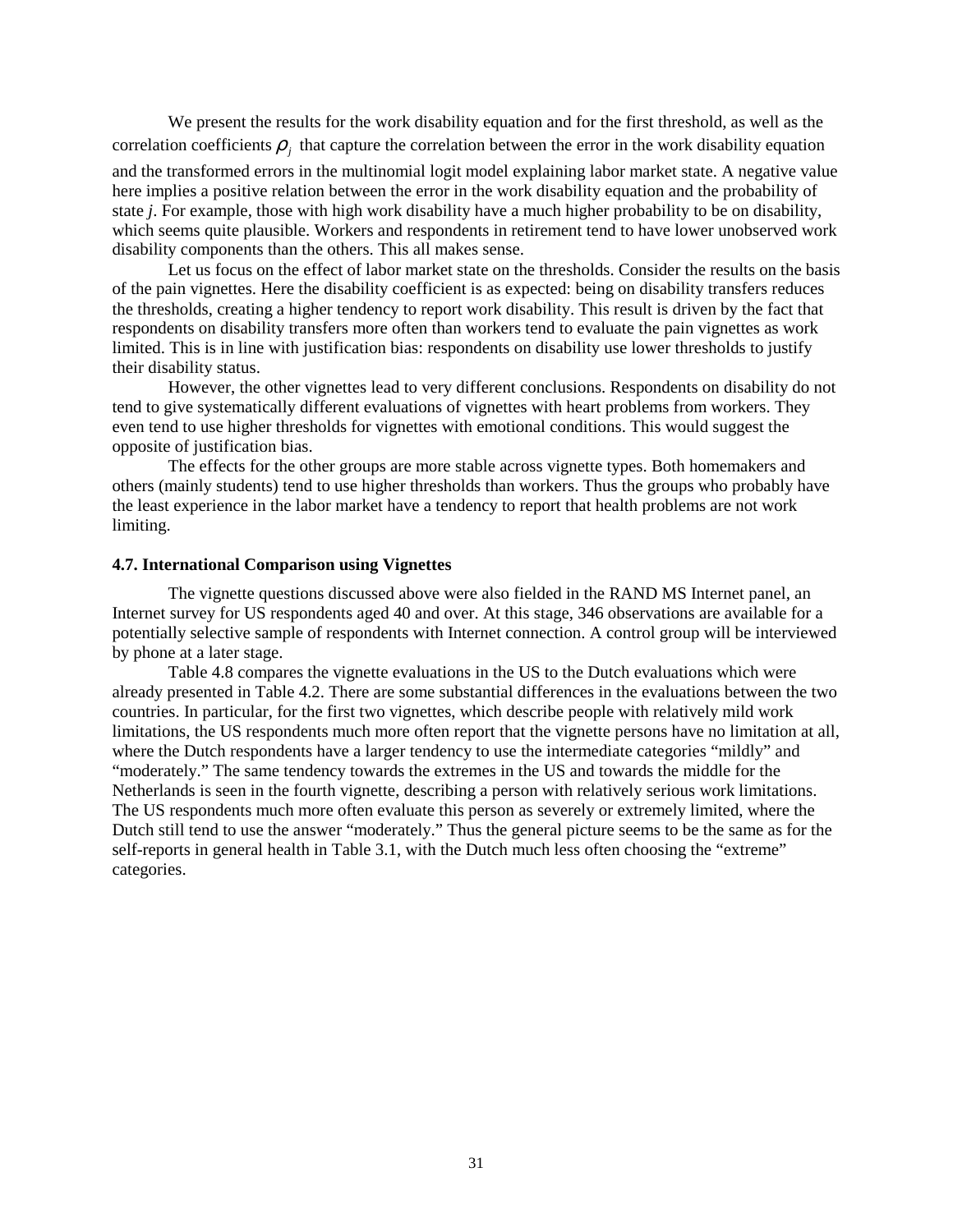|                                        |                  | <b>Affect Vignettes</b> | Pain Vignettes   |          | <b>Cvd Vignettes</b> |          |
|----------------------------------------|------------------|-------------------------|------------------|----------|----------------------|----------|
|                                        | est.             | s.e.                    | est.             | s.e.     | est.                 | s.e.     |
| Work disability:                       |                  |                         |                  |          |                      |          |
| constant                               | $-7.834$         | 1.405*                  | $-7.945$         | 1.444*   | $-7.801$             | 1.436*   |
| primary sch                            | 6.625            | 1.528*                  | 5.443            | 1.554*   | 4.812                | $1.551*$ |
| lower voc                              | 5.421            | $1.120*$                | 4.611            | 1.147*   | 3.602                | 1.146*   |
| sen highh                              | 2.139            | $1.264+$                | 1.668            | 1.276#   | 1.595                | 1.296    |
| voc commun                             | 5.194            | 1.172*                  | 4.961            | $1.202*$ | 4.401                | 1.206*   |
| voc colleg                             | 1.553            | 1.151#                  | 1.630            | 1.171#   | 1.285                | 1.189    |
| age 15-24                              | $-8.299$         | 2.198*                  | $-9.247$         | 2.277*   | $-9.218$             | 2.213*   |
| age 25-34                              | $-5.389$         | 1.364*                  | $-6.653$         | $1.411*$ | $-4.842$             | 1.402*   |
| age 35-44                              | $-4.487$         | 1.347*                  | $-5.568$         | 1.382*   | $-3.930$             | 1.392*   |
| age 45-54                              | $-2.620$         | $1.261*$                | $-2.342$         | $1.306+$ | $-1.268$             | 1.317    |
| age 55-64                              | $-2.497$         | 1.245*                  | $-2.457$         | $1.275+$ | $-1.364$             | 1.278    |
| d woman                                | 2.621            | $0.612*$                | 1.605            | $0.622*$ | 1.606                | $0.620*$ |
| stroke                                 | 12.635           | $2.642*$                | 12.834           | 2.133*   | 11.912               | $3.023*$ |
| cancer                                 | 0.453            | 1.313                   | 0.605            | 1.361    | 0.990                | 1.408    |
| lung                                   | 6.531            | 1.124*                  | 5.728            | 1.119*   | 7.018                | 1.218*   |
| heart pr                               | 6.310            | 1.153*                  | 6.534            | 1.188*   | 5.560                | 1.175*   |
| high blood                             | $-0.174$         | 0.724                   | $-0.363$         | 0.712    | 0.135                | 0.744    |
| diabetes                               | 2.437            | $1.452+$                | 1.096            | 1.411    | 1.174                | 1.603    |
| emotional                              | 6.129            | $0.833*$                | 6.309            | $0.797*$ | 6.365                | $0.824*$ |
| arthritis                              | 8.449            | $0.916*$                | 8.360            | $0.902*$ | 9.138                | $0.922*$ |
| vision                                 | 5.284            | 1.310*                  | 4.365            | 1.278*   | 4.025                | 1.332*   |
| Reporting bias:                        |                  |                         |                  |          |                      |          |
| primary sch                            | 1.358            | $0.407*$                | 0.181            | 0.421    | $-0.413$             | 0.455    |
| lower voc                              | 0.588            | $0.295*$                | $-0.025$         | 0.310    | $-1.085$             | $0.306*$ |
| sen highh                              | 0.080            | 0.326                   | $-0.275$         | 0.324    | $-0.185$             | 0.318    |
| voc commun                             | $-0.842$         | $0.323*$                | $-0.834$         | $0.341*$ | $-1.508$             | $0.330*$ |
| voc colleg                             | $-0.381$         | 0.305                   | $-0.340$         | 0.304    | $-0.573$             | $0.296+$ |
| age 15-24                              | 1.180            | $0.459*$                | 0.220            | 0.444    | $-0.324$             | 0.532    |
| age 25-34                              | 0.484            | 0.363#                  | $-0.845$         | 0.338*   | 0.893                | $0.373*$ |
| age 35-44                              | 0.804            | $0.345*$                | $-0.522$         | 0.345#   | 1.033                | $0.358*$ |
| age 45-54                              | $-0.065$         | 0.341                   | 0.184            | 0.314    | 1.436                | $0.340*$ |
| age 55-64                              | $-0.298$         | 0.337                   | 0.291            | 0.310    | 1.163                | $0.336*$ |
| d woman                                | 0.657            | $0.174*$                | $-0.022$         | 0.186    | $-0.111$             | 0.186    |
| stroke                                 | 0.750            | 0.750                   | 0.950            | 0.678#   | $-0.677$             | 0.827    |
| cancer                                 | $-0.610$         | 0.525                   | $-0.503$         | 0.531    | $-0.544$             | 0.599    |
| lung                                   | 0.211            | 0.377                   | $-0.733$         | $0.437+$ | 0.792                | $0.370*$ |
| heart pr                               | 0.687            | $0.335*$                | 0.806            | $0.339*$ | $-0.354$             | 0.314    |
| high blood                             | $-0.166$         | 0.207                   | $-0.346$         | 0.228#   | 0.316                | 0.223#   |
| diabetes                               | $-0.277$         | 0.427                   | $-1.683$         | $0.532*$ | $-2.029$             | $0.556*$ |
| emotional                              | $-1.068$         | $0.281*$                | $-0.903$         | $0.339*$ | $-0.623$             | $0.306*$ |
| arthritis                              | 0.371            | 0.265#                  | $-0.021$         | 0.362    | 0.960                | $0.306*$ |
| vision                                 | 1.268            | $0.440*$                | $-0.048$         | 0.471    | $-0.465$             | 0.477    |
| Labor market states dummies $\psi_i$ : |                  |                         |                  |          |                      |          |
| working                                | $\boldsymbol{0}$ |                         | $\boldsymbol{0}$ |          | $\boldsymbol{0}$     |          |
| homemaker                              | 1.554            | $0.171*$                | 0.901            | $0.121*$ | 0.577                | $0.155*$ |
| retired                                | $-0.122$         | 0.244                   | 0.170            | 0.184    | 0.291                | 0.213#   |
| disabilit                              | 0.798            | $0.249*$                | $-0.836$         | $0.181*$ | 0.013                | 0.246    |
| other                                  | 0.775            | $0.185*$                | 0.663            | $0.149*$ | 1.020                | 0.199*   |
| Correlations $\rho_i$                  |                  |                         |                  |          |                      |          |
| working                                | 0.338            | $0.074*$                | 0.275            | $0.081*$ | 0.310                | $0.078*$ |
| homemaker                              | $-0.110$         | 0.079#                  | $-0.107$         | 0.080#   | $-0.047$             | 0.077    |
| retired                                | 0.404            | $0.109*$                | 0.335            | $0.122*$ | 0.353                | $0.120*$ |
| disabilit                              | $-0.774$         | $0.041*$                | $-0.751$         | $0.045*$ | $-0.763$             | $0.044*$ |

other -0.091 0.067# -0.112 0.064+ -0.112 0.064+

| Table 4.7                                    |  |
|----------------------------------------------|--|
| Model with Labor Market States in Thresholds |  |

\* |t-value|>1.96; +: 1.64<|t-value|<1.96; #: 1.28<|t-value|<1.64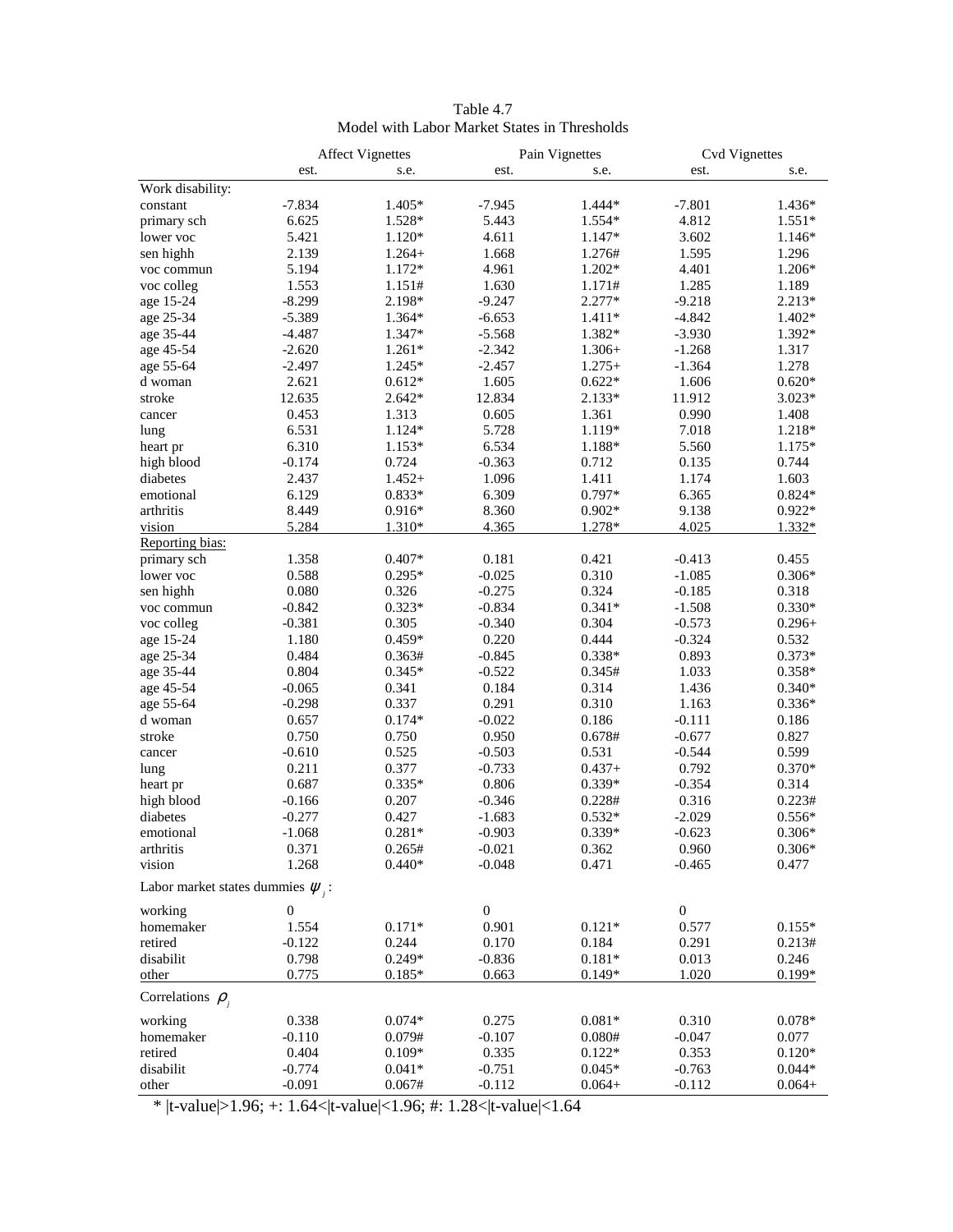#### Table 4.8 Pain Vignette Evaluations in United States and Netherlands

|            |       | Pain 1 |       | Pain 2 |       | Pain 3   |       | Pain 4 | Pain 5 |       |
|------------|-------|--------|-------|--------|-------|----------|-------|--------|--------|-------|
| Limited?   | NL    | US     | NL    | US     | NL    | US       | NL    | US     | NL     | US    |
| Not at all | 24.89 | 36.09  | 10.52 | 29.20  | 0.35  | $\theta$ | 0.46  | 0.30   | 0.46   | 0.59  |
| Mildly     | 63.28 | 50.30  | 53.46 | 48.08  | 6.22  | 7.44     | 7.28  | 2.66   | 11.94  | 9.17  |
| Moderately | 10.47 | 11.24  | 29.44 | 19.76  | 26.56 | 28.57    | 31.11 | 15.38  | 33.79  | 37.87 |
| Severely   | 1.32  | 0.59   | 6.27  | 1.47   | 50.89 | 48.21    | 46.28 | 57.99  | 43.90  | 39.35 |
| Extremely  | 0.05  | 1.78   | 0.30  | 1.47   | 15.98 | 15.77    | 14.87 | 23.67  | 9.91   | 13.02 |

Sources: Netherlands: CentERpanel, August 2003, 1977 observations; US: RAND MS Internet Panel, January 2004, 346 observations.

This also implies that the Dutch seem harder on the vignette persons with a serious limitation and softer on those with a minor limitation. For the self-reports, the latter is probably more important than the former, since the large majority of all respondents categorize themselves in one of the minor limitations categories. Thus Table 4.8 suggests that the Dutch would be harder on themselves if they would use the US scales. Using the US scales would thus reduce self-reported work disability prevalence, and would thus also reduce the difference in this prevalence between the two countries.

#### *Model for International Comparison*

To estimate the model comparing work disability in the US and the Netherlands, three data sets are combined: the Dutch CentERpanel (waves 1, 2 and 3, in August, October and December 2003), the US RAND MS Internet panel, and the US HRS wave 1. They all have different age selections (all age groups in CentERpanel; 40+ in RAND MS Internet Panel; 51-61 in HRS), but since we condition on age, this should not be a problem. CentERpanel and RAND MS have exactly the same vignette questions on pain problems, emotional problems, and cardio-vascular disease. HRS has no vignettes.

CentERpanel has self-reports on work limiting disability on a five-point scale (August 2003) and on a two-point scale (October 2003 for 50% of all the observations, December 2003 for the other 50%). Both US surveys have self-reports on the two-point scale only. In order to link the US (and NL) selfreports on the two-point scale to the US (and NL) vignette evaluations on a five point scale, we expand the model discussed above with a transformation from the five-point scale to the two-point scale. Table 2.2 suggested that the cut-off point between "yes" and "no" for the two-point scale is somewhere between the cut-off points between "no" and "mildly" and "mildly" and "moderately" for the five-point scale. In line with this, we model the cut-off point  $\tau_i(2)$  on the two-point scale as a weighted mean of the two first cut-off points on the five-point scale:

 $\tau_i(2) = \lambda \tau_i^1 + (1 - \lambda) \tau_i^2$ 

We assume that the weight  $\lambda$  does not vary with individual characteristics and is the same in the US and the Netherlands. Thus the thresholds on the five-point scale and the thresholds on the two-point scale can have completely different structures in the two countries, but the relation between them is the same. If the Dutch have lower thresholds on the five-point scale, they also have a lower threshold on the two-point scale, etc. This assumption is needed as long as there are no five-point scale self-reports on the five-point scale for the US. Intuitively, the parameter  $\lambda$  can be identified from the Dutch self-reports on both scales, and can then also be implemented for the US respondents. In practice, all parameters are estimated simultaneously by Maximum Likelihood, taking into account that for the US respondents, the five-point scale self-report is an unobserved variable.

Table 2.6 also suggests that there is some random error in the two-point and/or five-point scale evaluations that is not transferred to the other scale. To account for this, we adjust the equation for the respondent's own work limiting disability as follows, partitioning the error term in a genuine unobserved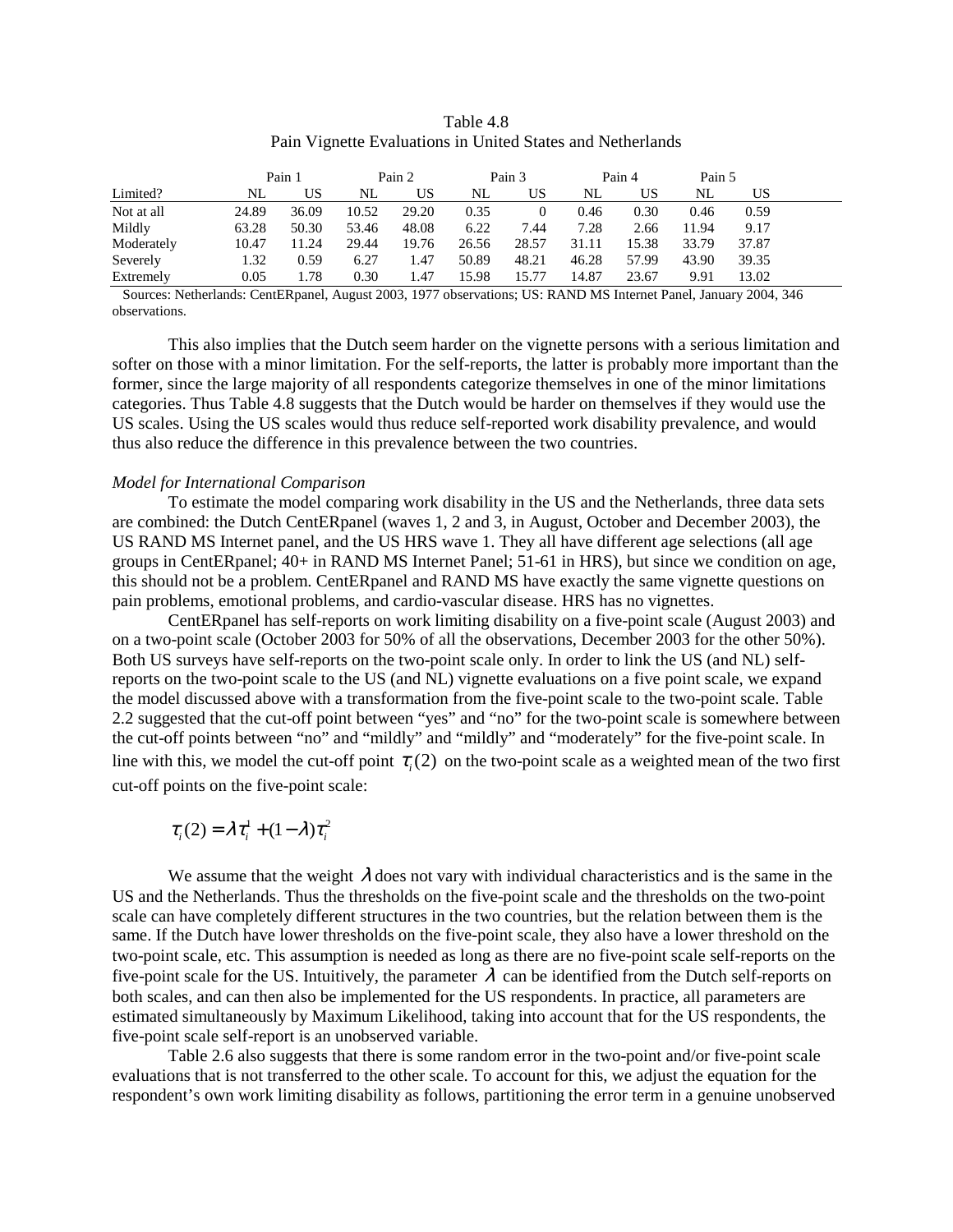component of work disability affecting both the two-point and the five-point scale reports, and an idiosyncratic error term affecting only one report and independent of everything else. To be precise, the two-point scale and five-point scale self-reports are modelled as:

$$
Y_{ni}^* = X_i \beta + \varepsilon_{ni}; \varepsilon_{ni} \sim N(0, \sigma_r^2), \varepsilon_{ni}
$$
 independent of  $X_i, V_i$ 

Five-point scale:

$$
Y_{ri} = j \text{ if } \tau_i^{j-1} < Y_{ri}^* + u_i^5 \le \tau_i^j, \ \ j = 1, \dots 5
$$

Two-point scale:

$$
Y_{ri} = 0 \text{ if } Y_{ri}^* + u_i^2 \le \tau_i(2); Y_{ri} = 1 \text{ if } \t_{ri}^* + u_i^2 > \tau_i(2)
$$

$$
u_i^2
$$
, ~  $N(0, \sigma_{u^2}^2)$ ;  $u_i^5$  ~  $N(0, \sigma_{u^5}^5)$ ;  $u_i^2$ ,  $u_i^5$  independent of each other and of other error terms

Estimation results of the complete model are presented below. The equations for work disability and for the thresholds all include a complete set of interactions with the country dummy for the Netherlands. Vignette evaluation equations and the auxiliary parameters introduced above concerning the transformation from the two-point to the five-point scale do not include such interactions. Panel A of Table 4.9 presents the results for the work disability equation in the complete model and in a model without any form of DIF, i.e., a model in which thresholds do not vary with country or with individual characteristics or health conditions. The latter model is clearly rejected against the former by a likelihood ratio test (the log likelihood's are -32022.55 for the complete model and -32242.02 for the model without DIF).

The main differences between the two models concern the effects of education level. Education level in the US is much more important in the complete model than in the model without DIF. In the Netherlands, the correlation between education level and work disability is much weaker, both before and after correcting for DIF. Age is insignificant once health conditions are controlled for directly. (The large coefficients on the youngest age group is somewhat misleading since this group is quite small in the US data.) The role of gender is smaller in the model which controls for DIF. Due to data limitations in the RAND MS Survey, only a limited set of health conditions could be included. Health conditions play similar roles in the two countries and the results are similar to those discussed in earlier models. Both before and after correcting for DIF, the only significant (at the 5% level) interaction with the country dummy is with the variable indicating whether the respondent suffers from pain. Pain is a much more important cause for work disability in the Netherlands than in the UK, as already concluded in previous sections. Correcting for DIF still increases the difference between the effects of pain in the two countries.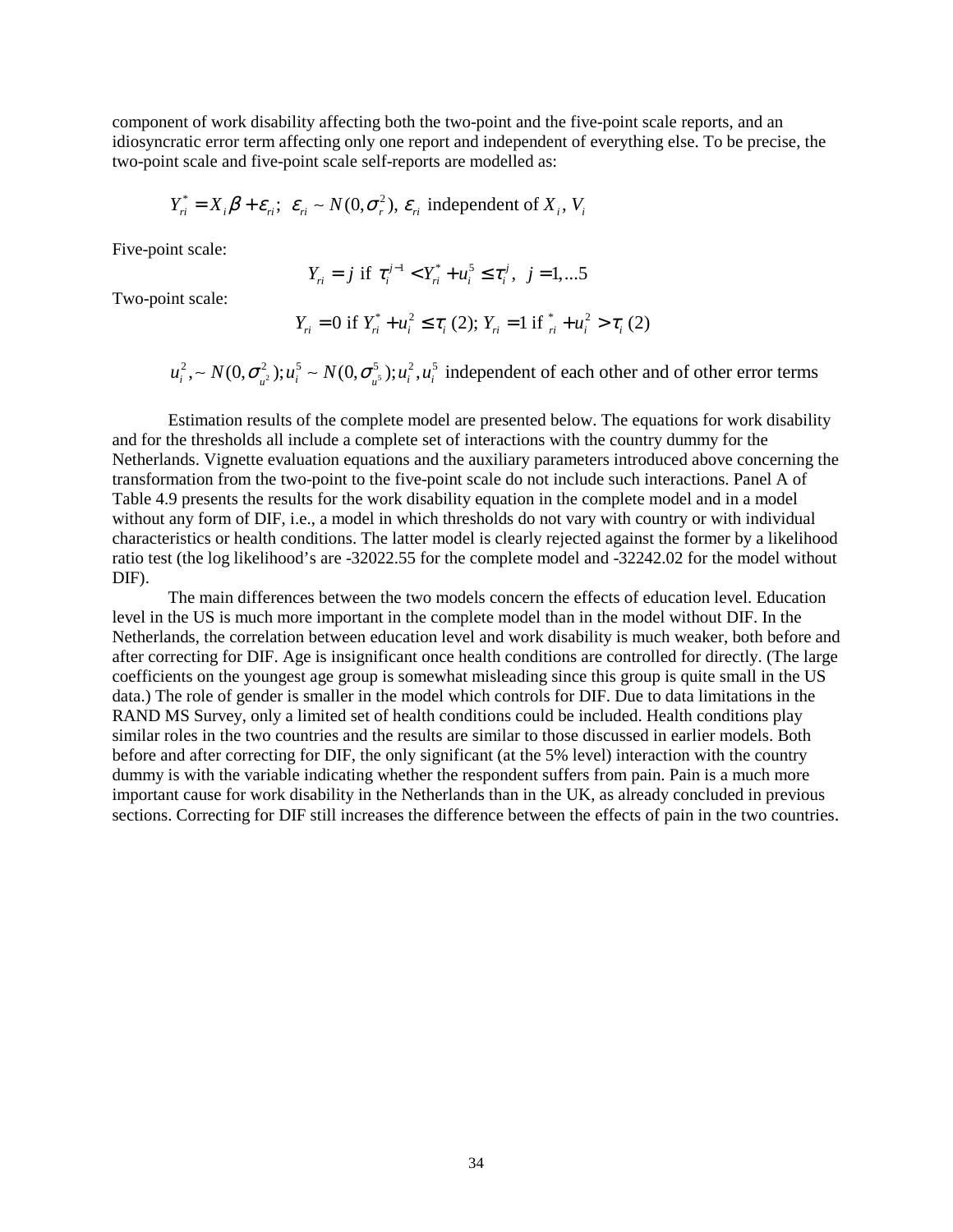| Panel A        | Work disability |                   |                |          |  |  |  |  |
|----------------|-----------------|-------------------|----------------|----------|--|--|--|--|
|                |                 | Model without DIF | Complete model |          |  |  |  |  |
|                | est.            | s.e.              | est.           | s.e.     |  |  |  |  |
| constant       | $-12.394$       | 1.807*            | $-12.815$      | 2.240*   |  |  |  |  |
| ed_med         | $-2.501$        | $0.349*$          | $-3.835$       | $0.761*$ |  |  |  |  |
| ed_high        | $-4.871$        | $0.513*$          | $-6.240$       | 0.986*   |  |  |  |  |
| age 15-44      | $-11.418$       | 7.766#            | $-9.942$       | 12.049   |  |  |  |  |
| age 45-54      | $-0.605$        | 1.724             | 1.666          | 2.417    |  |  |  |  |
| age 55-64      | 1.246           | 1.710             | 2.353          | 2.435    |  |  |  |  |
| woman          | $-1.467$        | $0.321*$          | $-0.837$       | 0.641#   |  |  |  |  |
| high blood     | 2.641           | $0.329*$          | 2.779          | $0.732*$ |  |  |  |  |
| diabetes       | 4.124           | $0.465*$          | 2.719          | 0.992*   |  |  |  |  |
| cancer         | 3.583           | $0.604*$          | 3.057          | 1.053*   |  |  |  |  |
| lung           | 6.408           | $0.543*$          | 7.598          | $1.255*$ |  |  |  |  |
| heart          | 7.633           | $0.464*$          | 9.206          | 1.243*   |  |  |  |  |
| emotional      | 5.979           | $0.467*$          | 5.231          | $1.061*$ |  |  |  |  |
| oft pain       | 11.653          | $0.451*$          | 10.786         | $0.731*$ |  |  |  |  |
| Interactions   |                 |                   |                |          |  |  |  |  |
| With dummy NL: |                 |                   |                |          |  |  |  |  |
| Constant       | 1.033           | 2.054             | $-0.627$       | 2.719    |  |  |  |  |
| ed_med         | 2.086           | $0.884*$          | 3.411          | 1.135*   |  |  |  |  |
| ed_high        | 1.949           | $0.980*$          | 3.924          | 1.310*   |  |  |  |  |
| age 15-44      | 9.034           | 7.834             | 6.699          | 12.096   |  |  |  |  |
| age 45-54      | 1.597           | 2.027             | $-0.871$       | 2.656    |  |  |  |  |
| age 55-64      | $-0.331$        | 2.043             | $-1.562$       | 2.701    |  |  |  |  |
| woman          | 2.420           | $0.758*$          | 1.437          | 0.959#   |  |  |  |  |
| high blood     | $-1.680$        | $0.879+$          | $-2.167$       | $1.118+$ |  |  |  |  |
| diabetes       | 1.486           | 1.614             | 1.528          | 1.963    |  |  |  |  |
| cancer         | $-1.072$        | 1.525             | $-0.118$       | 1.814    |  |  |  |  |
| lung           | 0.416           | 1.357             | $-1.485$       | 1.844    |  |  |  |  |
| heart          | 1.154           | 1.288             | $-0.290$       | 1.756    |  |  |  |  |
| emotional      | 2.017           | $1.030+$          | 1.850          | 1.424#   |  |  |  |  |
| oft pain       | 3.846           | $0.862*$          | 4.717          | 1.065*   |  |  |  |  |

#### Table 4.9 Estimation Results US-NL Model

Normalization:  $\sigma_r^2 = 1$ 

Panel B presents the estimates of the threshold parameters. Most parameters are individually insignificant, but a likelihood ratio test indicates they are jointly significant. The estimates for the first threshold show that DIF related to education level is rather different in the two countries, in line with the corrections in panel A. In the US, the higher educated are harder on the people with pain vignettes, but this is not the case in the Netherlands. In the US, respondents with pain are harder on the back pain vignettes than respondents without pain, although the difference is significant at the two-sided 20% level only. Combined with the interaction of this dummy and the country dummy indicates that in the Netherlands, respondents with and without back pain give the same evaluations (ceteris paribus).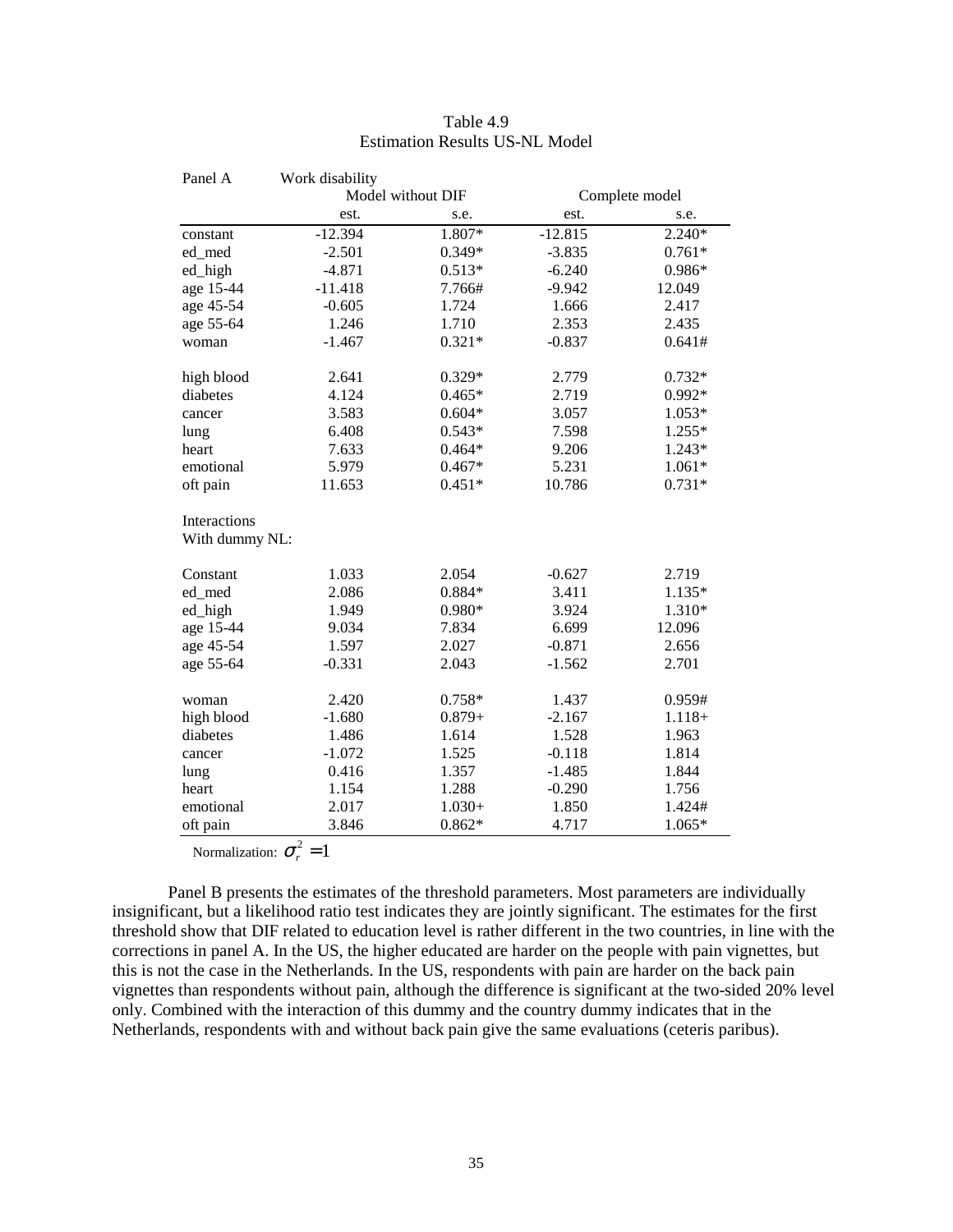| Panel B                    |            | <b>Threshold Parameters</b> |            |          |            |          |            |          |
|----------------------------|------------|-----------------------------|------------|----------|------------|----------|------------|----------|
|                            | $\gamma^1$ | s.e.                        | $\gamma^2$ | s.e.     | $\gamma^3$ | s.e.     | $\gamma^4$ | s.e.     |
| constant                   | 0.000      | 0.000                       | 2.152      | $0.200*$ | 1.828      | $0.204*$ | 1.999      | $0.157*$ |
| ed med                     | $-1.376$   | $0.820+$                    | 0.029      | 0.126    | 0.013      | 0.131    | 0.020      | 0.109    |
| ed_high                    | $-1.483$   | 1.044#                      | 0.074      | 0.160    | $-0.031$   | 0.157    | $-0.056$   | 0.127    |
| age 15-44                  | 1.518      | 1.378                       | 0.014      | 0.187    | 0.001      | 0.216    | $-0.220$   | 0.188    |
| age 45-54                  | 2.453      | 1.126*                      | $-0.107$   | 0.155    | 0.015      | 0.181    | 0.070      | 0.131    |
| age 55-64                  | 1.229      | 1.112                       | $-0.073$   | 0.153    | 0.103      | 0.185    | 0.114      | 0.119    |
| woman                      | 0.682      | 0.666                       | $-0.029$   | 0.098    | $-0.117$   | 0.100    | 0.063      | 0.086    |
| high blood                 | 0.275      | 0.749                       | $-0.087$   | 0.111    | 0.159      | 0.128    | $-0.010$   | 0.103    |
| diabetes                   | $-1.386$   | 1.047#                      | $-0.017$   | 0.166    | 0.198      | 0.156    | $-0.096$   | 0.145    |
| cancer                     | $-0.833$   | 1.043                       | 0.167      | 0.142    | $-0.113$   | 0.185    | $-0.046$   | 0.147    |
| lung                       | 1.750      | 1.252#                      | $-0.403$   | $0.213+$ | 0.096      | 0.245    | $-0.158$   | 0.173    |
| heart                      | 1.568      | 1.412                       | $-0.008$   | 0.238    | $-0.381$   | 0.277#   | 0.151      | 0.191    |
| emotional                  | $-0.874$   | 1.037                       | 0.066      | 0.180    | $-0.139$   | 0.227    | 0.171      | 0.122#   |
| oft pain                   | $-1.067$   | 0.675#                      | 0.103      | 0.105    | $-0.004$   | 0.115    | 0.056      | 0.094    |
| Interactions with dummy NL |            |                             |            |          |            |          |            |          |
| c th 1 NL                  | $-2.185$   | $1.289+$                    | 0.241      | 0.198    | 0.098      | 0.203    | 0.221      | 0.155#   |
| ed med                     | 1.463      | $0.843+$                    | $-0.067$   | 0.129    | 0.045      | 0.134    | 0.004      | 0.112    |
| ed_high                    | 2.128      | 1.063*                      | $-0.094$   | 0.162    | 0.073      | 0.159    | 0.126      | 0.130    |
| age 15-44                  | $-2.240$   | 1.404#                      | $-0.038$   | 0.189    | $-0.032$   | 0.219    | 0.117      | 0.191    |
| age 45-54                  | $-2.492$   | 1.158*                      | 0.101      | 0.158    | $-0.070$   | 0.185    | $-0.267$   | $0.136*$ |
| age 55-64                  | $-1.129$   | 1.146                       | 0.006      | 0.157    | $-0.061$   | 0.189    | $-0.221$   | $0.125+$ |
| woman                      | $-1.129$   | $0.687+$                    | 0.059      | 0.100    | 0.128      | 0.103    | $-0.046$   | 0.089    |
| high blood                 | $-0.886$   | 0.779                       | 0.155      | 0.114#   | $-0.136$   | 0.131    | 0.005      | 0.107    |
| diabetes                   | $-0.517$   | 1.146                       | 0.110      | 0.173    | $-0.178$   | 0.169    | 0.122      | 0.157    |
| cancer                     | 1.331      | 1.120                       | $-0.227$   | 0.152#   | 0.170      | 0.196    | 0.148      | 0.156    |
| lung                       | $-2.648$   | 1.320*                      | 0.427      | $0.219+$ | $-0.046$   | 0.251    | 0.172      | 0.179    |
| heart                      | $-1.317$   | 1.450                       | $-0.011$   | 0.241    | 0.338      | 0.282    | $-0.231$   | 0.196    |
| emotional                  | $-0.209$   | 1.072                       | $-0.057$   | 0.183    | 0.164      | 0.231    | $-0.126$   | 0.126    |
| oft pain                   | 1.138      | 0.702#                      | $-0.116$   | 0.107    | $-0.044$   | 0.118    | $-0.113$   | 0.097    |

#### Table 4.9 Estimation Results US-NL Model, continued

Panel C has the estimates for the vignette equations. These results are similar to those in Table 4.4, which were based upon the Dutch vignette evaluations only. For example, we again find that female persons in the vignette descriptions are evaluated as less work disabled than men with the same vignette description.

Finally, panel D presents the auxiliary parameters related to the transformation between the twopoint and the five-point scale. The cut-off point for the two-point scale is a weighted mean of the first and second threshold in the five-point scale, with an estimated weight for the first threshold of 0.79. Both idiosyncratic errors in the vignette reports play a role, and are of similar order of magnitude as the unobserved heterogeneity term in "true" latent work disability, which is common in both reports.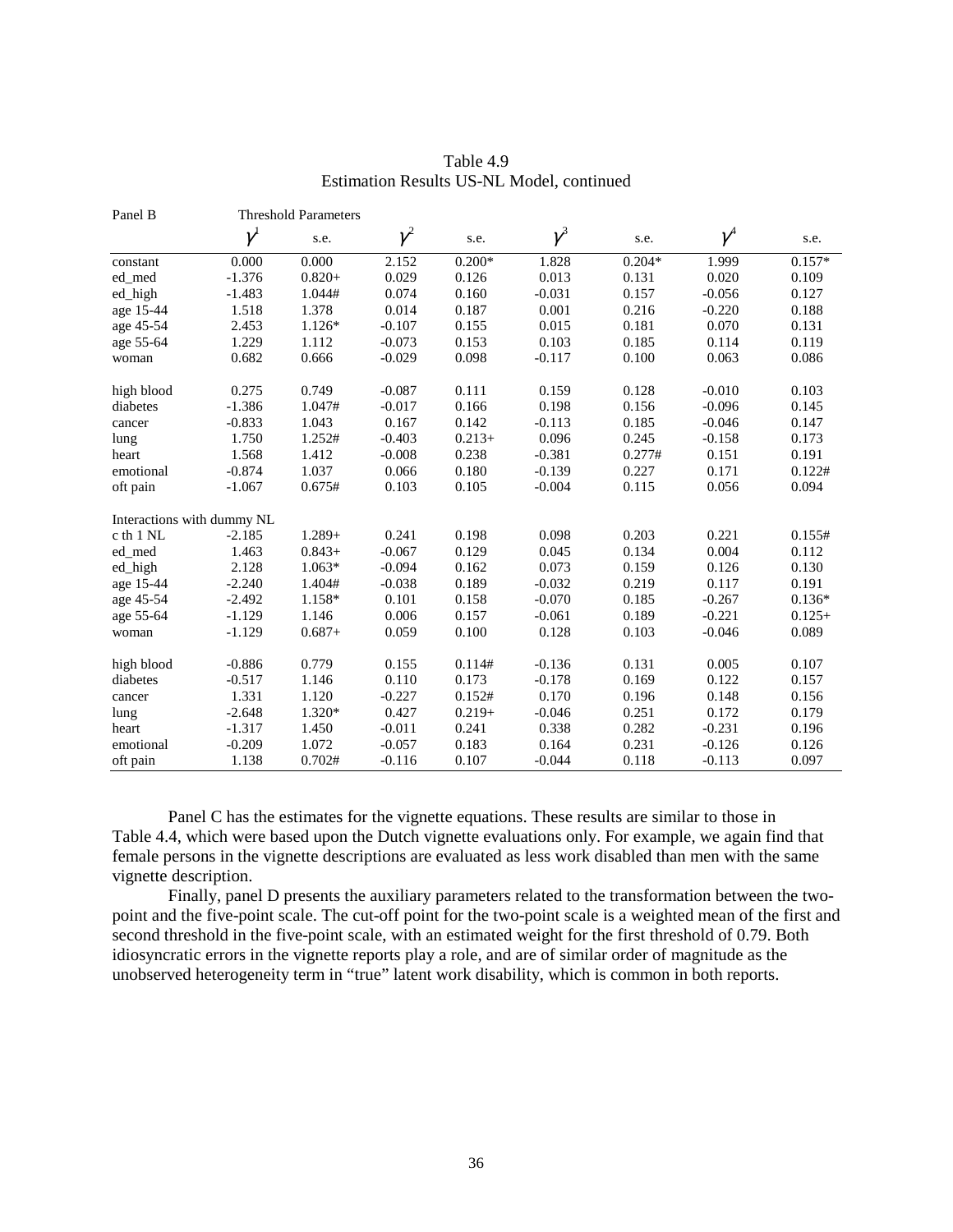| Panel C        | Vignette equation               |          |          |
|----------------|---------------------------------|----------|----------|
|                |                                 | $\theta$ | s.e.     |
| dummy vig1     |                                 | 1.459    | 1.264    |
| dummy vig2     |                                 | 5.883    | 1.282*   |
| dummy vig3     |                                 | 17.514   | $1.460*$ |
| dummy vig4     |                                 | 17.349   | $1.455*$ |
| dummy vig5     |                                 | 15.616   | 1.424*   |
| v woman        |                                 | $-0.265$ | $0.078*$ |
| sig vign       |                                 | 6.471    | $0.271*$ |
| Panel D        | Two-point and Five-point scales |          |          |
|                |                                 | Coeff.   | s.e.     |
| $\lambda$      |                                 | 0.789    | $0.046*$ |
| $\sigma_{u^2}$ |                                 | 4.310    | $0.767*$ |
| $\sigma_{u^5}$ |                                 | 7.218    | $0.532*$ |

Table 4.9 Estimation Results US-NL Model, continued

Table 4.10 compares predictions of work disability on the two-point scale of the models with and without DIF (the same two models presented in the first panel of Table 4.9). The model without DIF work disability rates of 34.8% in the Netherlands and 20.7% for the US, close to the observed work disability rates on the two-point scale for this age group. For the model with DIF, the estimated thresholds for the US are used. For the US sample, this again closely reproduces the observed work disability rate. This is due to the way the prediction is computed: there is no correction for within US DIF, only for crosscountry DIF. For the Netherlands, however, the result is quite different. For every Dutch respondent, the work disability probability is computed as if this respondent would use the threshold of a US respondent with the same characteristics (age, education level, gender, health conditions). The results show that, if the Dutch would use the American thresholds, the self-reported work disability rate in the Netherlands would be reduced by about 7.6 percentage points to 27.3%. Thus correcting for cross-country DIF reduces the gap between the US and the Netherlands from 14.1 percentage points to 6.6 percentage points, a reduction of about 54%.

The other rows in Table 4.10 predict how much each health condition contributes to explaining work disability according to both models, again using US response scales for the model with DIF. Work disability is recomputed after setting the dummy for the given health condition equal to zero, and the reduction in work disability compared to the first row is reported. The differences between the two models are small. Pain remains the dominating factor in both countries, and is much more important in the Netherlands than in the US. Thus we find that there is a considerable difference in response scales between Dutch and US respondents explaining a large part of the observed difference in the work disability rate, but the difference is not related to whether respondents suffer from a health condition or not. All health conditions together explain most of reported work disability according to both models. They explain more in the Netherlands than in the US, again due to the effect of pain.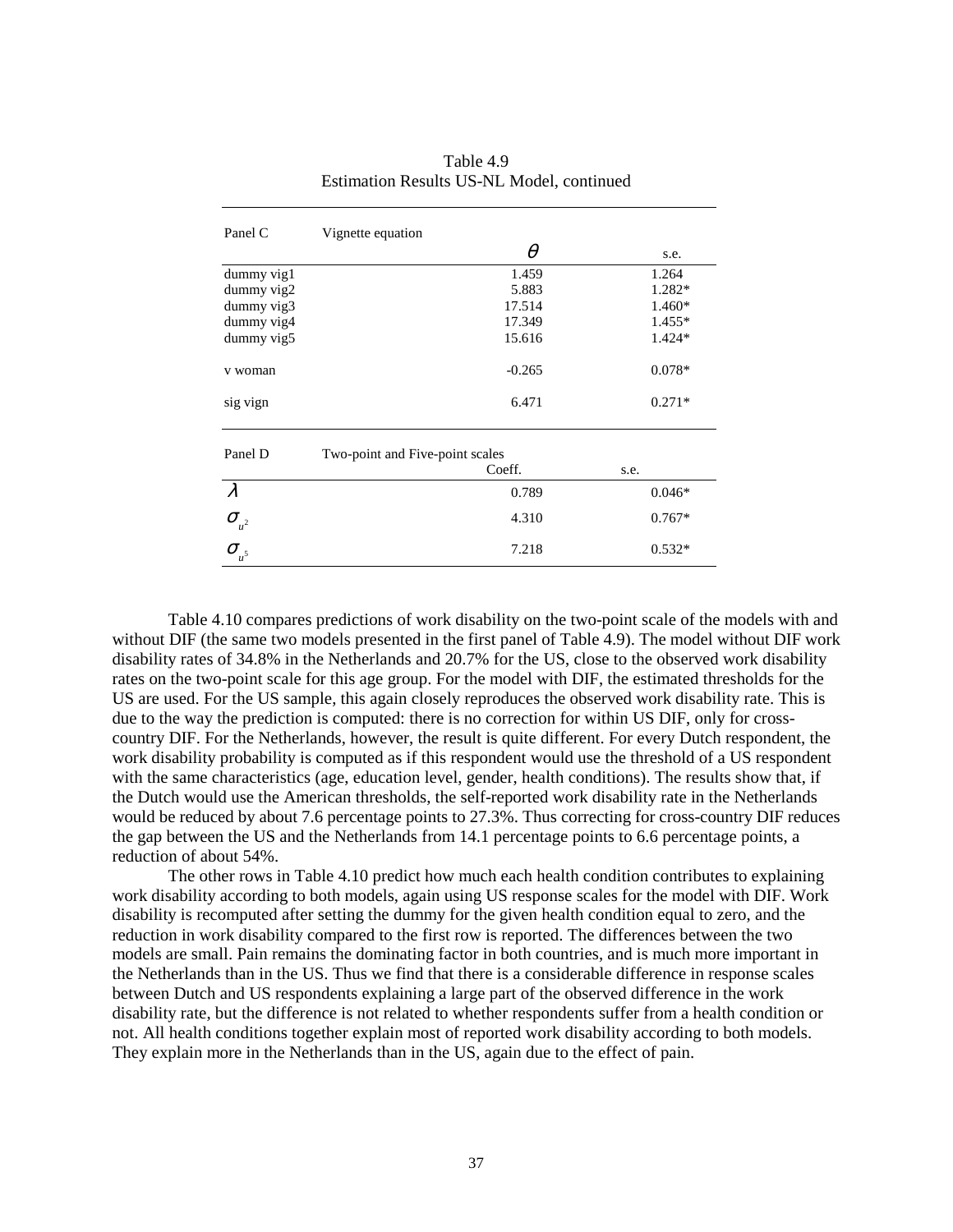|                              | Model without DIF |       | Model with DIF |       |
|------------------------------|-------------------|-------|----------------|-------|
|                              | NL                | US    | NL             | US.   |
|                              |                   |       |                |       |
| total work disability        | 34.79             | 20.73 | 27.34          | 20.73 |
| work disability explained by |                   |       |                |       |
| hypertension                 | 0.61              | 2.06  | 0.35           | 2.15  |
| diabetes                     | 0.73              | 0.94  | 0.51           | 0.63  |
| cancers                      | 0.28              | 0.44  | 0.30           | 0.38  |
| lung diseases                | 0.99              | 1.13  | 0.98           | 1.32  |
| heart diseases               | 1.97              | 2.35  | 1.93           | 2.77  |
| emotional diseases           | 2.70              | 1.74  | 2.34           | 1.53  |
| pain                         | 15.21             | 7.70  | 14.66          | 7.24  |
| all health conditions        | 22.49             | 16.35 | 21.08          | 16.02 |

#### Table 4.10 Predicted Work Disability and Health Conditions

Age group 45-64, CentERpanel and HRS; Weighted using respondent weights. First row: total work disability. Other rows: Reduction in total work disability if dummy for given health condition (or dummies for all health conditions) is always zero. In model with DIF, work disability is predicted using US response scales.

Table 4.11 gives the prevalence rates of the health conditions in the age group 45-64 and the average marginal effect of each health condition on the probability of work disability. As in Table 4.10, the estimated US response scales are used for both the Dutch and the American respondents. Table 4.11 decomposes the contributions to work disability in Table 4.10 in two components: prevalence and the marginal effect. There are some differences between the models that do and do not correct for DIF across countries, but the qualitative conclusions remain the same. Pain has both the largest prevalence rate and the largest marginal effect in both countries, explaining why it has by far the strongest contribution on work disability. In the Netherlands, both prevalence and marginal effect are substantially larger than in the US, explaining why the contribution of pain to explaining work disability is larger in the Netherlands than in the US.

|                |        |            | Prevalence and Marginal Effects    |       |                |       |  |
|----------------|--------|------------|------------------------------------|-------|----------------|-------|--|
|                |        | Prevalence | Average marginal effect (%-points) |       |                |       |  |
|                | (in %) |            | Model without DIF                  |       | Model with DIF |       |  |
|                | NL     | US         | NL                                 | US    | NL             | US    |  |
| hypertension   | 25.38  | 36.04      | 2.42                               | 5.71  | 1.40           | 5.97  |  |
| diabetes       | 4.64   | 9.16       | 15.69                              | 10.29 | 11.01          | 6.91  |  |
| cancer         | 4.53   | 5.25       | 6.21                               | 8.29  | 6.71           | 7.14  |  |
| lung disease   | 6.35   | 6.84       | 15.51                              | 16.56 | 15.44          | 19.37 |  |
| heart disease  | 8.42   | 11.69      | 23.40                              | 20.07 | 22.95          | 23.67 |  |
| emotional dis. | 12.81  | 11.14      | 21.09                              | 15.64 | 18.28          | 13.75 |  |
| pain           | 32.09  | 24.07      | 47.40                              | 32.00 | 45.67          | 30.09 |  |

Table 4.11

Age group 45-64, CentERpanel and HRS; Weighted using respondent weights. Prevalence: fraction of the sample with the given health condition. Average marginal effect taken over all observations with given health condition.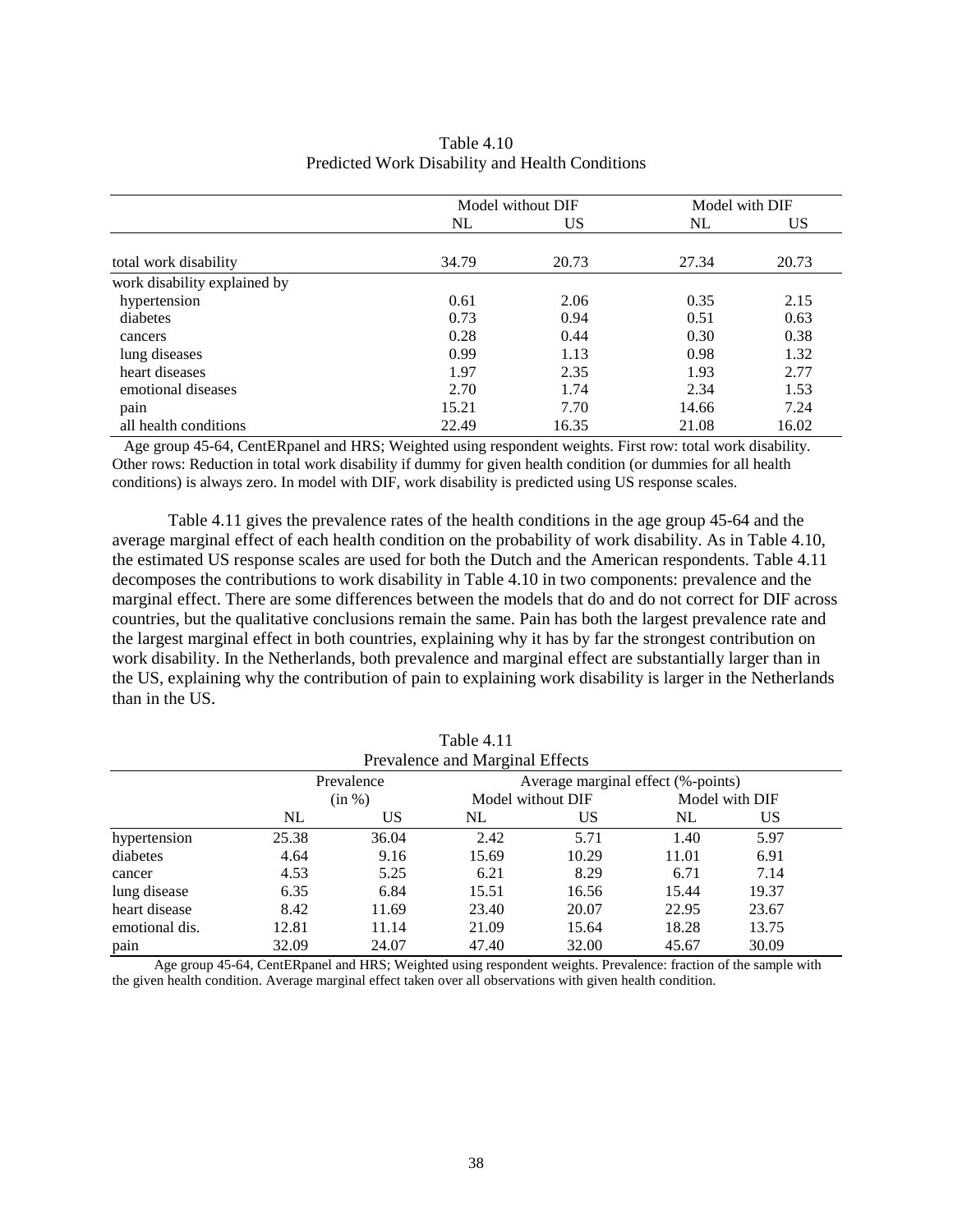#### **5. Future Research Agenda**

 $\overline{a}$ 

This paper is a first installment on a long run project dealing with international differences in work disability. In this final section, we sketch out some components of the project to which we will turn in the near future.

There are two important extensions that we anticipate in the UK. First, in addition to offering another national setting, the use of the ELSA panel in the U.K. expands our work by allowing us to compare objective performance tests with the more standard subjective types of disability questions that are asked. This will be done in a large data set (over 10,000 people) who all lie in the relevant age range for this project.

Second, as an alternative identification strategy we will also analyze the UK benefit reforms of 1995, where eligibility rules changed according to gender and age, and where, in addition there was a reduction in generosity and a tightening of the stringency of the work test. The 'grandfathering' of the reforms in the UK meant that those (men) arriving at age 65 before 1995 could stay on benefits to age 70, while those reaching age 65 in or after 1995 were forced off after age 65. By following all these groups over the reform period we will be able to look at the effect of the eligibility criterion independently of the potential effects of financial incentives and the work test reform, which were affecting all groups.

Despite these reforms, differences across gender still exist within the disability system in the UK. These differences will also be used to look at potential effects of the disability system on health reporting behavior (e.g. whether you are work disabled or not), by comparing men and women conditional on detailed health conditions and health measurements. The 2001 reform primarily affected the generosity of benefits, particularly for those on higher incomes, by introducing means testing. The ongoing data collection of the BHPS and LFS datasets allows us to use this reform in addition, in order to understand the potential effects of changes in financial incentives associated with disability benefits.

We will also be conducting many additional experiments with our internet panels. The most important extension is to field a parallel set of internet interviews and vignette experiments on a US sample. This will be done with the RAND MS Internet panel, which mimics the CentERpanel in the US. The Internet sample has been recruited from respondents of age 40 and older to the Monthly Survey (MS) of the University of Michigan's Survey Research Center (SRC).<sup>11</sup> Those who agree to participate are added to the panel of households to be interviewed regularly over the Internet. In addition MSrespondents without Internet access are recruited into a control group, which is interviewed over the phone. The MS Internet panel comprises 1000 households and the control group comprises 500 households. A first experimental module with self-reports and vignettes on work limiting disabilities in the MS panel will be fielded in early 2004.

Another goal of this project is to extend the analysis of work-limiting disability, reporting bias, and labor market status to a dynamic framework. Most existing studies investigating the relation between health and labor market status use cross-section models. But the data we have presented in this paper indicates that there is considerable short run fluctuations in thresholds over time. In light of this, we will collect several waves of vignette data and link them to existing panels in the Netherlands and the US. Panel data models for labor market state, work-limiting disability, and reporting bias will be analyzed to investigate to which extent observed transitions in reported work-limiting disabilities reflect genuine changes and to investigate the dynamic relation between work-related disability and entry into disability or other labor market transitions.

<sup>&</sup>lt;sup>11</sup> The MS is the leading consumer sentiments survey that incorporates the long-standing Survey of Consumer Attitudes (SCA) and produces the widely used Index of Consumer Expectations. SRC screens MS respondents. It asks MSrespondents age 40 or older if they have Internet access and, if yes, whether they would be willing to participate in Internet surveys.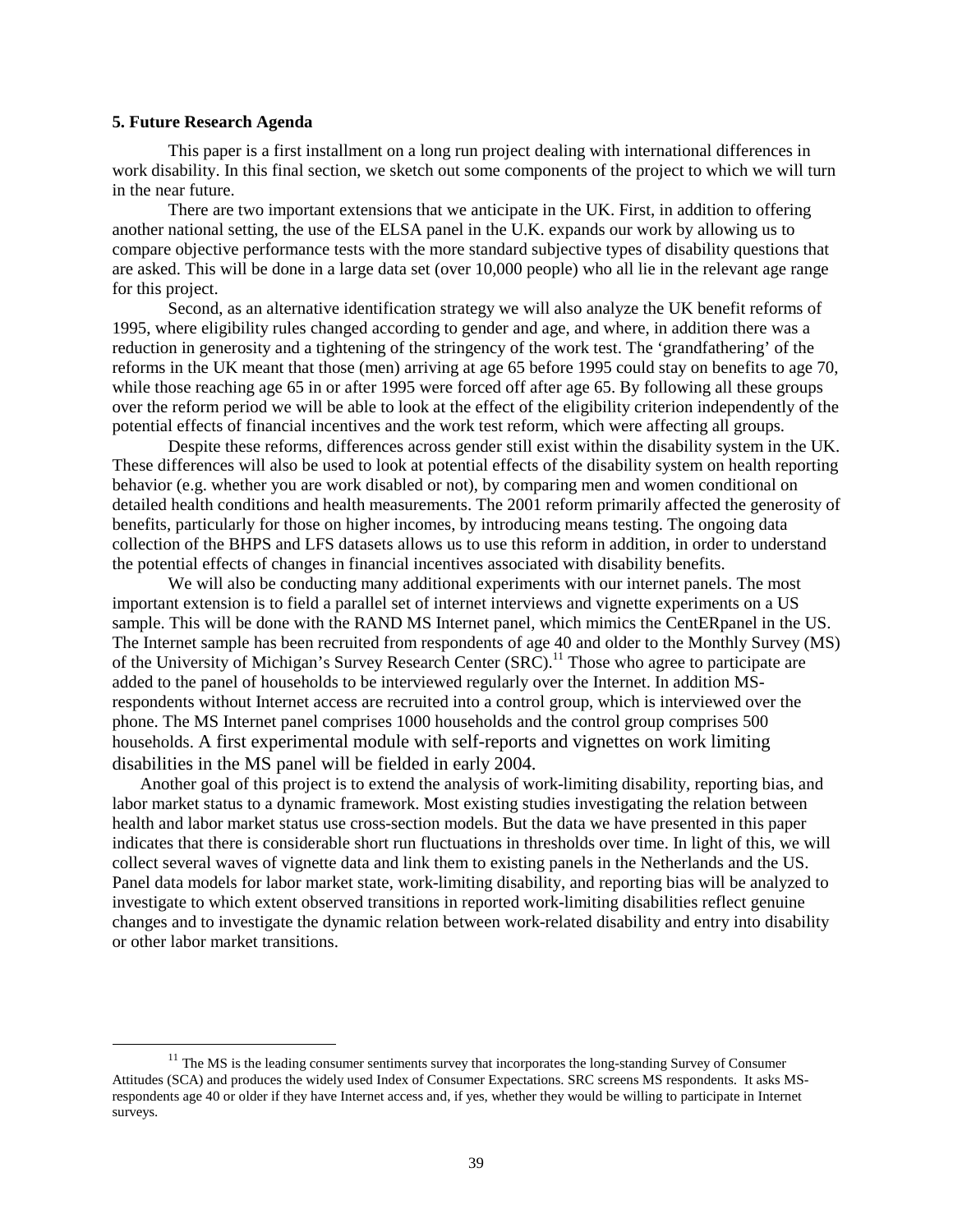# **Appendix to Section 3**

| (using 5-point scale) |         |         |                  |       |  |
|-----------------------|---------|---------|------------------|-------|--|
| Variables             | Coef.   | DF/DX   | <b>Robust SE</b> | Means |  |
| hypertension          | .105    | .038    | .029             | .191  |  |
| diabetes              | .512    | .196    | .063             | .041  |  |
| cancer                | .222    | .083    | .066             | .037  |  |
| disease of lung       | .661    | .255    | .056             | .050  |  |
| heart problem         | 1.025   | .392    | .048             | .064  |  |
| stroke                | 1.223   | .456    | .101             | .011  |  |
| arthritis             | 1.124   | .426    | .039             | .089  |  |
| emotion               | .728    | .279    | .038             | .101  |  |
| female                | .180    | .064    | .022             | .465  |  |
| age 35-44             | .025    | .009    | .035             | .229  |  |
| age 45-54             | .272    | .100    | .036             | .233  |  |
| age 54-64             | .257    | .095    | .040             | .174  |  |
| age $65+$             | .399    | .149    | .043             | .162  |  |
| ed med                | $-.141$ | $-.050$ | .027             | .326  |  |
| ed high               | $-.396$ | $-.137$ | .025             | .362  |  |
| constant              | $-.886$ |         | .099             |       |  |
| observed p            |         | .329    |                  |       |  |

# Table A1 Dutch Probit for Work Disability—All ages

Table 3.2B Ages 45-64

| Variables       | Coef.   | DF/DX   | <b>Robust SE</b> | Means |
|-----------------|---------|---------|------------------|-------|
| hypertension    | .051    | .019    | .039             | .242  |
| diabetes        | .692    | .271    | 081              | .048  |
| cancer          | .305    | .120    | .118             | .045  |
| disease of lung | .702    | .274    | .115             | .048  |
| heart problem   | .946    | .361    | .081             | .064  |
| stroke          | 1.579   | .519    | .110             | .014  |
| arthritis       | 1.124   | .298    | .071             | .118  |
| emotion         | .728    | .360    | .064             | .118  |
| pain            | 1.481   | .541    | .043             | .274  |
| female          | .056    | .022    | .043             | .442  |
| ed med          | $-.110$ | $-.042$ | .049             | .284  |
| ed high         | $-.480$ | .178    | .047             | .333  |
| constant        | $-.901$ |         | .125             |       |
| observed p      |         | .389    |                  |       |

CentERpanel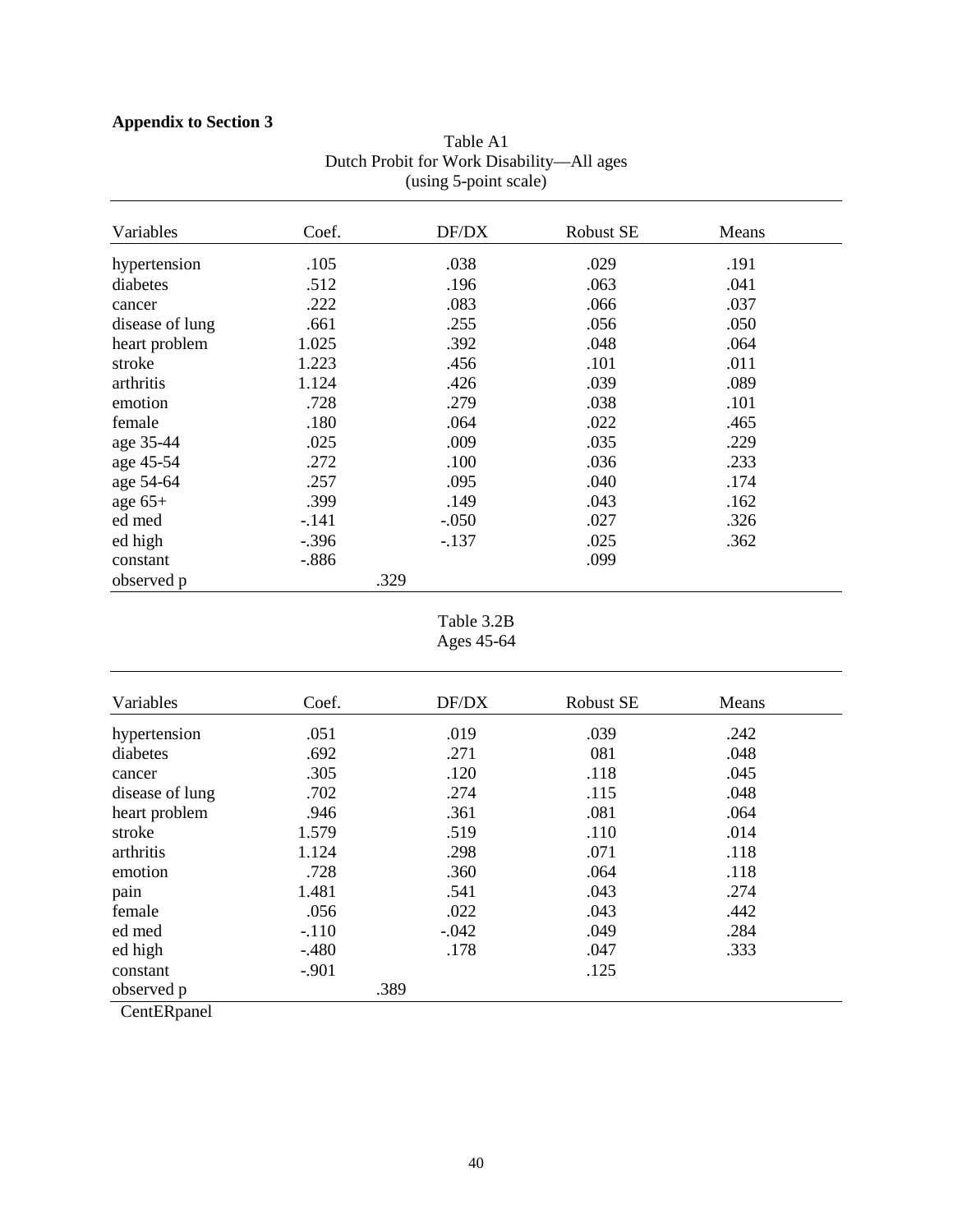#### **Appendix to Section 4: Details on Applying Lee (1983)**

To be more precise on the model incorporating the choice of labor market state, let  $\eta_{ji}^* = Max_{m \neq j} s_{mi} - \eta_{ji}$ . Then  $S_i = j$  if and only if  $s_{ji} = Z_i$ .  $s_{ji} = Z_i \pi_j + \eta_{ji} \geq Max_{m \neq j} s_{mi}$ , i.e., if  $\eta_{ji}^* \leq Z_i \pi_j$ . We know that the probability that  $S_i = j$  is given by the multinomial logit probability given above, so we get:

$$
P[\eta_{ji}^* \leq Z_i \pi_j \mid Z_i] = \exp(Z_i \pi_j) / \sum_m \exp(Z_i \pi_m)
$$

Since this holds for any value of  $Z_i^j \pi_j$ , it implies that the distribution function of  $\eta_{ji}^*$  given  $Z_i$  is given by:

$$
F_j(t | Z_i) = P[\eta_{ji}^* \le t | Z_i] = \exp(t) / [t + \sum_{m \ne j} \exp(Z_i \pi_m)]
$$

The Lee approach is to specify the joint distribution of  $\eta_{ji}^*$  and  $\varepsilon_{ri}$  by taking the known marginals, transforming them to standard normals, and specifying a bivariate normal with arbitrary correlation coefficient (to be estimated) for the joint distribution of the two transformed variables. The transformation needed to obtain a standard normal from  $\varepsilon_n$  is simply dividing by  $\sigma_r$ . The transformation needed for  $\eta_{ji}^*$ 

is  $\Phi^{-1} \circ F_j(. | Z_i)$ . Thus we assume:

$$
\varepsilon_{ri}/\sigma_r, \Phi^{-1}(F_j(\eta_{ji} | Z_i) | Z_i \sim N_2({0 \choose 0}, {1 \choose \rho_j 1})
$$

In computing the likelihood contributions, we will need the probability  $P(Y_{ri} = r, S_i = j | Z_i)$ . Using the specification given above, this probability can be rewritten as a bivariate normal probability, and can be evaluated relatively easily. The actual likelihood contribution can then be determined by integrating out the product of this probability with the univariate vignette probabilities—conditional on  $\varepsilon_{ri}$  over all possible values of  $\varepsilon_{ri}$ .